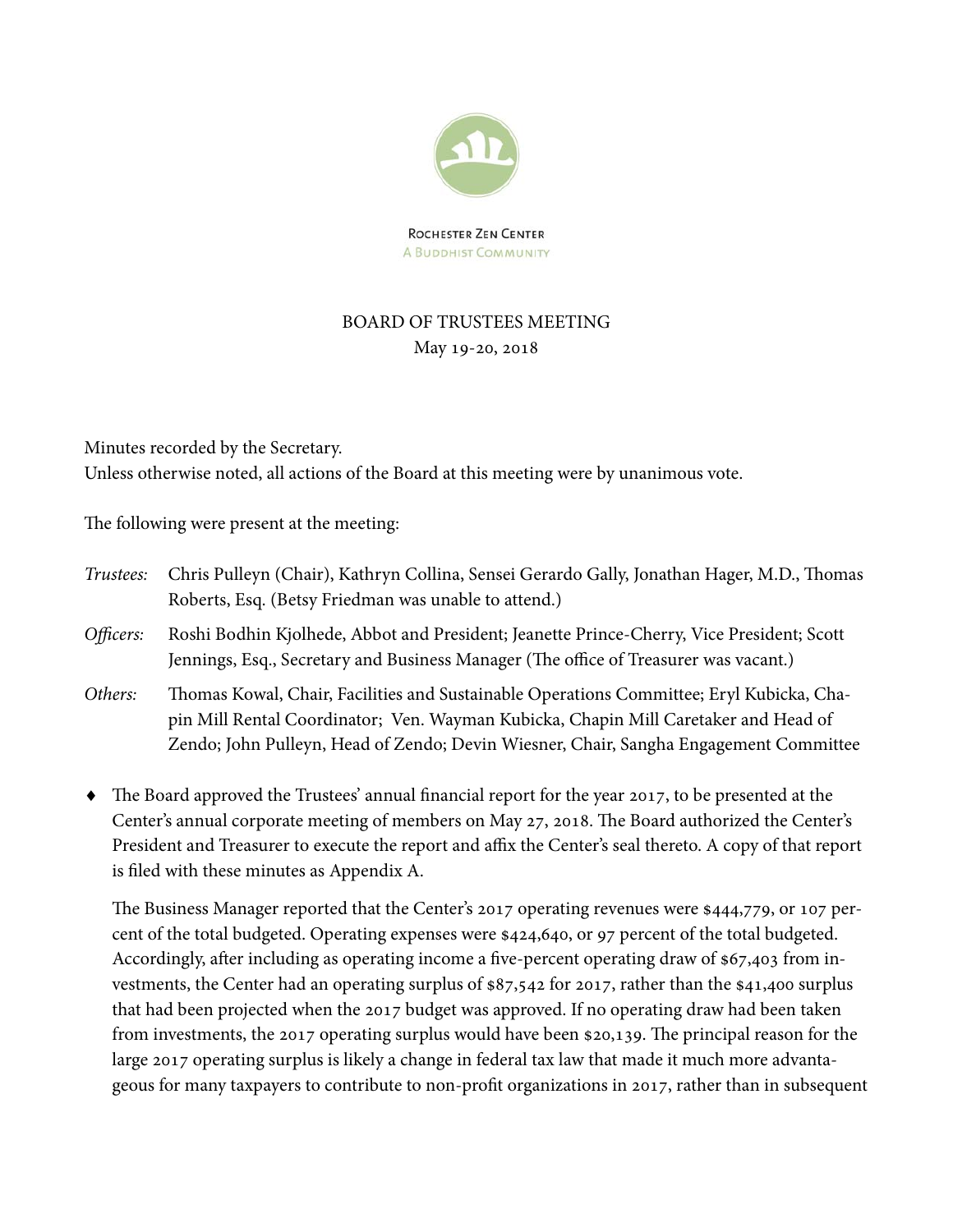years. In particular, membership contributions for 2017 (\$210,463) were 16 percent higher than the average for the five preceding years (\$181,533). From 2009 (the year we instituted our current accounting procedures) through 2017, the Center has accumulated an operating surplus of \$149,625, taking into account five percent lagged-average annual operating draws from investments. (With no annual operating draw from investments, there would be an accumulated operating deficit of some \$277,000.) Scott noted that the operating surplus, which is retained in the Center's Operating Fund, provides money that can be used to avoid cash-flow problems when paying for capital purchases and improvements, such as replacing a building's roof or buying a new furnace.

For 2017, Chapin Mill net rental income was \$58,694, which was somewhat lower than the \$60,461 average for the past five years. However, sesshin income (\$72,699) was substantially higher than the average for the five preceding years (\$61,955).

On the expense side, Arnold Park utility expenses were high, largely because of an adjustment to compensate for our over-estimating the amounts owed in 2015 and 2016 for natural gas used by the yoga group that rents the Buddha Hall. Returning this overpayment to the yoga group resulted in our adding an extra \$1,225 to last year's Arnold Park utility expense. On the other hand, Chapin Mill utility expenses were only 89 percent of the amount budgeted, and repair and maintenance expenses were lower than predicted for both Arnold Park and Chapin Mill. Motor vehicle expenses were high, reflecting major unexpected repairs to both of the Center's vans, the Subaru Outback station wagon, and the Ford F-250 pickup truck used at Chapin Mill. This year we will likely sell or junk at least one of the Center's vehicles, several of which are very old and near the end of their useful lives.

When the medical and health insurance expense accounts for both Arnold Park and Chapin Mill are combined, total medical, dental, and health insurance expenses for the year were \$58,454, or 95 percent of the amount budgeted. Similarly, when the staff salary expense accounts for both Arnold Park and Chapin Mill are combined, total staff salary expense for the year was \$68,089, or 97 percent of the amount budgeted.

- In 2017 the Investment Fund increased by \$215,607, or 16 percent, before subtracting an operating draw of \$67,403. The net increase after the operating draw was \$148,204, or 11 percent of the Fund's beginning balance. As of year's end, 64 percent of the Investment Fund was invested in equities, 16 percent in fixed-income investments (including mortgage loans), and 20 percent in certificates of deposit, money-market funds, and cash.
- In 2017 a \$10,000 extraordinary matching donation was added to the Operating Fund; the matching donor required that the \$10,000 be used for operating expenses.
- The Board approved the Business Manager's financial report for the first quarter of 2018, a copy of which is filed with these minutes as Appendix B. Scott reported that total first quarter-income (16 percent of the total budgeted) was significantly lower than anticipated, mostly because of decreased membership contributions. As explained above, this decrease is very likely due to tax-law changes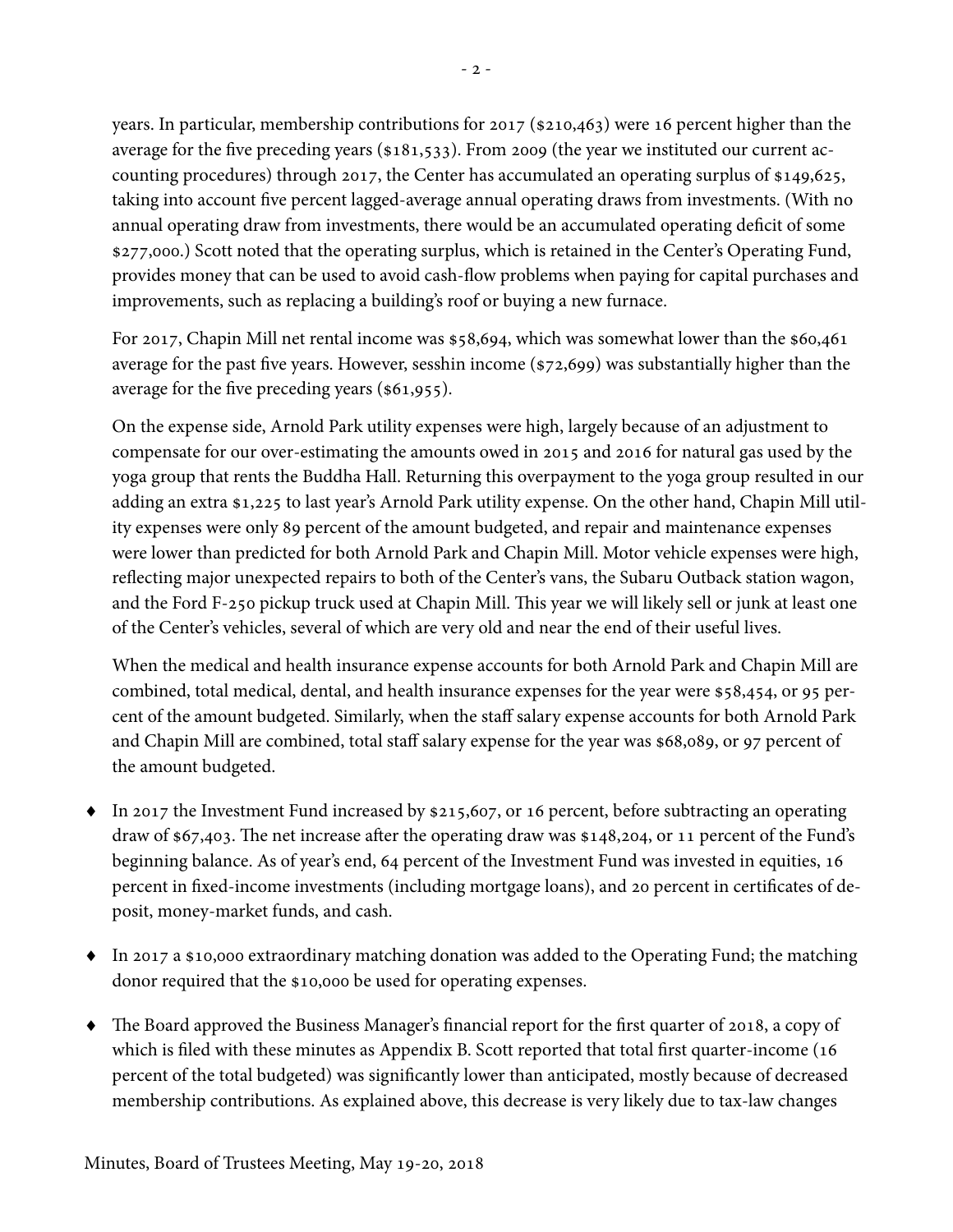that shifted members' donations from 2018 back to 2017. This likely shift becomes apparent when we compare total membership donations during the fourth quarter of 2016 and the first quarter of 2017 (\$138,965) with total membership donations during the fourth quarter of 2017 and the first quarter of 2018 (\$142,756). On the other hand, first-quarter 2018 expenses (24 percent of the total budgeted) were generally as we would expect. Scott also reported that during the first quarter, the Investment Fund's value decreased by \$14,684 (about one percent) before subtracting a pro-rata portion of the four percent operating draw, due to weakness in the stock market.

- The Business Manager reported on behalf of the Finance Committee. The Committee had recently met with the Center's Merrill Lynch investment advisor in order to review the Center's investments. The assets in the Center's Investment Fund were allocated as follows on March 31, 2018: equity investments, 64 percent; fixed-income investments (including mortgage loans), 14 percent; certificates of deposit, money market funds, and cash, 22 percent. At the Committee's request, the Board modified the Center's investment policy specifying that – in order to avoid excessive risk of investment volatility – no more than 60 percent of the Investment Fund's assets should be invested in equities. Henceforth, the policy will be that no more than 60 percent of the total of "investment-type assets" (cash, money-market funds, certificates of deposit, stocks, bonds, mutual funds, and mortgage loans) held in the combined Operating and Investment Funds should be invested in equities. Among the decisions made by the Committee at its meeting were (1) selling a portion of the Center's investment in Apple, Inc., in order to decrease our Apple holdings to less than ten percent of our total equity holdings, thus helping to keep the Center's investment portfolio properly diversified, and (2) increasing the Center's holdings in bank certificates of deposit (CD's), since the rate of return for CD's is currently quite favorable in comparison with returns on bonds. Finally, the Board approved the Committee's recommendation to move \$50,000 of the Center's accumulated operating surplus to the Investment Fund.
- The Board reviewed the 2018 capital budget and made the following changes: (1) The Chapin Mill capital budget was increased by \$15,000 to pay for a new high-efficiency boiler in the Retreat Center; the new boiler replaces an old, less efficient, boiler that would have required approximately \$7,000 in repairs. (2) The capital budget for equipment and computers was increased by \$6,500 to pay for the Center's new website. (3) An unused \$5,000 from the 2017 capital budget earmarked for the purchase of two Vietnamese Bodhisattva figures was carried forward into 2018, when the figures were actually paid for.
- Having previously determined that the Auckland Zen Centre (AZC) constitutes an "Approved Organization" within the meaning of the Rochester Zen Center's Guidelines for Funding Foreign Organizations, the Board approved the Business Manager's recommendation that \$3,300 be disbursed from the monies donated to the Rochester Zen Center (RZC) for the support of approved AZC projects and activities. This money will be disbursed to the AZC for the purchase of a Vietnamese Buddha figure to be used on the main altar at the AZC. In taking this action, the Board found that the requested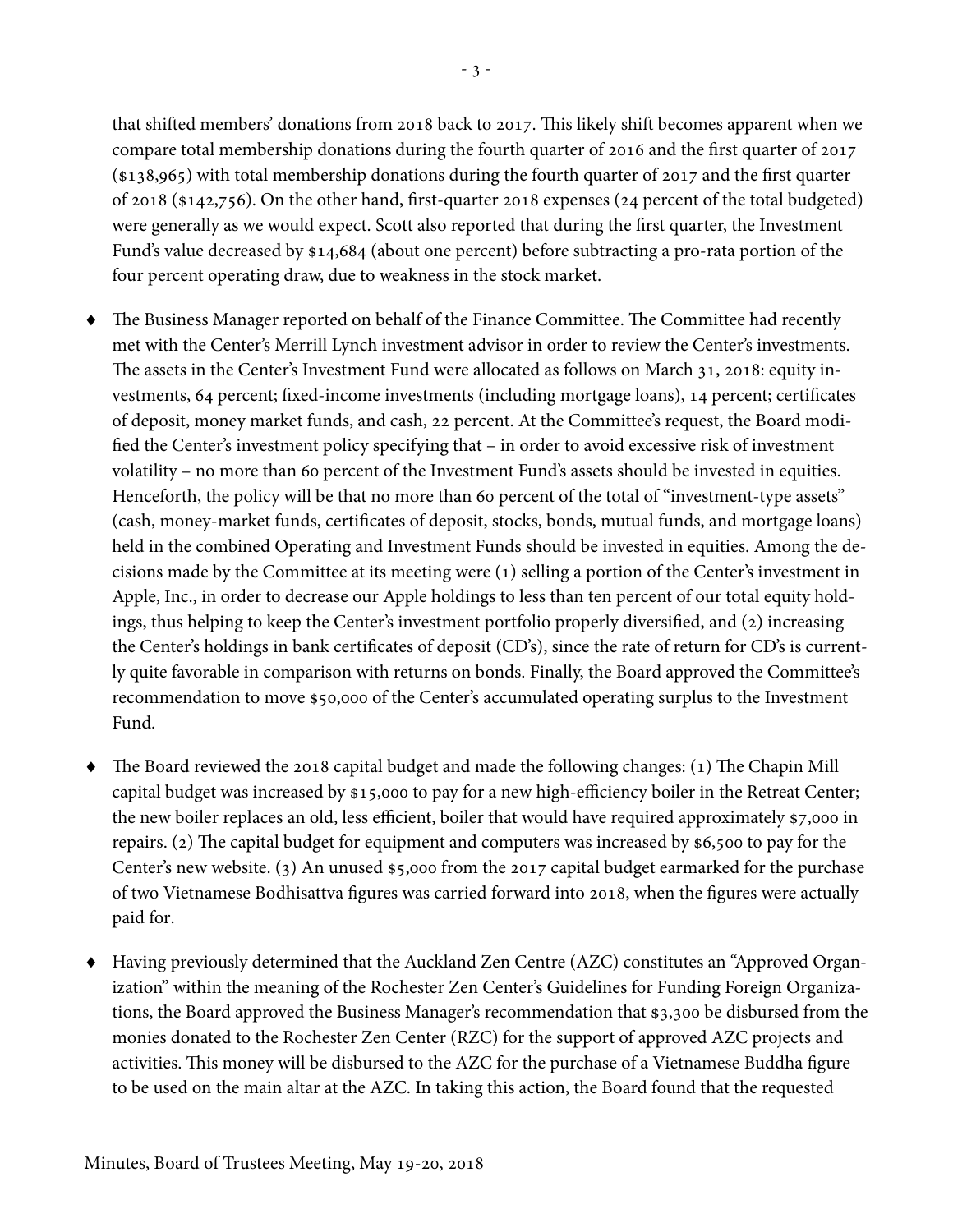disbursement fulfills the tax-exempt religious purposes of the Rochester Zen Center and satisfies the criteria set forth in the Guidelines. Accordingly, the Board accepted the Business Manager's recommendation that the disbursement be approved.

 At its meeting in May 2010, the Board discussed plans to make a future memorial donation to Bukkoku-ji temple in Japan. Over the years, a number of Zen Center members have spent time in training at Bukkoku-ji, whose long-time Abbot, Harada Tangen Roshi, was a friend of and fellow monastic with Roshi Philip Kapleau, the founder of the Rochester Zen Center. At the May 2010 Board meeting, the Trustees determined that Bukkoku-ji constitutes an "Approved Organization" within the meaning of the Rochester Zen Center's Guidelines for Funding Foreign Organizations, and that making a donation to Bukkoku-ji in memory of Tangen-roshi would fulfill the tax-exempt religious purposes of the Rochester Zen Center and satisfy the criteria set forth in the Guidelines. At that meeting, the Board also noted that a substantial memorial donation was sent to the Rochester Zen Center from Bukkoku-ji on the occasion of Kapleau-roshi's death in 2004.

Harada Tangen Roshi died at the age of 93 on March 12, 2018. Acting in accordance with its May 2010 discussion, the Board instructed the Business Manager to disburse a memorial donation to Bukkoku-ji. The donation will comprise an appropriate amount to be determined by the Center's Development and Outreach Committee, plus any additional amount donated by Center members in memory of Tangen-roshi. [Secretary's note: The Committee subsequently determined that the Center would make a memorial donation of \$4,000; an additional \$650 was donated by Sangha members.]

Chris Pulleyn noted that the next issue of Zen Bow would be devoted to remembering Tangen-roshi.

- The Board approved the minutes of its October 20-21, 2017, meeting, as submitted by the Secretary on May 10, 2018.
- $\blacklozenge$  All Trustees present executed annual disclosure statements pursuant to section 715-a(c) of the New York Not-for-Profit Corporation Law. Each Trustee stated that to the best of his or her knowledge, there is no entity of which he or she is an officer, director, trustee, member, owner (either as a sole proprietor or a partner), or employee and with which the Center has a relationship, and no transaction in which the Center is a participant and in which the Trustee might have a conflicting interest.
- $\blacklozenge$  Roshi left the meeting. Acting pursuant to section II(E) of the Center's by-laws, the Board acquiesced in the Compensation Committee's proposal that the Abbot's salary continue at \$22,500 per annum. Roshi returned to the meeting. The Board then discussed Roshi's clergy housing allowance, which is authorized under section 107 of the Internal Revenue Code. Roshi confirmed that his housing expenses are greater than \$25,000 per annum and that he expects to use a total of \$4,000 from his 2018 pay as elective deferrals (employee contributions) to his section 403(b) retirement account. The Business Manager reported that in two past years (2013 and 2016) the Center had inadvertently made excess allocations to Roshi's 403(b) account. Roshi and the Center have been advised by an attorney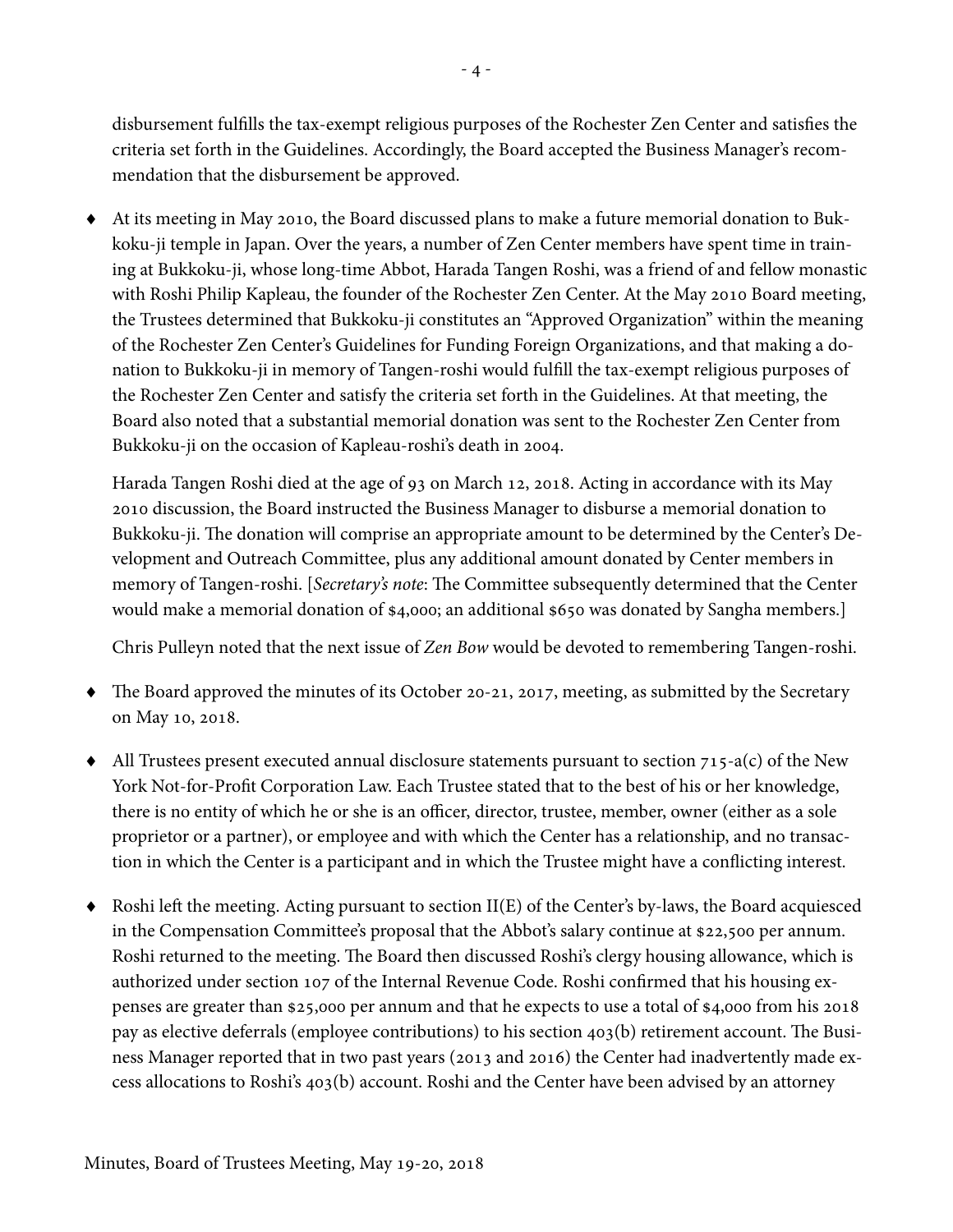whose practice focuses on taxation and related matters that these excess allocations can be corrected under the self-correction procedure of the Internal Revenue Service's Employee Plans Compliance Resolution System as set forth in Revenue Procedure 2016-51. Under this procedure, the excess allocations are withdrawn from the employee's 403(b) account, held in a separate unallocated account, and then reallocated to the employee's account as new 2018 non-elective (employer) contributions. Taking this correction mechanism into account, the Board determined that Roshi's 2018 clergy housing allowance will be reduced to the lesser of  $(1)$  the entire amount of his salary and bonuses, minus \$2,500, minus total 2018 non-elective contributions to Roshi's 403(b) account, or (2) \$25,000.

The Board thanked Center member David Kernan, Esq., for all his advice and assistance with this matter.

- Kathryn Collina left the meeting. The Board thereupon re-elected her to a three-year term as Trustee beginning as of the Center's May 27, 2018, annual corporate meeting of members. This will be Kathy's third of the three consecutive terms that a Trustee is eligible to serve under the Center's by-laws. Kathy returned to the meeting.
- The Board's Chair, Chris Pulleyn, left the meeting. The Board thereupon re-elected her to serve as the Board's Chair until the Board next elects a Chair from among its members. Chris returned to the meeting.
- The Center's President, Vice President, and Secretary left the meeting. Upon their return, Chris Pulleyn reported that the Board had elected the following Officers to serve until the Board next elects Officers:

President: Roshi Bodhin Kjolhede Vice President: Jeanette Prince-Cherry Secretary: Scott Jennings Treasurer: Jefferson Scott

 The Board reviewed the Center's taskforces and standing committees. The Board designated Devin Wiesner as Chair of both the Sangha Engagement and Special Events Committees. The Board also accepted Chris Pulleyn's resignation from the Columbarium Task Force, which now comprises Eryl and Wayman Kubicka, Co-chairs, Roshi Bodhin Kjolhede, and Tom Kowal; Sensei Gerardo Gally and Eric Higbee continue to serve as consultants to the Task Force.

The Board terminated the Bath Safety Task Force, which has concluded its work of devising appropriate safety precautions and warnings relating to the Retreat Center soaking baths. The Task Force has also drafted a consent form, and the Head of Zendo will ensure that the form is signed by those using the baths.

Chris noted that the Center's by-laws provide that Zen Center committees are to be established by the Board of Trustees. She also noted that it is the Board's policy to give a committee a clear charter or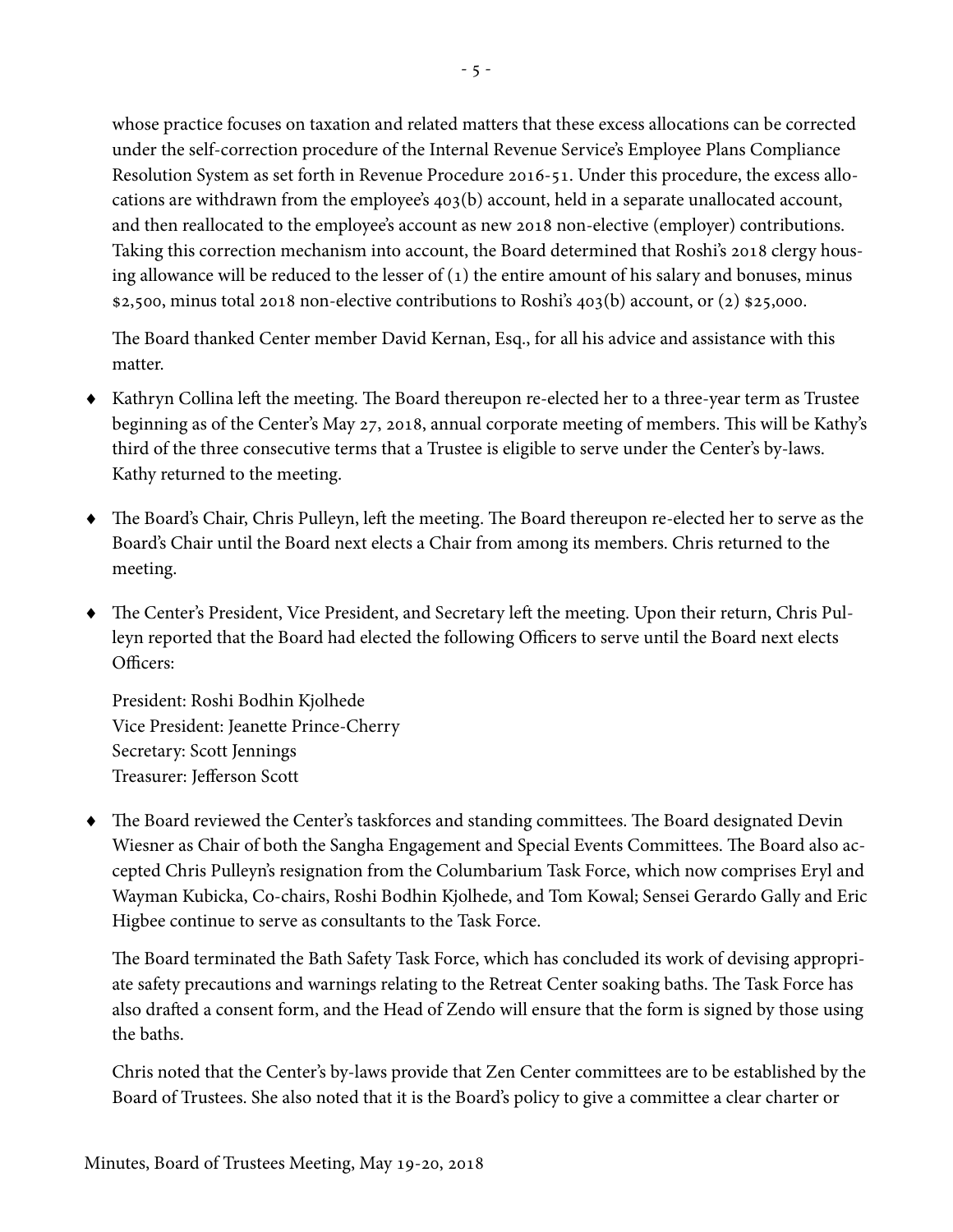mission, to appoint the committee's chair, and to specify how the committee's members are to be selected.

 Chris Pulleyn, who serves as Chair of the Development and Outreach Committee and is also the new editor of Zen Bow, reported on behalf of the Committee. Chris noted that the Committee has monitored the re-design both of Zen Bow and of the Center's website. Center member Daryl Wakeley, who has a professional background in publication design, is serving as the new art director for Zen Bow. Chris reported that the new Zen Bow design, which made its debut with this spring's issue, Volume XL, Number 1, "Starting Over," has generally been well received. Chris continues to welcome feedback about the new format; selected letters to the editor commenting on the new design will be published in a future issue. Gerardo-sensei, who manages a publishing house in Mexico City, noted that the new Zen Bow design reflects the increased importance of visual attractiveness in contemporary publishing.

Chris also reported that the Committee had recently examined the age distribution of the Center's membership. The results were as follows:

| Age       | Number   | Age       | Number |
|-----------|----------|-----------|--------|
| Under 20  | $\Omega$ | 60-69     | 145    |
| $20 - 29$ | 26       | 70-79     | 83     |
| $30 - 39$ | 39       | $80 - 89$ |        |
| $40 - 49$ | 63       | 90-99     | 2      |
| $50 - 59$ | 69       | Unknown   | 21     |
|           |          | Total     | 452    |

- John Pulleyn reported on the re-design of the Center's website. The website has been updated to make the site easier to navigate, as well as easier to access on mobile devices such as tablets and smartphones. John coordinated the project with input from the Development and Outreach Committee, of which he is a member. Much of the work was done by Center member and professional web developer Anna Belle Leiserson. John, Chris Pulleyn, and Anna Belle arranged for the Center to hire art designer Anne Esse, who had previously worked with Chris, for the re-design project. The new website has been very well received by users, but John continues to encourage suggestions for further improvements. The Board thanked Anna Belle for all of her work on the new website.
- Devin Wiesner, who serves as Chair of the Sangha Engagement Committee, joined the meeting and reported on behalf of the Committee. The Committee's written report is filed with these minutes as Appendix C. The Committee sponsors a number of initiatives, including (1) the Finding Your Seat program, which helps members and trial members get started at the Center and establish a daily meditation practice; (2) the Zen of Living and Dying group, led by Wayman and Eryl Kubicka, which supports members and their families who are dealing with illness or death; and (3) periodic Sangha dinners at the Center. Devin reported that all of these initiatives have been functioning well, though it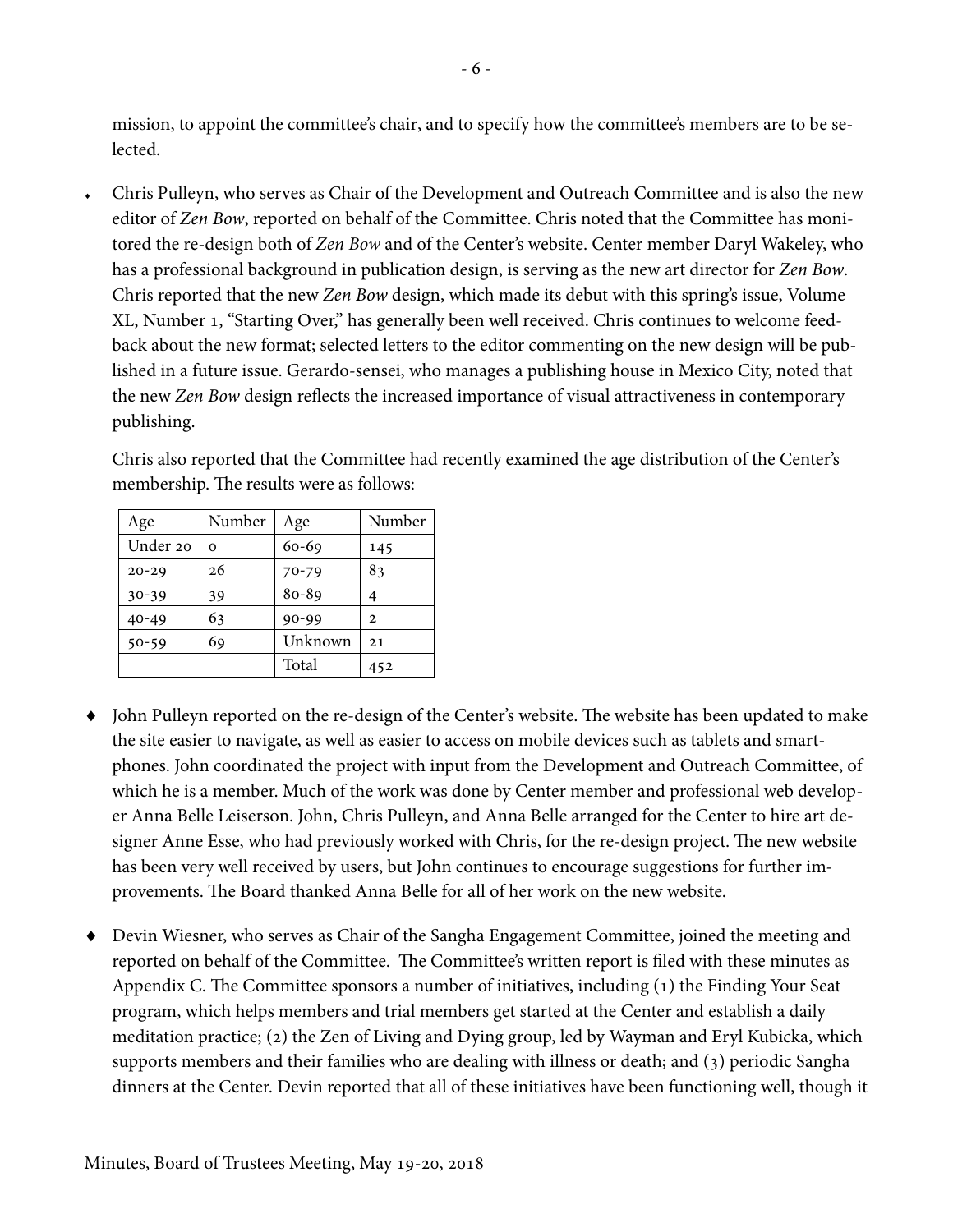would generally be helpful to schedule various events and meetings more regularly and further in advance.

- Chris Pulleyn and Jonathan Hager reported on "Hello Pain," a wellness initiative of the Center's Community Mindfulness Outreach Program. This eight-week program, which helps participants deal with chronic pain, focuses on participants' thoughts about pain and the feelings that are triggered by those thoughts. The program is now being offered for the fourth time and has been featured in The Bulletin of the Monroe County Medical Association.
- Tom Roberts, who serves as Chair of the Ethics and Advisory Committee, reported on behalf of the Committee, which meets regularly to discuss issues relating to the Center. Tom reported that one formal complaint had been received since the Committee's last report to the Board; that complaint was successfully resolved to the satisfaction of all parties involved.

Tom also reported that the Committee had reviewed the Report of Abbot and Head of Zendo on Addictions Policy, which is filed with these minutes as Appendix D. Although the changes noted in the Report – which principally involve gathering more complete information about trainees' past problems with addictive behavior and appropriately sharing that information with the Center's staff – are constructive, the Committee requested that John and Roshi also respond to the remaining recommendations and suggestions in the Committee's May 7, 2017, memorandum to the Board of Trustees.

 Tom Roberts reported on behalf of the Philip Kapleau Archive Task Force, which has been working with Dr. Richard Jaffe, Associate Professor of Religious Studies at Duke University, regarding the deposit of Roshi Philip Kapleau's papers in the university's archives. Tom and Chris Pulleyn recently drove to Duke and delivered 18 boxes of documents. (Scanned copies of important documents have been retained by the Center.) Two more boxes of documents remain to be scanned before they are transferred to Duke. It has not yet been determined whether original visual materials, such as photographs, films, and videos related to Kapleau-roshi, will also be transferred to Duke.

Professor Jaffe introduced Tom and Chris to a number of Duke faculty members, as well as others with an interest in Kapleau-roshi and the Rochester Zen Center. Duke plans to host a symposium dedicated to Kapleau-roshi and his teaching, most likely in the spring or early winter of 2019. Bodhin-roshi plans to attend, and Buddhist scholars with a connection to Kapleau-roshi will be invited.

 Roshi reported to the meeting regarding spiritual affairs. The Center's sole formal affiliate, the Madison Zen Center in Madison, Wisconsin, is in the process of making substantial repairs and updates to its house, under the supervision of its Affiliate Leader, Rick Smith. The Rochester Zen Center has made a \$20,000 mortgage loan to the Madison Zen Center in order to help facilitate the work. Here in Rochester, attendance at introductory workshops has been steady. Roshi commented that the current all-day workshop format provides a richer experience than a half-day format would. The largest cohort of sesshin participants continues to come from the "baby-boomer" generation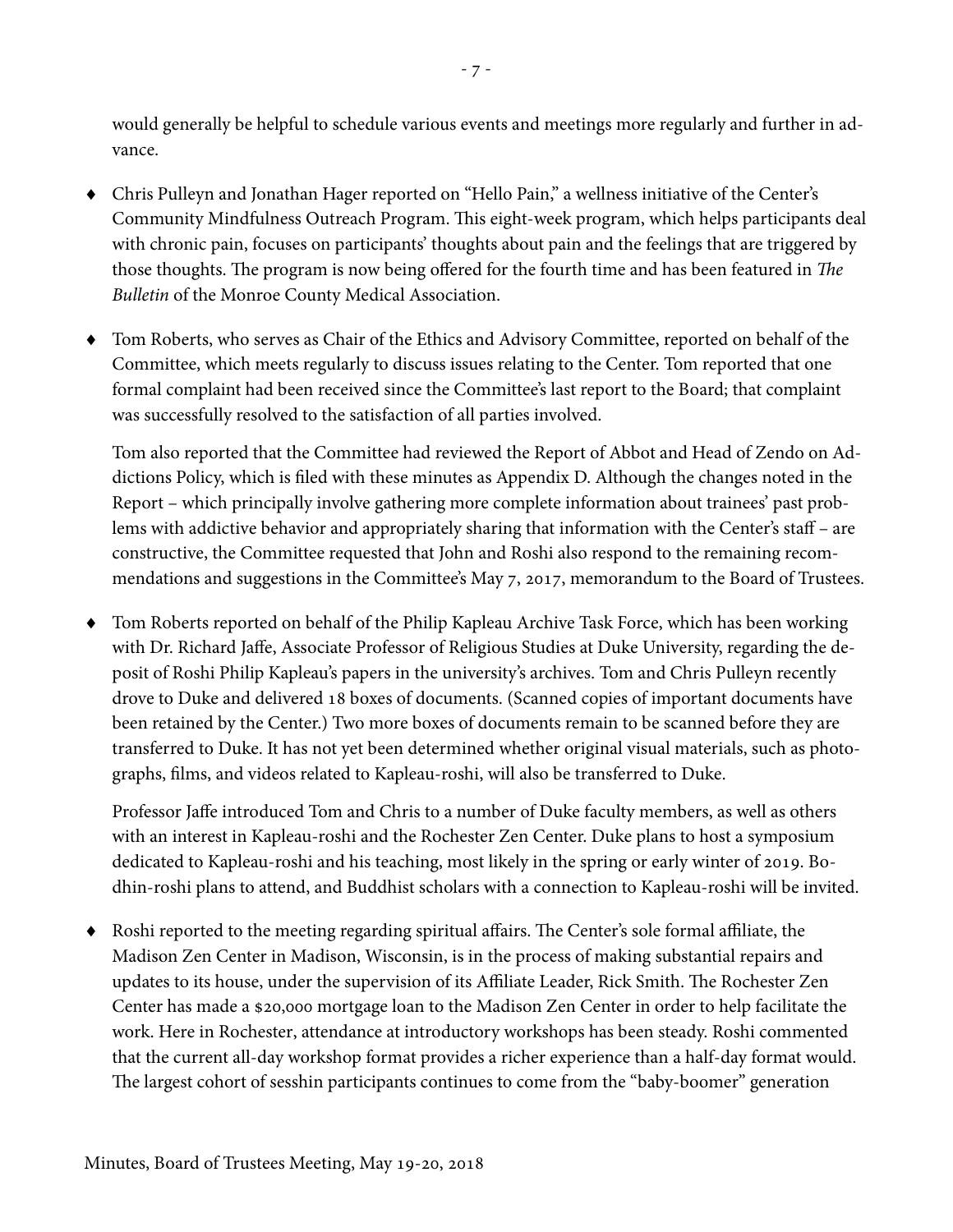[approximate ages 55-70], with only six percent of recent participants being under the age of 30. Roshi reported that our broadcasting a live online audio feed of teisho, daily sittings, and all-day sittings via the Center's website has been very well received and will continue. However, Roshi raised the question whether the past year's decrease in attendance at formal sittings might at least in part be a result of Sangha members' choosing to sit at home with the audio stream, rather than coming to the Center. The Zen of Living and Dying Group, a discussion and support group investigating old age, sickness, and death from a Buddhist perspective continues to thrive. Jonathan Hager reported that about 15 people attended the most recent meeting of the Group.

Early this year the Center purchased two wooden Bodhisattva figures from Vietnam. Staff member Ven. Sudama Ngo arranged for a talented Vietnamese Buddhist sculptor to carve the figures and ship them to the Center. The figures depict Mañjushrı, the Bodhisattva of Wisdom, astride a lion and Samantabhadra, the Bodhisattva of Action, astride an elephant. These two Bodhisattvas often flank the central Buddha figure on a traditional altar.

Wayman and Eryl Kubicka will be serving as teachers-in-residence at the Chautauqua Institution's Mystic Heart Meditation Seminar in July. In addition, as part of the Institution's Interfaith Friday series, John Pulleyn will give a talk at Chautauqua in August; John's talk will focus on Zen Buddhism and its relationship to other religious traditions.

- The Chair of the Retreat Center Refurbishment Task Force, Chris Pulleyn, reported on behalf of the Task Force. The Board has charged the Task Force with creating a refurbishment and renovation plan for the Chapin Mill Retreat Center, with particular emphasis on ensuring that the building is attractive and appealing to potential renters. Chris reported that the Task Force, which comprises Chris, Wayman, Roshi, Tom Kowal, and Eryl Kubicka, had so far spent some \$400 of the \$10,000 budgeted for the project. The Task Force plans to begin substantial work on the project this summer.
- The Center's Officers and the Head of Zendo left the meeting, and the Board met in executive session, whereafter the Board adjourned for the day.
- The meeting was reconvened the following morning at Chapin Mill. Wayman Kubicka, who serves as Chapin Mill Caretaker and Head of Zendo, reported on security at Chapin Mill. Physical security is being increased, and Wayman is setting up a license-plate reader that will monitor vehicles entering and leaving Chapin Mill. In addition, the Chapin Mill staff maintains close relations with the neighbors to facilitate the exchange of information regarding any suspicious activity in the area.
- Wayman also reported that Sangha member Scott Redding, who is a professional arborist, recently conducted a harvest of carefully selected mature hardwoods at Chapin Mill. The Center received some \$30,000 after Scott's assistant was paid and other costs had been covered. Wayman noted that selective harvesting of mature trees, when done as a part of proper forest management, promotes the long-term health and stability of a forest. The Board determined that since one of the functions of the Garden and Grounds Committee is to "set general policies and make major decisions regarding …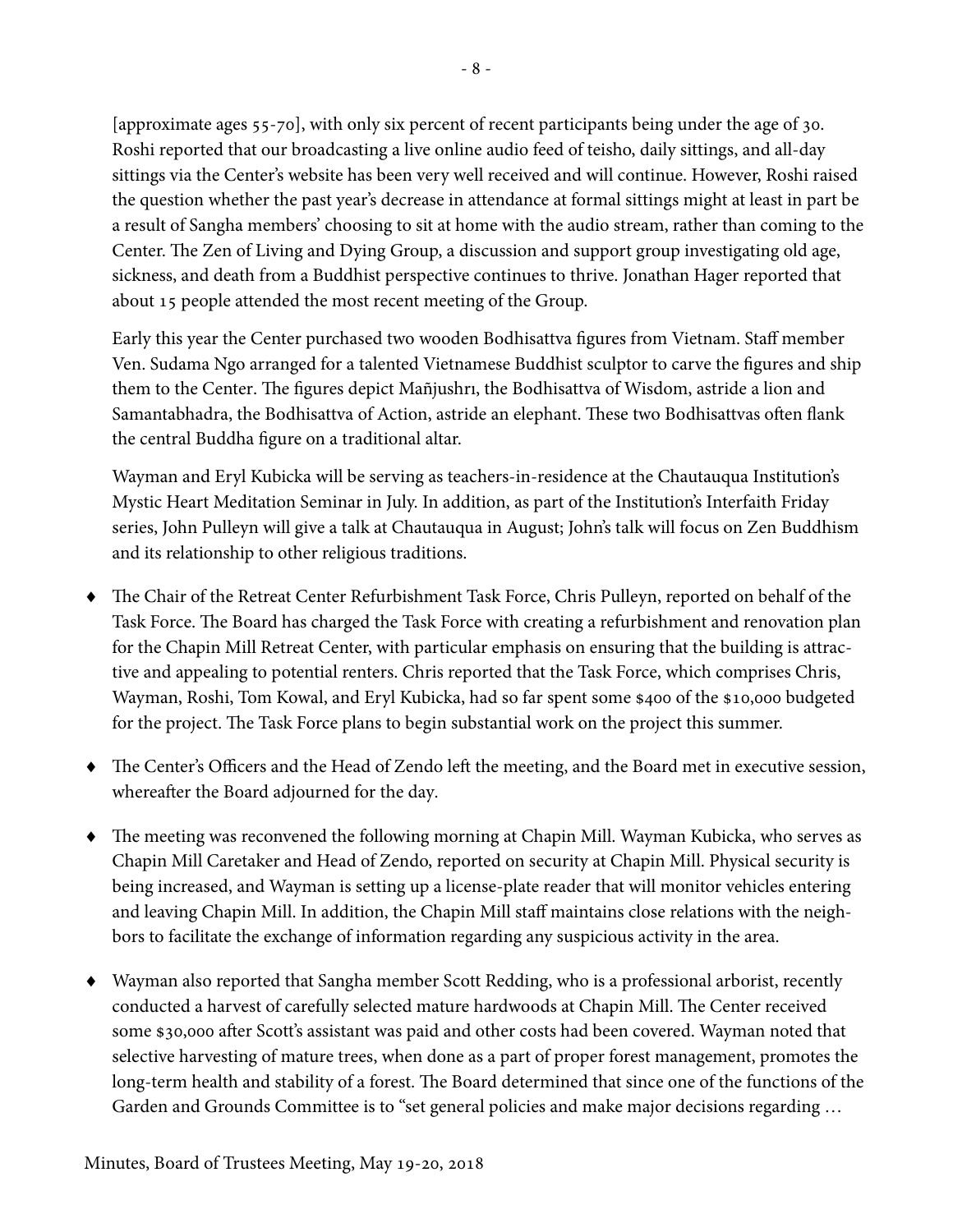forest management at Chapin Mill when the matter is not of sufficient magnitude that involvement of the Board of Trustees would be appropriate," any future proposal for significant harvesting of trees will be referred to the Committee.

In other Chapin Mill news, Wayman reported that the concrete wall of the swimming area at the east end of the mill pond is starting to collapse and will have to be repaired or rebuilt. However, we have been successful in preventing the further spread of cattails into the west end of the pond. The access drive to the buildings at Chapin Mill passes over a culvert through the mill pond dam. The culvert is severely deteriorated, and Wayman has retained a knowledgeable contractor to rebuild it when the water level in the pond is low enough to do so. Wayman also reported that major repair work that was recently done on the Ford F-250 pickup truck that is used at Chapin Mill should allow us to continue using the truck for several more years. Finally, Wayman reported that 12 to 15 participants are active in the Tuesday evening sitting group at Chapin Mill and that he has been working with prisoners at a New York State maximum-security prison.

Eryl Kubicka reported that the sculpture commissioned for the Chapin Mill courtyard by a major donor will likely be installed by the end of this year. The sculptor, Todd McGrain, who created both Spinning Still and the untitled basalt centerpiece in the Arnold Park Founder's Garden, expects to finish the courtyard sculpture this summer.

- Tom Kowal, who serves as Chair of the Committee on Facilities and Sustainable Operations, reported to the Board on behalf of the Committee. Tom's written report is filed with these minutes as Appendix E. Tom reported that the Committee is currently exploring the possibility of leasing several acres of unused land at Chapin Mill to a solar energy company that would install a photovoltaic array on the land. The Center's Legal Affairs Committee will review any proposed agreements before they are executed, since such a project could have seriously adverse tax consequences for the Center if not handled properly. Tom also reported that replacement storm windows for many of the rooms in 7 Arnold Park had been fabricated by the supplier and would be installed soon.
- Since Tom has been working full time at Chapin Mill on the Klava House project, John Pulleyn is now functioning as the supervisor for the repair-and-maintenance staff at Arnold Park. John will look into repairing or replacing areas of deteriorated paving bricks, as was discussed at the Board's May 2017 meeting, and will also consider whether to install some type of non-slip material on the 5 Arnold Park porch and stairs.
- The participants in the meeting visited the Klava House construction site, guided by the project's foreman, Tom Kowal. Tom reported that he plans to have the house closed in by the onset of winter. Tom has been fabricating wall sections for the house in the Chapin Mill barn. These pre-fabricated wall sections will then be put into place at the nearby construction site. Tom also reported that he and his wife, Donna, had been able to take advantage of a favorable housing market in Rochester in order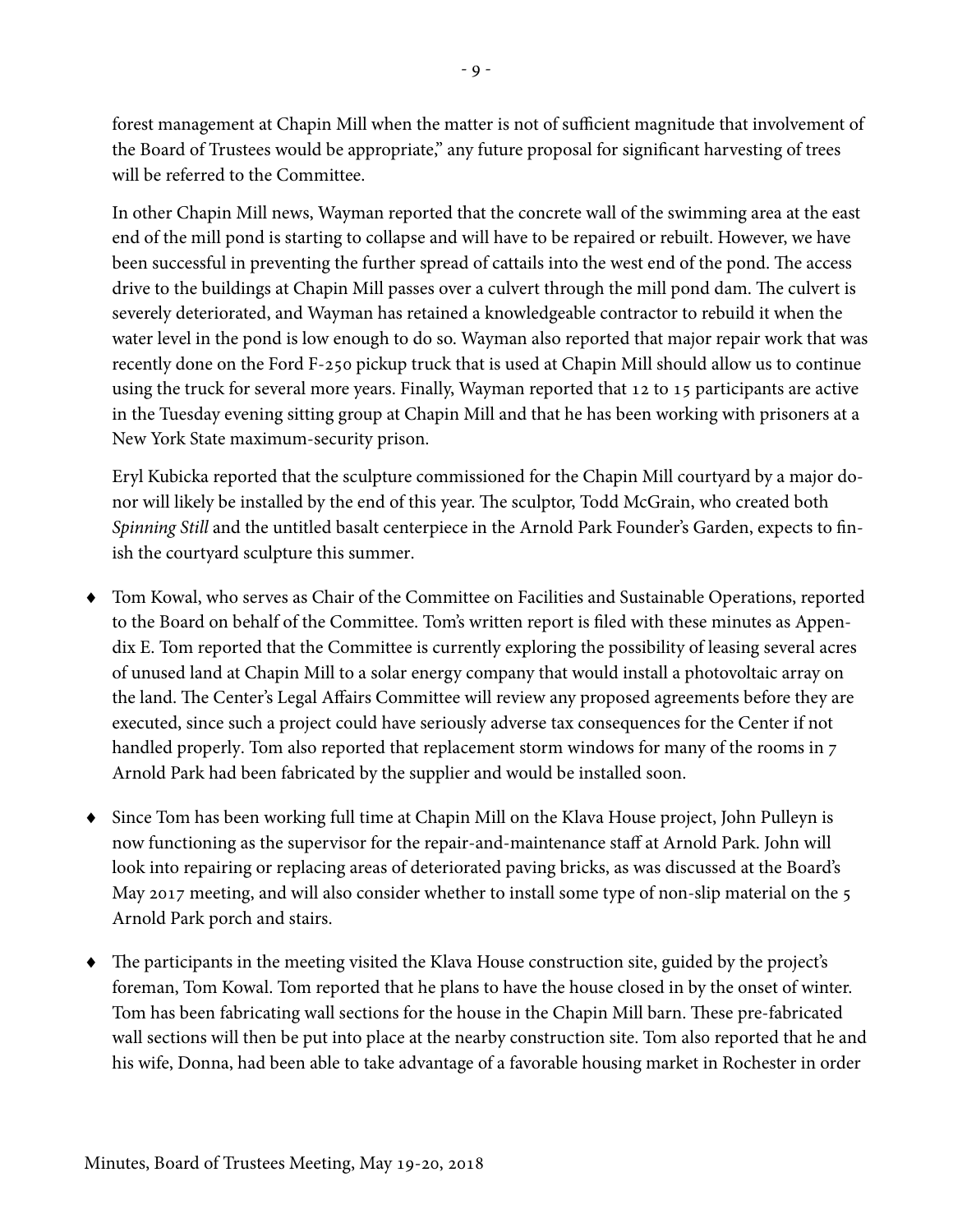to sell their house earlier this year. Tom and Donna will be living temporarily in the Guest Cottage at Chapin Mill until the Center receives a certificate of occupancy for the Klava House.

- Eryl Kubicka, who serves as Chapin Mill Rental Coordinator and Chair of the Chapin Mill Rental Committee, reported on the Chapin Mill rental program. So far this year, several groups have cancelled their planned rentals. Since our cancellation fee is currently only \$500 and last-minute cancellations do not allow time to find an alternative renter, the Committee is considering incorporating more stringent cancellation provisions in future rental agreements. In addition, Jared Elliott, the Center's bookkeeper, has been assisting the Committee in comparing our rental program's rates and web presence with those of other organizations. The Board agreed that Jared and Business Manager Scott Jennings will serve as consultants to the Committee.
- Eryl Kubicka, who is Co-chair of the Columbarium Task Force, reported that Sangha member and landscape architect Eric Higbee has spent considerable time studying the columbarium site and will proceed with planning once we have a more detailed topographic survey of the site. Eric and the Task Force are considering the Spinning Still sculpture, as well as a winding dry-laid stone wall, as elements of a possible design.
- Eryl, who also serves as Chair of the Workplace Safety Committee, presented the Committee's report. Two safety-related incidents have occurred since the Committee's last report: (1) The left front wheel came off the Center's Subaru Outback while a staff member was driving. Although no injuries resulted, there was potential for a serious accident. Two previous staff drivers had made note of a strange noise in the car, but because there was no full-time repair-and-maintenance supervisor at Arnold Park, these reports were simply left as notes near the vehicle sign-out book. A new procedure is now in place for directly reporting any vehicle problems to the Center's Business Manager. (The most likely cause of the wheel's detaching was insufficiently tightened lug nuts.) (2) While at work, a staff member slipped and fell on ice in the Center's parking lot and suffered significant injury to her hip and lower back. These work-related injuries are covered under the Center's workers' compensation insurance. The Committee recommends that both this staff member, as well as anyone else at risk of falling, wear safety grips on shoes or boots in winter weather.
- The Board confirmed Friday afternoon and all day Saturday, October 19 and 20, as the dates for its fall 2018 meeting. The Board also tentatively set all day Saturday and Sunday morning, May 18 and 19, as the dates for its spring 2019 meeting. The Board thereupon adjourned the meeting.

Submitted to the Board of Trustees on October 16, 2018 by Scott Jennings, Secretary of the Center.

 $\Delta$ coll Vermungs

Minutes, Board of Trustees Meeting, May 19-20, 2018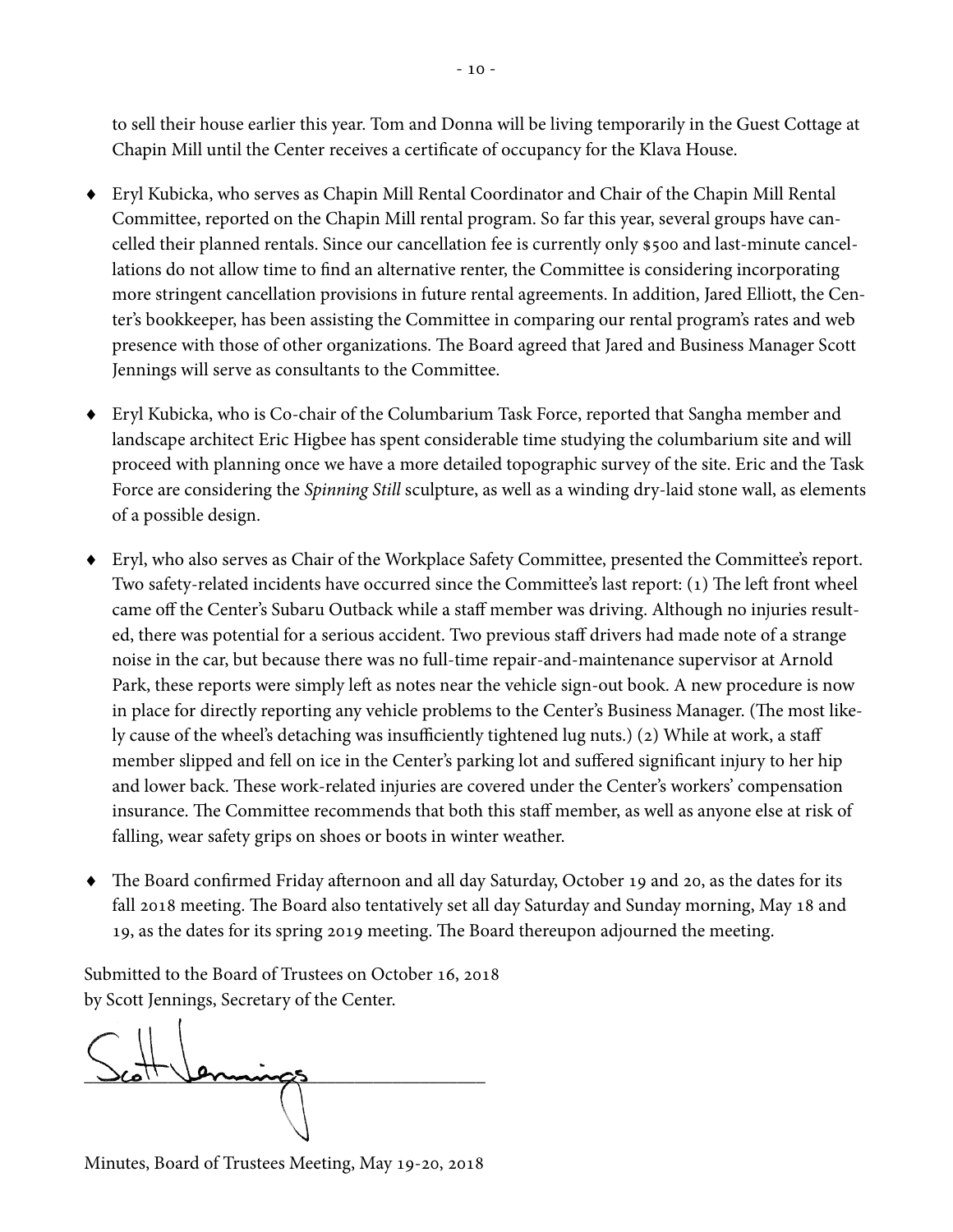Appendix A



Rochester Zen Center A Buddhist Community

# Annual Report of Trustees

Pursuant to New York Not-for-Profit Corporation Law Section 519

> Presented at the Fifty-Second Annual Corporate Meeting May 27, 2018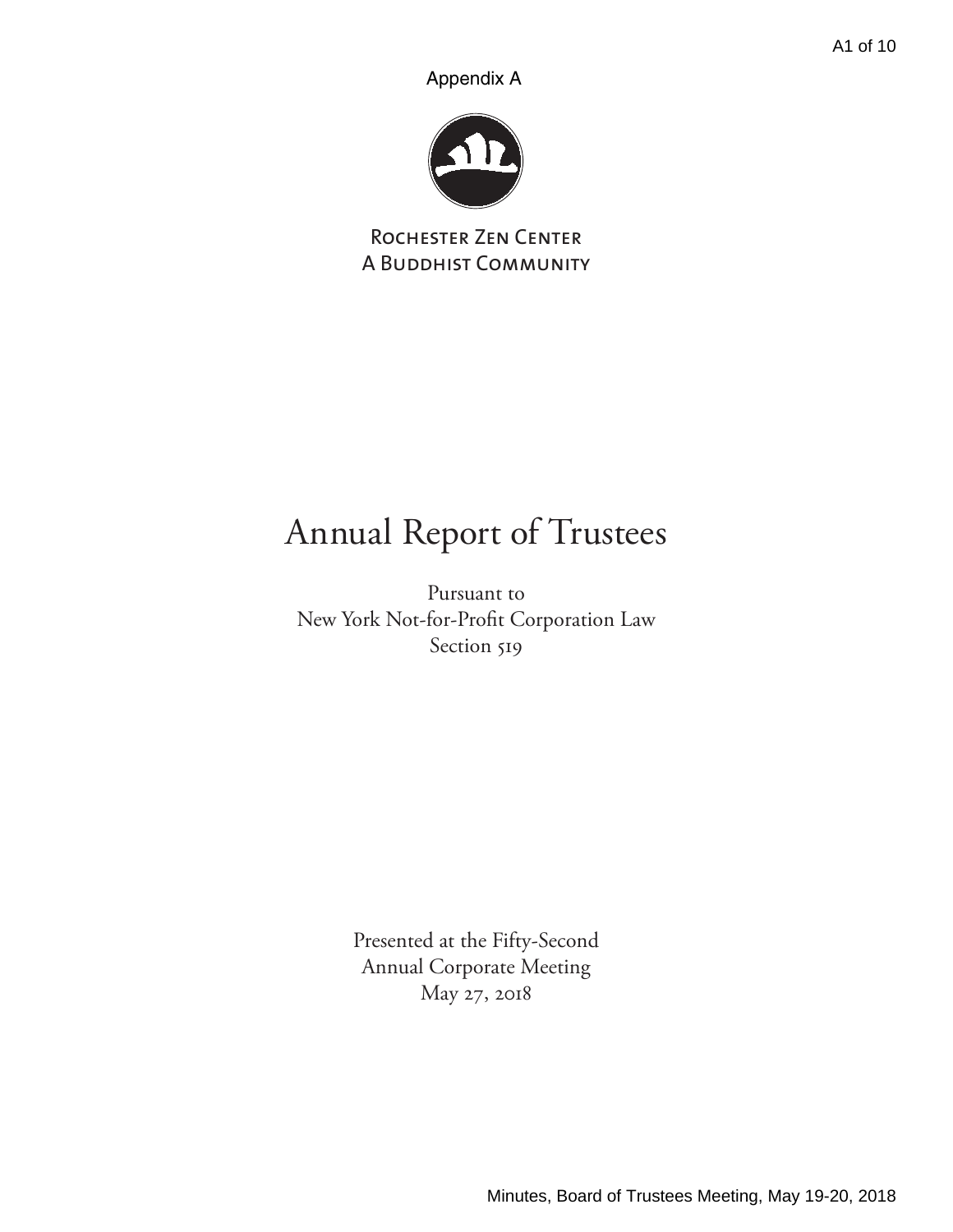The record date for the Center's 2018 Annual Meeting was May 6, 2018. As of that date, the Center had 449 members. The record date for the Center's 2017 Annual Meeting was May 3, 2017. As of that date, the Center had 467 members. Accordingly, the Center's membership has decreased by 18 during this period.

The names and places of residence of the Center's current members may be found in the records of the Center's Secretary.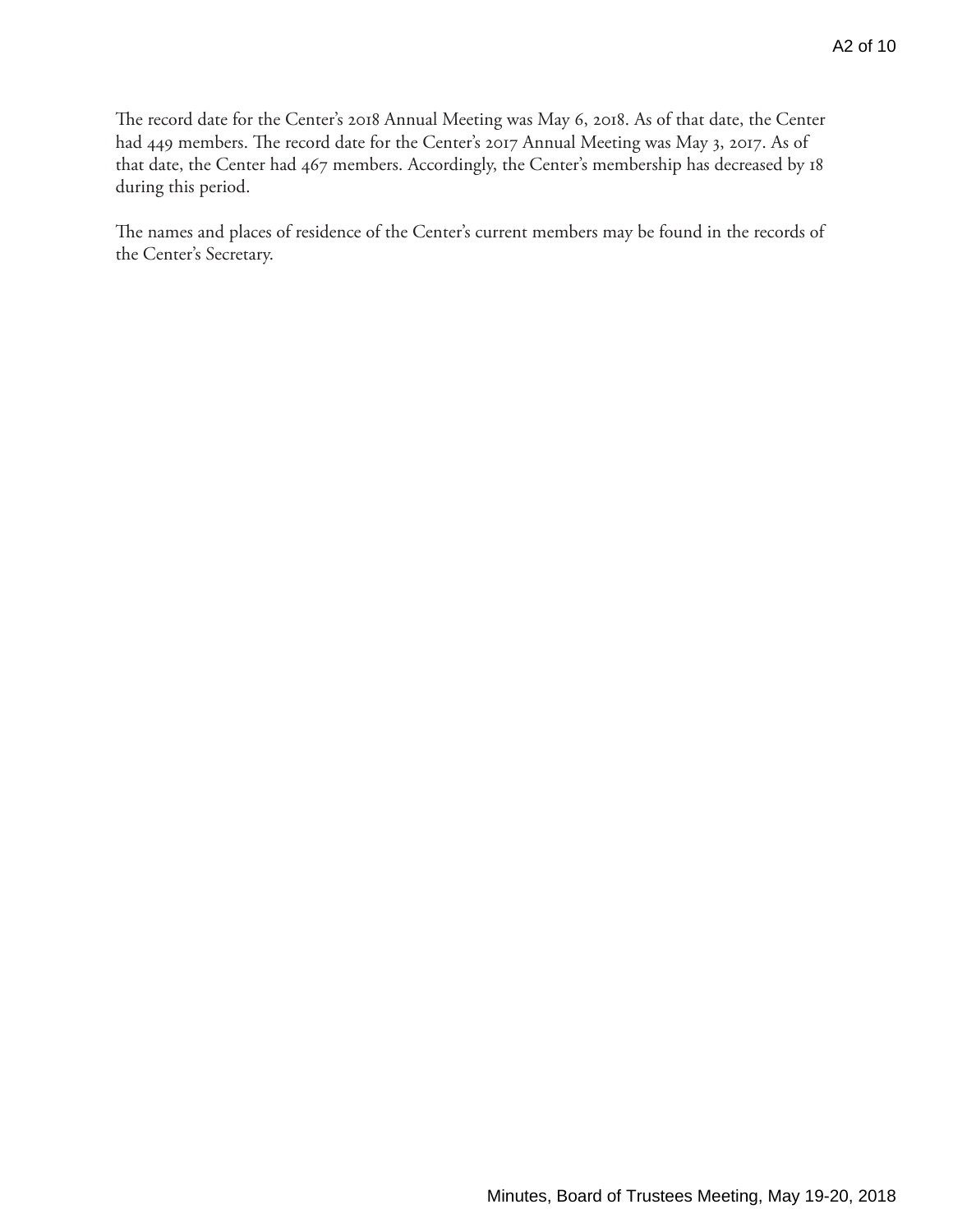## ROCHESTER ZEN CENTER SUMMARY OF 2017 ANNUAL FINANCIAL RESULTS

|                                                                                           | 2017                       |                                 | 2016                       |                                 |
|-------------------------------------------------------------------------------------------|----------------------------|---------------------------------|----------------------------|---------------------------------|
|                                                                                           | As of<br>December 31, 2017 | 12/31/17 as % of<br>2017 Budget | As of<br>December 31, 2016 | 12/31/16 as % of<br>2016 Budget |
| Year-to-Date Operating Revenue<br>Year-to Date Operating Expenses                         | \$444,779<br>\$424,640     | 107%<br>97%                     | \$398,275<br>\$419,945     | 97%<br>83%                      |
| <b>YTD Revenue Less Expenses</b><br>YTD Operating Draw from Investments (5%)              | \$20,139<br>\$67,403       |                                 | (\$21,670)<br>\$62,834     |                                 |
| <b>YTD Net Operating Surplus (Loss)</b>                                                   | \$87,542                   |                                 | \$41,164                   |                                 |
| Membership Contributions (included in operating revenue)                                  | \$210,463                  | 111%                            | \$186,953                  | 102%                            |
| Extraordinary Income (not included in operating revenue)                                  | \$10,000                   |                                 | \$10,000                   |                                 |
| Accumulated Operating Surplus (Loss) at 5%<br>draw since 2009 Inception of Current System | \$149,625                  |                                 | \$62,083                   |                                 |
| <b>YTD Investment Gain (Loss)</b><br>YTD Operating Draw from Investments (5%)             | \$215,607<br>(\$67,403)    |                                 | \$69,755<br>(\$62,834)     |                                 |
| <b>YTD Net Investment Gain (Loss)</b><br><b>YTD Legacies and Special Donations</b>        | \$148,204<br>\$83          |                                 | \$6,920<br>\$70,000        |                                 |
| <b>YTD Total Investment Fund Change</b>                                                   | \$148,287                  |                                 | \$76,920                   |                                 |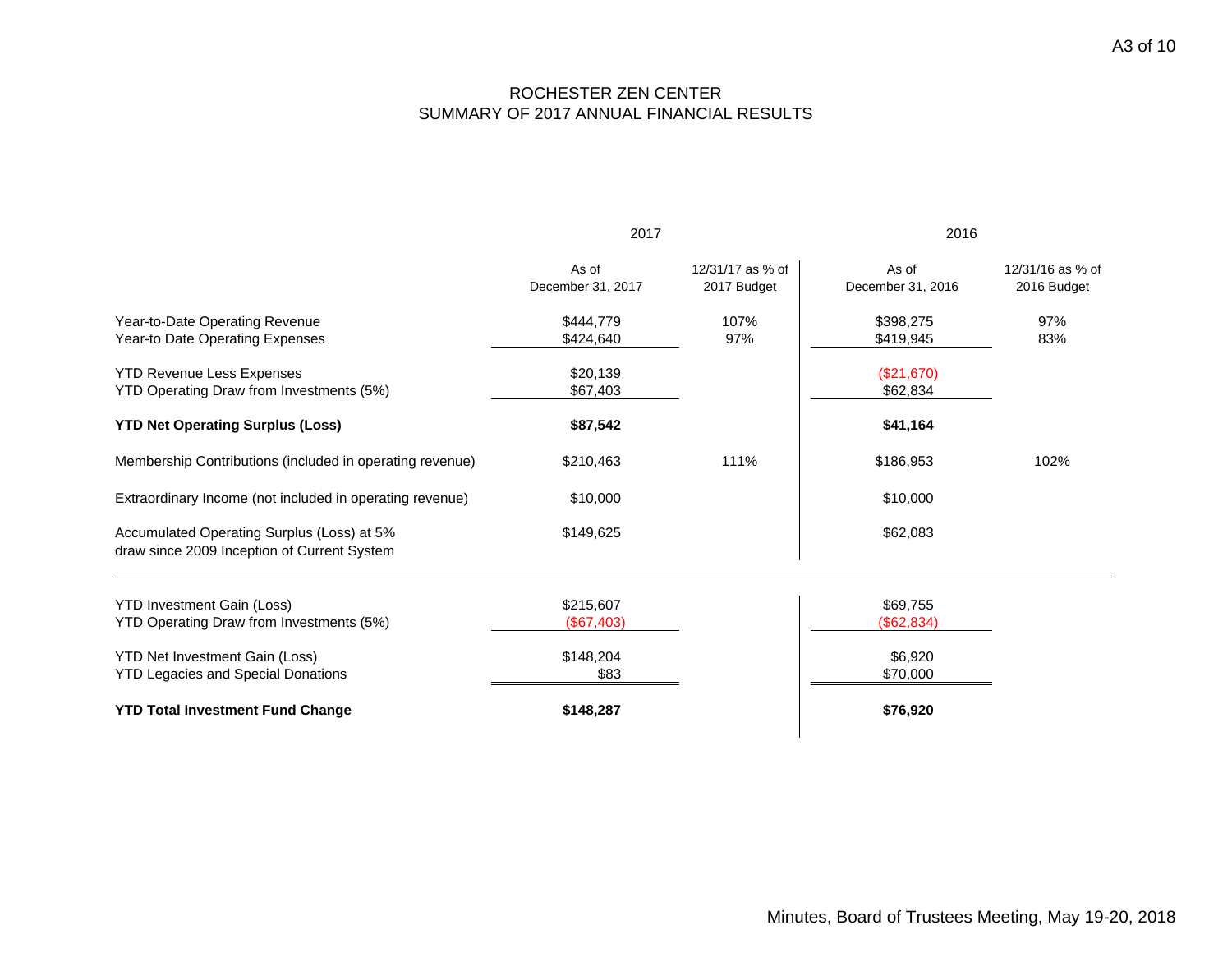### ROCHESTER ZEN CENTER BALANCE SHEET – December 31, 2017

|                                             | <b>Operating Fund</b> | <b>Investment Fund</b> | <b>Held for Others</b> | Realty and Art<br>(Carried at Cost) | Total        |
|---------------------------------------------|-----------------------|------------------------|------------------------|-------------------------------------|--------------|
| <b>ASSETS</b><br><b>CURRENT ASSETS</b>      |                       |                        |                        |                                     |              |
| Cash & Money Market                         | 257,892.54            | 385.07                 | 104,405.18             | 0.00                                | 362,682.79   |
| <b>Certificates of Deposit</b>              | 28,000.00             | 300,000.00             | 168,000.00             | 0.00                                | 496.000.00   |
| Inventories                                 | 11,051.56             | 0.00                   | 0.00                   | 0.00                                | 11,051.56    |
| <b>Accounts Receivable</b>                  | 3,574.11              | 0.00                   | 0.00                   | 0.00                                | 3,574.11     |
| <b>Prepaid Expenses</b>                     | 16,995.83             | 0.00                   | 0.00                   | 0.00                                | 16,995.83    |
| Earmarked Donations (Contra)                | (67, 528.88)          | 0.00                   | 0.00                   | 0.00                                | (67, 528.88) |
| <b>Total Current Assets</b>                 | 249,985.16            | 300,385.07             | 272,405.18             | 0.00                                | 822,775.41   |
| <b>NON-CURRENT ASSETS</b>                   |                       |                        |                        |                                     |              |
| Non-Equity Investments (At Book)            | 0.00                  | 175,656.40             | 0.00                   | 0.00                                | 175,656.40   |
| Equity Investments (At Market)              | 0.00                  | 944,090.64             | 0.00                   | 0.00                                | 944,090.64   |
| Mortgage Loans Outstanding                  | 0.00                  | 54,658.86              | 0.00                   | 0.00                                | 54,658.86    |
| Depreciable Fixed Assets (Net)              | 229,376.91            | 0.00                   | 0.00                   | 0.00                                | 229,376.91   |
| Buildings & Land (At Cost)                  | 0.00                  | 0.00                   | 0.00                   | 5,366,162.27                        | 5,366,162.27 |
| Buddhist Art & Implements (At Cost)         | 0.00                  | 0.00                   | 0.00                   | 118,419.07                          | 118,419.07   |
| <b>Total Non-Current Assets</b>             | 229,376.91            | 1,174,405.90           | 0.00                   | 5,484,581.34                        | 6,888,364.15 |
| <b>TOTAL ASSETS</b>                         | 479,362.07            | 1,474,790.97           | 272,405.18             | 5,484,581.34                        | 7,711,139.56 |
| <b>LIABILITIES &amp; EQUITY</b>             |                       |                        |                        |                                     |              |
| <b>CURRENT LIABILITIES</b>                  |                       |                        |                        |                                     |              |
| Taxes, Medicare, SS Payable                 | 2,162.99              | 0.00                   | 0.00                   | 0.00                                | 2,162.99     |
| Prepaid Income                              | 0.00                  | 0.00                   | 0.00                   | 0.00                                | 0.00         |
| <b>Other Current Liabilities</b>            | 3,757.38              | 0.00                   | 0.00                   | 0.00                                | 3,757.38     |
| <b>Total Current Liabilities</b>            | 5,920.37              | 0.00                   | 0.00                   | 0.00                                | 5,920.37     |
| LONG-TERM LIABILITIES                       |                       |                        |                        |                                     |              |
| Auckland Zen Centre Fund                    | 0.00                  | 0.00                   | 2,958.10               | 0.00                                | 2,958.10     |
| Louisville Zen Center Fund                  | 0.00                  | 0.00                   | 251,425.24             | 0.00                                | 251,425.24   |
| Abbot's Scholarship Fund                    | 0.00                  | 0.00                   | 18,021.84              | 0.00                                | 18,021.84    |
| <b>Total Long-Term Liabilities</b>          | 0.00                  | 0.00                   | 272,405.18             | 0.00                                | 272,405.18   |
| EQUITY                                      |                       |                        |                        |                                     |              |
| »»Year-to-Date Revenues                     | 444.779.03            | 215,607.00             | 0.00                   | 0.00                                | 660,386.03   |
| »»(Less Year-to-Date Expenses)              | 424,640.03            | 0.00                   | 0.00                   | 0.00                                | 424,640.03   |
| » YTD Revenues Less Expenses                | 20,139.00             | 215,607.00             | 0.00                   | 0.00                                | 235,746.00   |
| »YTD Investment Draw (5% per annum)         | 67,403.01             | (67, 403.01)           | 0.00                   | 0.00                                | 0.00         |
| Year-to-Date Net Surplus (Loss)             | 87,542.01             | 148,203.99             | 0.00                   | 0.00                                | 235,746.00   |
| Extraordinary Income & Expenses             | 10,000.00             | 83.12                  | 0.00                   | 0.00                                | 10,083.12    |
| Capitalized from Building Fund              | 0.00                  | 0.00                   | 0.00                   | 0.00                                | 0.00         |
| Interfund Transfers In (Out)                | 0.00                  | 0.00                   | 0.00                   | 0.00                                | 0.00         |
| Previous Year-End Fund Balances             | 375,899.69            | 1,326,503.86           | 0.00                   | 5,484,581.34                        | 7,186,984.89 |
| <b>Total Equity (Current Fund Balances)</b> | 473,441.70            | 1,474,790.97           | 0.00                   | 5,484,581.34                        | 7,432,814.01 |
| TOTAL LIABILITIES & EQUITY                  | 479,362.07            | 1,474,790.97           | 272,405.18             | 5,484,581.34                        | 7,711,139.56 |

A4 of 10

Minutes, Board of Trustees Meeting, May 19-20, 2018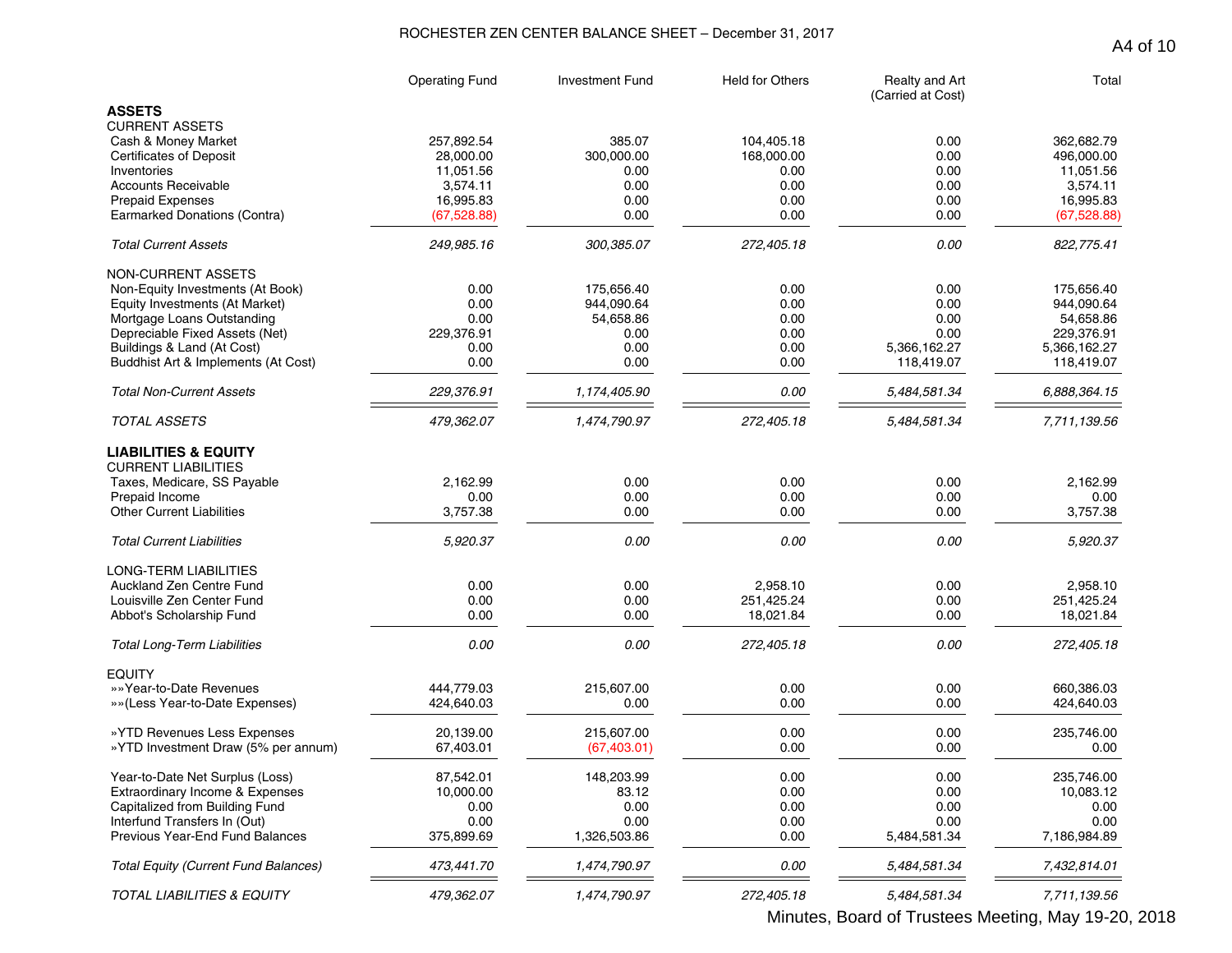#### ROCHESTER ZEN CENTER Income and Expense Statement for the Year Ending December 31, 2017

| Account | <b>GENERAL OPERATING FUND</b>                                | Year to Date | <b>Budget</b>   | % to Date | Last Y-T-D |
|---------|--------------------------------------------------------------|--------------|-----------------|-----------|------------|
|         | Net Item Sales Income                                        | 1,150.93     | 1,000           | 115.09    | 1,290.13   |
|         | Net Special Events Income                                    | (8,090.57)   | 0               | 0.00      | (6,243.75) |
| 40143G  | Royalty Income                                               | 10,859.04    | 7,000           | 155.13    | 11,621.77  |
| 40150G  | Zen Bow Income                                               | 740.42       | 500             | 148.08    | 220.00     |
| 40151G  | <b>Membership Contributions</b>                              | 210,462.51   | 190,000         | 110.77    | 186,953.27 |
| 40152G  | Workshop Income                                              | 10,890.00    | 14,000          | 77.79     | 13,167.13  |
| 40153G  | <b>Training Program Income</b>                               | 3,220.00     | 5,000           | 64.40     | 4,200.00   |
| 40159G  | <b>Buddha Hall Rental Income</b>                             | 14,276.00    | 13,700          | 104.20    | 13,884.00  |
| 40160G  | Miscellaneous Income                                         | 1,988.13     | 2,500           | 79.53     | 1,218.83   |
| 40161G  | Sesshin Income                                               | 72,698.61    | 63,000          | 115.39    | 57,204.65  |
| 40162G  | Misc. Deductible Contributions                               | 14,035.70    | 10,000          | 140.36    | 11,866.61  |
|         |                                                              |              |                 |           |            |
|         | Gross Non-CM Income                                          | 332,230.77   | 306,700         | 108.32    | 295,382.64 |
|         | Net CM Rental Income                                         | 58,693.60    | 69,000          | 85.06     | 66,113.93  |
| 4C151G  | <b>CM Misc. Deductible Contribtns</b>                        | 53,854.66    | 40,000          | 134.64    | 36,778.76  |
| 4C153G  | CM Training Program Income                                   | 0.00         | 100             | 0.00      | 0.00       |
| 4C160G  | <b>CM Miscellaneous Income</b>                               | 0.00         | 200             | 0.00      | 0.00       |
|         |                                                              |              |                 |           |            |
|         | Gross Chapin Mill Income                                     | 112,548.26   | 109,300         | 102.97    | 102,892.69 |
|         | <b>Total Gross Operating Revenues</b>                        | 444,779.03   | 416,000         | 106.92    | 398,275.33 |
| 60170G  | <b>Charity Expenses</b>                                      | 250.00       | 500             | 50.00     | 0.00       |
| 60171G  | Zen Bow Expenses                                             | 6,955.09     | 6,000           | 115.92    | 2,858.05   |
| 60172G  | <b>Teaching Expenses</b>                                     | 1,374.86     | 3,500           | 39.28     | 4,587.33   |
| 60175G  | Medical & Health Insurance                                   | 46,313.50    | 45,000          | 102.92    | 47,342.49  |
| 60176G  | <b>Staff Salary Expense</b>                                  | 57,604.17    | 60,000          | 96.01     | 64,402.91  |
| 60177G  | Kitchen Expenses                                             | 41,266.07    | 43,000          | 95.97     | 37,979.48  |
| 60178G  | <b>Housekeeping Expenses</b>                                 | 5,630.80     | 5,000           | 112.62    | 5,341.99   |
| 60179G  | <b>Staff Retirement Expenses</b>                             | 21,655.52    | 22,800          | 94.98     | 22,405.24  |
| 60180G  | Misc Administrative Expenses                                 | 1,139.08     | 1,500           | 75.94     | 1,486.40   |
| 60181G  | <b>Office Expenses</b>                                       | 4,041.41     | 4,400           | 91.85     | 3,683.47   |
| 60182G  | <b>Telecommunications Expenses</b>                           | 6,097.87     | 5,600           | 108.89    | 6,272.72   |
| 60183G  | Gas & Electricity Expenses                                   | 9,777.46     | 7,800           | 125.35    | 6,007.59   |
| 60184G  | Repair & Maintenance Expenses                                | 13,687.89    | 18,000          | 76.04     | 11,506.43  |
| 60186G  | <b>Insurance Expenses</b>                                    | 37,769.09    | 38,500          | 98.10     | 41,621.74  |
| 60187G  | Fundraising & Advertising Exp.                               | 500.00       | 1,500           | 33.33     | 1,300.00   |
| 60188G  | Garden & Grounds Expenses                                    | 3,330.84     | 2,700           | 123.36    | 2,109.19   |
| 60189G  | <b>Library Expenses</b>                                      | 0.00         | 300             | 0.00      | 28.61      |
| 60190G  | Automobile Expenses                                          | 11,156.70    | 8,000           | 139.46    | 8,296.62   |
| 60191G  | Taxes & Municipal Fees                                       | 6,447.82     | 7,100           | 90.81     | 7,006.81   |
| 60192G  | <b>Computer Expenses</b>                                     | 3,428.58     | 3,000           | 114.29    | 2,855.09   |
| 60193G  | Banking, PayPI & Crdt Crd Fees                               | 1,051.76     | 500             | 210.35    | 807.22     |
| 60300G  | Bad Debt & Theft Expense                                     | (53.36)      | 0               | 0.00      | 0.00       |
| 60389G  |                                                              | 21,812.98    |                 | 100.06    | 23,167.78  |
| 60500G  | <b>Depreciation Expense</b><br>Contingency (budget use only) | 0.00         | 21,800<br>5,000 | 0.00      | 0.00       |
|         |                                                              |              |                 |           |            |
|         | <b>Non-CM Operating Expenses</b>                             | 301,238.13   | 311,500         | 96.71     | 301,067.16 |
| 6C172G  | <b>CM Teaching Expenses</b>                                  | 81.93        | 200             | 40.97     | 9.90       |
| 6C175G  | CM Medical & Health Insurance                                | 12,140.61    | 16,400          | 74.03     | 12,629.06  |
| 6C176G  | <b>CM Staff Salary Expense</b>                               | 10,484.35    | 10,000          | 104.84    | 10,386.72  |
| 6C177G  | <b>CM Kitchen Expenses</b>                                   | 7,711.33     | 9,500           | 81.17     | 7,432.81   |
| 6C178G  | <b>CM Housekeeping Expenses</b>                              | 2,155.47     | 2,300           | 93.72     | 2,260.56   |
| 6C179G  | <b>CM Staff Retirement Expense</b>                           | 6,322.20     | 6,400           | 98.78     | 5,323.92   |
| 6C180G  | <b>CM Misc Administrative Expense</b>                        | 0.00         | 100             | 0.00      | 0.00       |
| 6C181G  | <b>CM Office Expenses</b>                                    | 16.75        | 500             | 3.35      | 202.79     |
| 6C182G  | <b>CM Telecommunications Expenses</b>                        | 3,916.01     | 4,200           | 93.24     | 4,133.53   |
|         |                                                              |              |                 |           |            |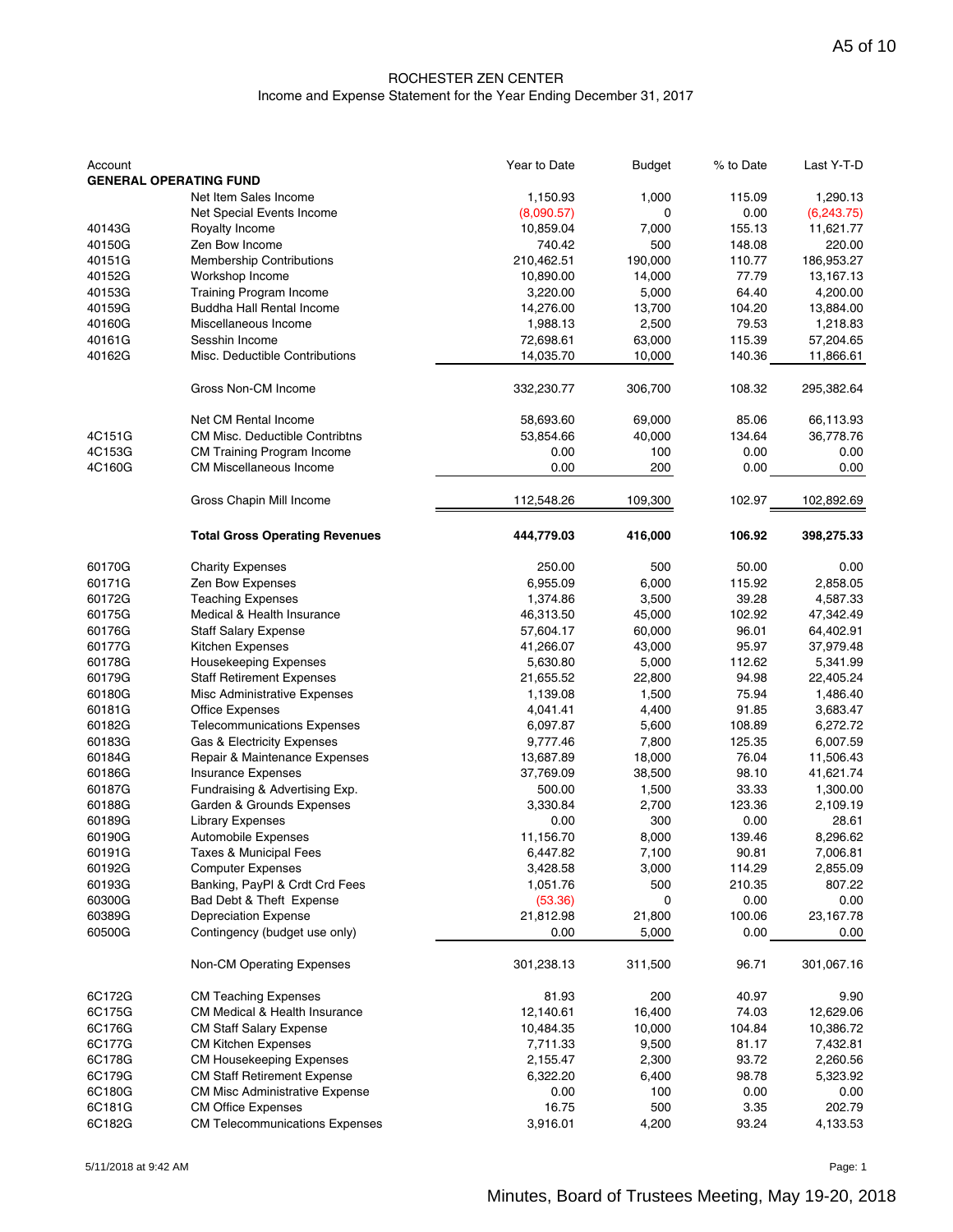#### ROCHESTER ZEN CENTER Income and Expense Statement for the Year Ending December 31, 2017

| Account                |                                          | Year to Date | <b>Budget</b> | % to Date | Last Y-T-D   |
|------------------------|------------------------------------------|--------------|---------------|-----------|--------------|
| 6C183G                 | <b>CM Gas &amp; Electricity Expenses</b> | 12,177.04    | 13,700        | 88.88     | 11,971.18    |
| 6C184G                 | CM Rep & Maintenance Expenses            | 18,903.72    | 22,000        | 85.93     | 16,542.65    |
| 6C186G                 | <b>CM Insurance Expenses</b>             | 21,435.19    | 22,000        | 97.43     | 23,814.31    |
| 6C188G                 | CM Garden & Grounds Expenses             | 3,151.00     | 3,500         | 90.03     | 3,210.07     |
| 6C190G                 | <b>CM Automobile Expenses</b>            | 11,151.51    | 3,000         | 371.72    | 5,460.67     |
| 6C191G                 | CM Tax & User Fee Expenses               | 6,349.51     | 4,700         | 135.10    | 5,797.36     |
| 6C192G                 | <b>CM Computer Expenses</b>              | 623.28       | 500           | 124.66    | 904.41       |
| 6C389G                 | <b>CM Depreciation Expense</b>           | 6,782.00     | 7,600         | 89.24     | 8,798.26     |
|                        | <b>Chapin Mill Operating Expenses</b>    | 123,401.90   | 126,600       | 97.47     | 118,878.20   |
|                        | <b>Total Operating Expenses</b>          | 424,640.03   | 438,100       | 96.93     | 419,945.36   |
|                        | <b>YTD Revenues Less Expenses</b>        | 20,139.00    | (22, 100)     | (91.13)   | (21, 670.03) |
| 40168G                 | <b>Operating Draw from Investmnts</b>    | 67,403.01    | 63,500        | 106.15    | 62,834.12    |
|                        | <b>YTD Net Surplus (Loss)</b>            | 87,542.01    | 41,400        | 211.45    | 41,164.09    |
| <b>INVESTMENT FUND</b> |                                          |              |               |           |              |
| 401671                 | ML Equity YTD Gain (Loss)                | 206,581.73   | 0             | 0.00      | 59,822.24    |
| 401681                 | Interest Income (IF)                     | 9,025.27     | 0             | 0.00      | 9,918.78     |
| 401701                 | Other Income (IF)                        | 0.00         | 0             | 0.00      | 13.50        |
|                        | Gross Investment Income (Loss)           | 215,607.00   | 0             | 0.00      | 69,754.52    |
| 601681                 | Operating Draw from Investmnts           | (67, 403.01) | 0             | 0.00      | (62, 834.12) |
|                        | <b>Investment Income Less Draw</b>       | 148,203.99   | 0             | 0.00      | 6,920.40     |
| 40155I                 | Legacies & Special Donations             | 83.12        | 0             | 0.00      | 70,000.00    |
|                        | <b>Total Investment Fund Gain (Loss)</b> | 148,287.11   | 0             | 0.00      | 76,920.40    |
| <b>REALTY AND ART</b>  |                                          |              |               |           |              |
|                        | <b>Realty and Art Gain (Loss)</b>        | 0.00         |               |           |              |
|                        | <b>CAPITAL EXPENDITURES</b>              |              |               |           |              |
| 15000G                 | <b>Furniture and Fixtures</b>            | 9,251.00     |               |           |              |
| 15100G                 | <b>Equipment and Computers</b>           | 975.00       |               |           |              |
|                        | <b>Non-CM Capital Expenditures</b>       | 10,226.00    | 17,000        | 60.15     | 0.00         |
|                        | <b>CM Capital Expenditures</b>           | 0.00         | 8.000         | 0.00      | 0.00         |

5/11/2018 at 9:42 AM Page: 2 Minutes, Board of Trustees Meeting, May 19-20, 2018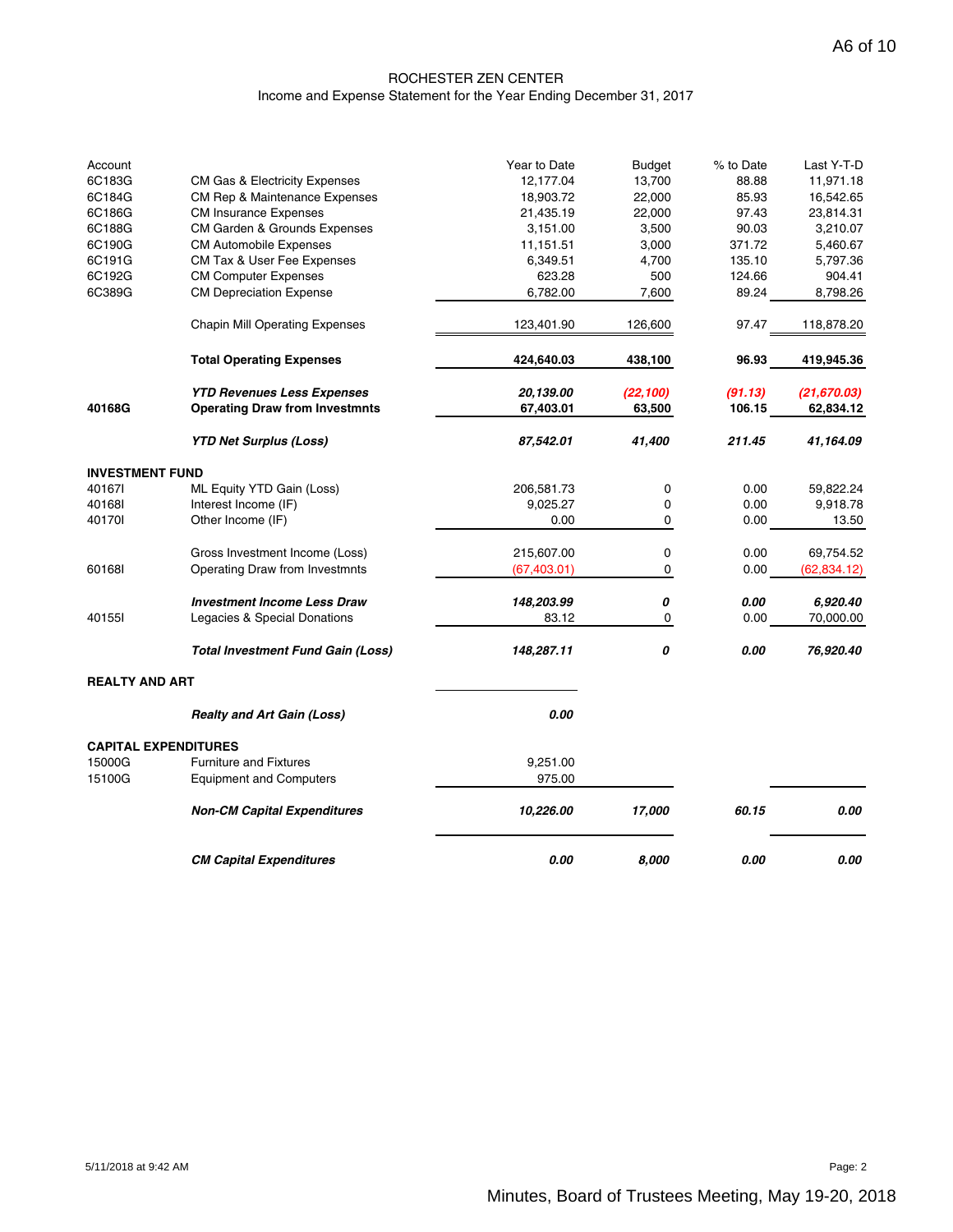#### ROCHESTER ZEN CENTER Past-Year Comparison – December 31, 2017

|                  |                                                                     | 31-Dec-17       | Average         | 31-Dec-16       | 31-Dec-15       | 31-Dec-14       | 31-Dec-13       | 31-Dec-12       |
|------------------|---------------------------------------------------------------------|-----------------|-----------------|-----------------|-----------------|-----------------|-----------------|-----------------|
|                  | <b>GENERAL OPERATING FUND - INCOME</b>                              |                 | 2012-2016       |                 |                 |                 |                 |                 |
|                  | Net Item Sales Income                                               | 1,151           | 1,079           | 1,290           | 468             | 1,565           | 821             | 1,251           |
|                  | Net Special Events Income                                           | (8,091)         | (1,065)         | (6, 244)        | $\mathbf 0$     | $\mathbf 0$     | 601             | 316             |
| 40143G           | Royalty Income                                                      | 10,859          | 7,907           | 11,622          | 7,904           | 7,025           | 7,323           | 5,662           |
| 40150G           | Zen Bow Income                                                      | 740             | 436             | 220             | 420             | 535             | 377             | 627             |
| 40151G           | <b>Membership Contributions</b>                                     | 210,463         | 181,533         | 186,953         | 177,426         | 180.600         | 182.649         | 180,040         |
| 4C151G           | <b>CM Operating Donations</b>                                       | 53,855          | 38,576          | 36,779          | 39,518          | 38,644          | 38,800          | 39,141          |
| 40152G<br>40153G | Workshop Income<br><b>Training Program Income</b>                   | 10,890<br>3,220 | 13,940<br>5,093 | 13,167<br>4,200 | 13,470<br>3,788 | 13,707<br>7,593 | 13,213<br>5,280 | 16,145<br>4,605 |
| 4C153G           | <b>CM Training Program Income</b>                                   | 0               | 69              | 0               | 45              | $\mathbf 0$     | 0               | 300             |
| 40159G           | Buddha Hall Rental Income                                           | 14,276          | 13,572          | 13,884          | 13,847          | 13,646          | 13,544          | 12,941          |
|                  | Net CM Rental Income                                                | 58,694          | 60,461          | 66,114          | 67,884          | 60,532          | 58,507          | 49,269          |
| 40160/2G         | Misc. Income & Contributions                                        | 16,024          | 13,069          | 13,085          | 14,538          | 12,342          | 12,448          | 12,930          |
| 4C160G           | <b>CM Miscellaneous Income</b>                                      | 0               | 303             | 0               | 523             | 92              | 800             | 100             |
| 40161G           | Sesshin Income                                                      | 72,699          | 61,955          | 57,205          | 63,715          | 59,694          | 65,447          | 63,715          |
|                  | <b>Total YTD Operating Income</b>                                   | 444,779         | 396,929         | 398,275         | 403,546         | 395,975         | 399,810         | 387,041         |
|                  | <b>GENERAL OPERATING FUND - EXPENSES</b>                            |                 |                 |                 |                 |                 |                 |                 |
| 60170G           | <b>Charity Expenses</b>                                             | 250             | 231             | 0               | 435             | $\mathbf 0$     | 719             | 0               |
| 60171G           | Zen Bow Expenses                                                    | 6,955           | 4,799           | 2,858           | 4,472           | 5,845           | 6,368           | 4,452           |
| 60172G           | <b>Teaching Expenses</b>                                            | 1,375           | 3,219           | 4,587           | 3,244           | 2,135           | 4,059           | 2,071           |
| 6C172G<br>60175G | <b>CM Teaching Expenses</b><br>Medical & Health Insurance           | 82<br>46,314    | 86<br>70,498    | 10<br>47,342    | 66<br>78,672    | 62<br>81,948    | 137<br>78,102   | 153<br>66.426   |
| 6C175G           | CM Medical & Health Insurance                                       | 12,141          | 15,482          | 12,629          | 22,210          | 15,696          | 13,153          | 13,725          |
| 60176G           | <b>Staff Salary Expense</b>                                         | 57,604          | 62,712          | 64,403          | 66,294          | 64,170          | 63,210          | 55,481          |
| 6C176G           | <b>CM Staff Salary Expense</b>                                      | 10,484          | 11,791          | 10,387          | 12,731          | 13,175          | 12,732          | 9,931           |
| 60177G           | Kitchen Expenses                                                    | 41,266          | 40,754          | 37,979          | 42,258          | 41,706          | 43,424          | 38,401          |
| 6C177G           | <b>CM Kitchen Expenses</b>                                          | 7,711           | 7,854           | 7,433           | 9,801           | 7,374           | 8,754           | 5,906           |
| 60178G           | <b>Housekeeping Expenses</b>                                        | 5,631           | 5,170           | 5,342           | 4,327           | 4,434           | 4,896           | 6,853           |
| 6C178G<br>60179G | <b>CM Housekeeping Expenses</b><br>To Staff Departure Fund          | 2,155<br>21,656 | 2,098<br>20,231 | 2,261<br>22,405 | 1,880<br>21,185 | 2,393<br>18,856 | 1,372<br>21,629 | 2,585<br>17,081 |
| 6C179G           | CM Staff Departure Fund                                             | 6,322           | 4,969           | 5,324           | 5,324           | 5,324           | 5,324           | 3,549           |
| 60180G           | Misc Administrative Expenses                                        | 1,139           | 1,494           | 1,486           | 2,393           | 911             | 1,471           | 1,206           |
| 6C180G           | <b>CM Misc Administrative Expense</b>                               | 0               | 95              | 0               | 97              | 225             | 155             | $\mathbf 0$     |
| 60181G           | <b>Office Expenses</b>                                              | 4,041           | 4,223           | 3,683           | 4,541           | 4,241           | 3,012           | 5,638           |
| 6C181G           | <b>CM Office Expenses</b>                                           | 17              | 428             | 203             | 975             | 575             | 14              | 371             |
| 60182G<br>6C182G | <b>Telecommunications Expenses</b>                                  | 6,098<br>3,916  | 5,767<br>3,864  | 6,273<br>4,134  | 4,957           | 5,642           | 6,733           | 5,233<br>3,731  |
| 60183G           | <b>CM Telecommunications Expenses</b><br>Gas & Electricity Expenses | 9,777           | 7,823           | 6,008           | 3,586<br>7,762  | 4,388<br>10,028 | 3,479<br>8,901  | 6,414           |
| 6C183G           | <b>CM Utility Expenses</b>                                          | 12,177          | 13,618          | 11,971          | 13,080          | 17,209          | 13,621          | 12,207          |
| 60184G           | Repair & Maintenance Expenses                                       | 13,688          | 17,449          | 11,506          | 15,122          | 11,799          | 21,294          | 27,527          |
| 6C184G           | <b>CM Rep &amp; Maintenance Expenses</b>                            | 18,904          | 18,427          | 16,543          | 21,562          | 18,678          | 18,386          | 16,969          |
| 60186G           | <b>Insurance Expenses</b>                                           | 37,769          | 34,571          | 41,622          | 37,053          | 34,680          | 28,387          | 31,112          |
| 6C186G<br>60187G | <b>CM Insurance Expenses</b>                                        | 21,435<br>500   | 20,143<br>1,469 | 23,814<br>1,300 | 22,032<br>1,800 | 20,590<br>1,255 | 16,405<br>1,589 | 17,873<br>1,400 |
| 6C187G           | Fundraising & Advertising Exp.<br>CM Fundraising & Adv Expenses     | 0               | 0               | $\mathbf 0$     | 0               | 0               | 0               | $\mathbf 0$     |
| 60188G           | Garden & Grounds Expenses                                           | 3,331           | 2,693           | 2,109           | 2,266           | 3,563           | 2,586           | 2,941           |
| 6C188G           | CM Garden & Grounds Expenses                                        | 3,151           | 4,366           | 3,210           | 3,101           | 3,547           | 5,675           | 6,298           |
| 60189G           | <b>Library Expenses</b>                                             | 0               | 119             | 29              | 139             | 287             | 142             | 0               |
| 60190G           | Automobile Expenses                                                 | 11,157          | 11,856          | 8,297           | 8,671           | 12,157          | 16,004          | 14,152          |
| 6C190G           | <b>CM Automobile Expenses</b>                                       | 11,152          | 4,252           | 5,461           | 6,134           | 4,358           | 2,956           | 2,351           |
| 60191G<br>6C191G | <b>Taxes &amp; Municipal Fees</b><br>CM Tax & User Fee Expenses     | 6,448<br>6,350  | 6,817<br>5,224  | 7,007<br>5,797  | 7,006<br>5,732  | 6,780<br>5,347  | 6,649<br>4,946  | 6,645<br>4,296  |
| 60192G           | <b>Computer Expenses</b>                                            | 3,429           | 2,722           | 2,855           | 2,532           | 3,014           | 2,512           | 2,697           |
| 6C192G           | <b>CM Computer Expenses</b>                                         | 623             | 589             | 904             | 379             | 877             | 446             | 338             |
| 60193G           | Banking, PayPal & Crdt Crd Fees                                     | 1,052           |                 | 807             | 503             | 203             |                 |                 |
| 60300G           | Bad Debt & Theft Expense                                            | (53)            | 130             | 0               | 100             | $\mathbf 0$     | 385             | 163             |
| 60389G           | <b>Depreciation Expense</b>                                         | 21,813          | 20,257          | 23,168          | 21,385          | 20,532          | 19,190          | 17,008          |
| 6C389G           | <b>CM Depreciation Expense</b>                                      | 6,782           | 8,560           | 8,798           | 9,197           | 7,800           | 7,820           | 9,183           |
|                  | <b>Total YTD Operating Expenses</b>                                 | 424,640         | 447,151         | 419,945         | 475,003         | 461,804         | 456,637         | 422,366         |
|                  | <b>YTD Operating Income Less Expenses</b>                           | 20,139          | (50, 222)       | (21, 670)       | (71, 457)       | (65, 830)       | (56, 827)       | (35, 326)       |
| 40168G           | Operating Draw from Investments                                     | 67,403          | 57,530          | 62,834          | 60,788          | 57,371          | 54,795          | 51,861          |
|                  | <b>Total Net Operating Surplus (Loss)</b>                           | 87,542          | 7,308           | 41,164          | (10, 668)       | (8, 458)        | (2,033)         | 16,536          |
|                  | <b>Extraordinary Income &amp; Expenses</b>                          | 10,000          | 2,000           | 10,000          | 0               | 0               | 0               | 0               |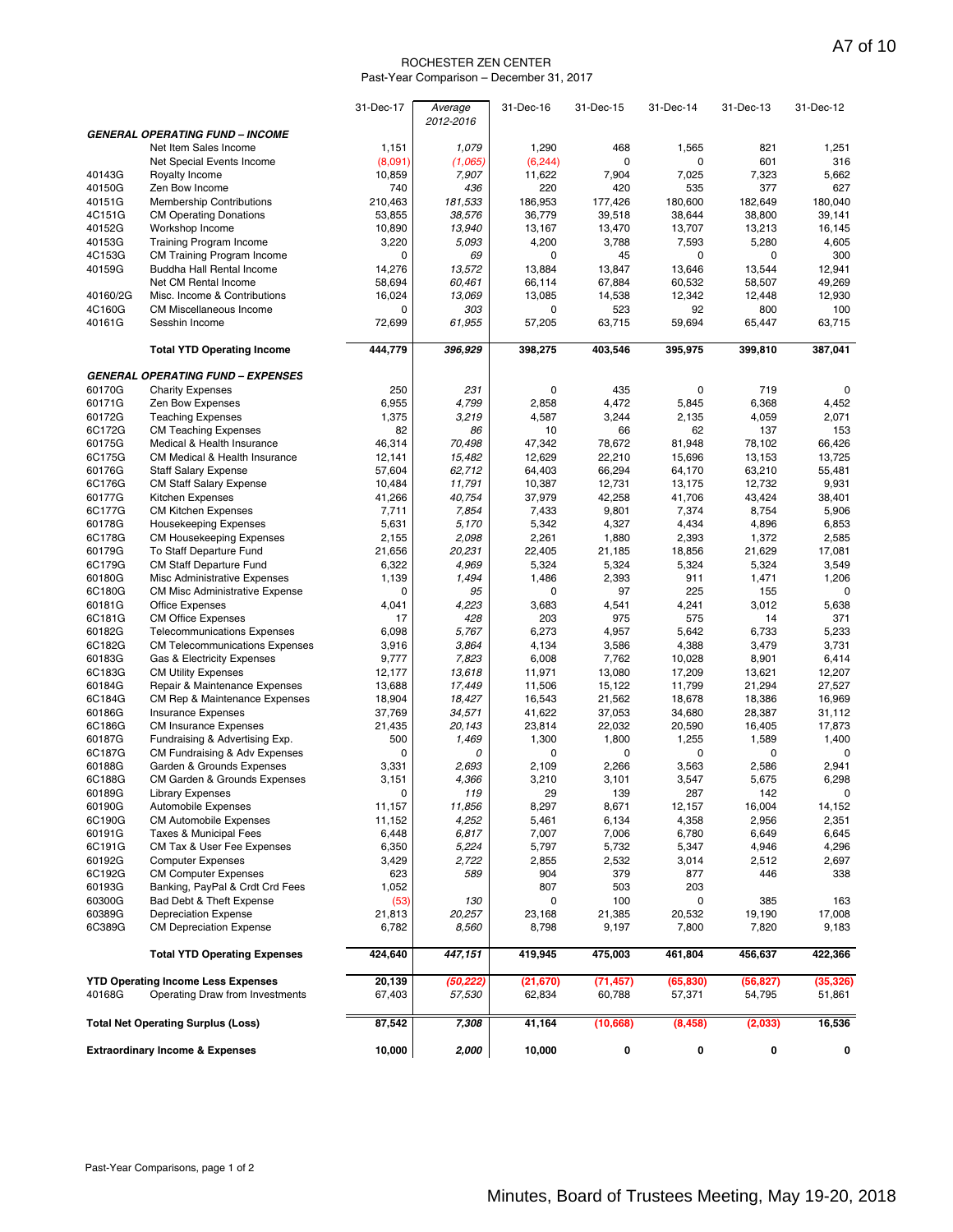## ROCHESTER ZEN CENTER INVESTMENT FUND – December 31, 2017

| Account | <i><b>Instrument</b></i>                | As Carried on Balance Sheet |      | Market<br>Value | Cost Basis | Gain (Loss) | <b>Annual Return</b><br>on Basis | Est. Annual<br><b>Fixed Income</b> |
|---------|-----------------------------------------|-----------------------------|------|-----------------|------------|-------------|----------------------------------|------------------------------------|
|         | Equity Investments*                     | At Market                   |      |                 |            |             |                                  |                                    |
| 140521  | Merrill Lynch Equities Account          | \$944,091                   |      | \$944,091       | \$54,568   | \$889,523   |                                  |                                    |
|         | IF Equities                             | \$944,091                   | 64%  | \$944,091       | \$54,568   | \$889,523   |                                  |                                    |
|         | Cash, Money Market & CD's               |                             |      |                 |            |             | <b>Current Int Rate</b>          |                                    |
| 100061  | IF Share of Money Market Funds & Cash   | \$385                       |      | \$385           | \$385      |             | 0.87%                            | \$3                                |
| 117101  | IF Share of Certificates of Deposit     | \$300,000                   |      | \$299,838       | \$300,000  | (\$162)     | $.30\%$                          | \$3,900                            |
|         | IF Cash & Money Market                  | \$300,385                   | 20%  | \$300,223       | \$300,385  |             | $1.30\%$                         | \$3,903                            |
|         | Fixed-Income Investments                | Cost Basis                  |      |                 |            |             | Crrnt Rtrn on Basis              |                                    |
| 132001  | Merrill Lynch Fixed-Income Account      | \$175,656                   |      | \$171,355       | \$175,656  | (\$4,301)   | 5.62%                            | \$9,864                            |
|         | Total Fixed-Income Investments          | \$175,656                   | 12%  | \$171,355       | \$175,656  | (\$4,301)   | 5.62%                            | \$9,864                            |
|         | Loans                                   | Outstanding                 |      |                 | Original   |             | Loan Rate                        |                                    |
| 141001  | Zengården Mtg Loan (variable %) 3/31/25 | \$31,320                    |      |                 | \$135,637  |             | 3.48%                            | \$1,040                            |
| 141081  | Mdsn ZC Mtg Loan 3.34% 2/29/32          | \$23,339                    |      |                 | \$24,287   |             | 3.34%                            | \$756                              |
|         | Total Loans                             | \$54,659                    | 4%   |                 | \$159,924  |             |                                  | \$1,796                            |
|         | <b>Investment Fund Total</b>            | \$1,474,791                 | 100% |                 |            |             |                                  | \$15,563                           |

\* Donated equities that do not meet the Center's ethical investment criteria must be sold by the Center's Finance Committee within one year.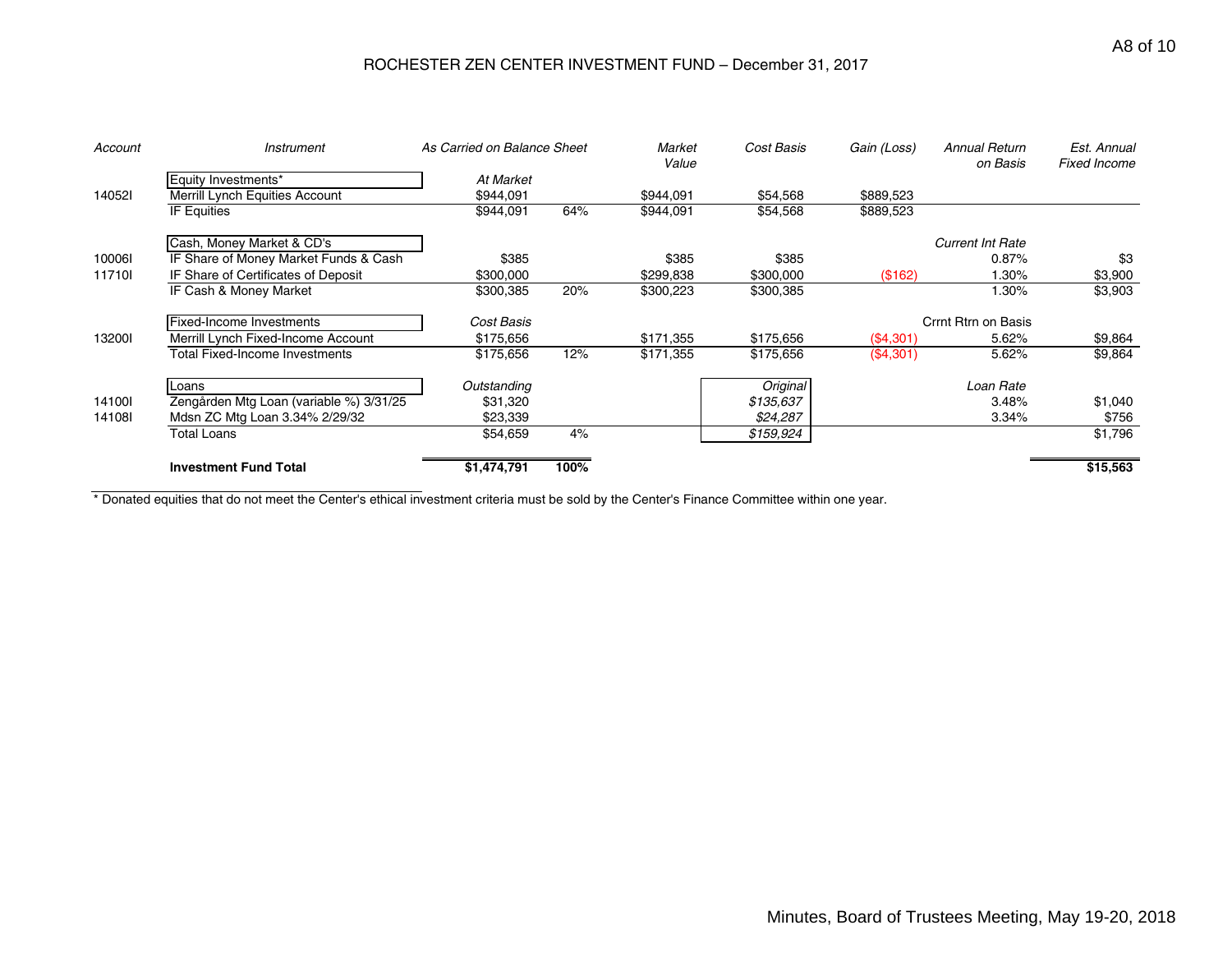#### ROCHESTER ZEN CENTER Past-Year Comparison – December 31, 2017

|        |                                         | 31-Dec-17 | Average<br>2012-2016 | 31-Dec-16 | 31-Dec-15 | 31-Dec-14 | 31-Dec-13 | 31-Dec-12    |
|--------|-----------------------------------------|-----------|----------------------|-----------|-----------|-----------|-----------|--------------|
|        | <b>CAPITAL EXPENDITURES</b>             |           |                      |           |           |           |           |              |
| 15000G | <b>Furniture and Fixtures</b>           | 9,251     | 22,397               | 16,250    | 33,053    | $\Omega$  | 938       | 61,746       |
| 15100G | <b>Equipment and Computers</b>          | 975       | 2,639                | 6,285     | n         | 953       | 746       | 5,209        |
| 15200G | <b>Motor Vehicles</b>                   |           | 2,373                | 0         | 0         | 8,179     | 3,684     | <sup>0</sup> |
| 1C500G | <b>CM Capital Expenditures</b>          |           | 12,851               | 5,010     | 5,017     | 14,433    | 6,963     | 32,831       |
|        | <b>Total YTD Capital Expenditures</b>   | 10,226    | 40,260               | 27,545    | 38,070    | 23,565    | 12,332    | 99,786       |
|        | <b>INVESTMENT FUND</b>                  |           |                      |           |           |           |           |              |
| 401671 | ML Equity YTD Gain (Loss)               | 206,582   | 87,202               | 59,822    | 10,651    | 89.085    | 164,376   | 112,076      |
| 40168I | Interest Income (IF)                    | 9,025     | 11,085               | 9,919     | 10,841    | 12,950    | 7,772     | 13,941       |
| 401701 | Other Income (IF)                       |           | 25                   | 14        |           | 10        | 14        | 87           |
| 401811 | W&R YTD Gain (Loss)                     |           | 15                   | $\Omega$  | 0         | 0         | 0         | 73           |
|        | <b>Gross YTD Investment Fund Income</b> | 215,607   | 98,327               | 69,755    | 21,493    | 102,045   | 172,162   | 126,178      |
| 601681 | Operating Draw from Investments         | (67, 403) | (57, 530)            | (62, 834) | (60, 788) | (57, 371) | (54, 795) | (51, 861)    |
|        | Net Investment Fund Gain (Loss)         | 148,204   | 40,797               | 6,920     | (39, 296) | 44,674    | 117,368   | 74,317       |
| 40155I | <b>Legacies and Special Donations</b>   | 83        | 17,300               | 70,000    | 0         | 0         | 6,500     | 10,000       |
|        | <b>Total YTD Investment Fund Change</b> | 148,287   | 58,097               | 76,920    | (39, 296) | 44,674    | 123,868   | 84,317       |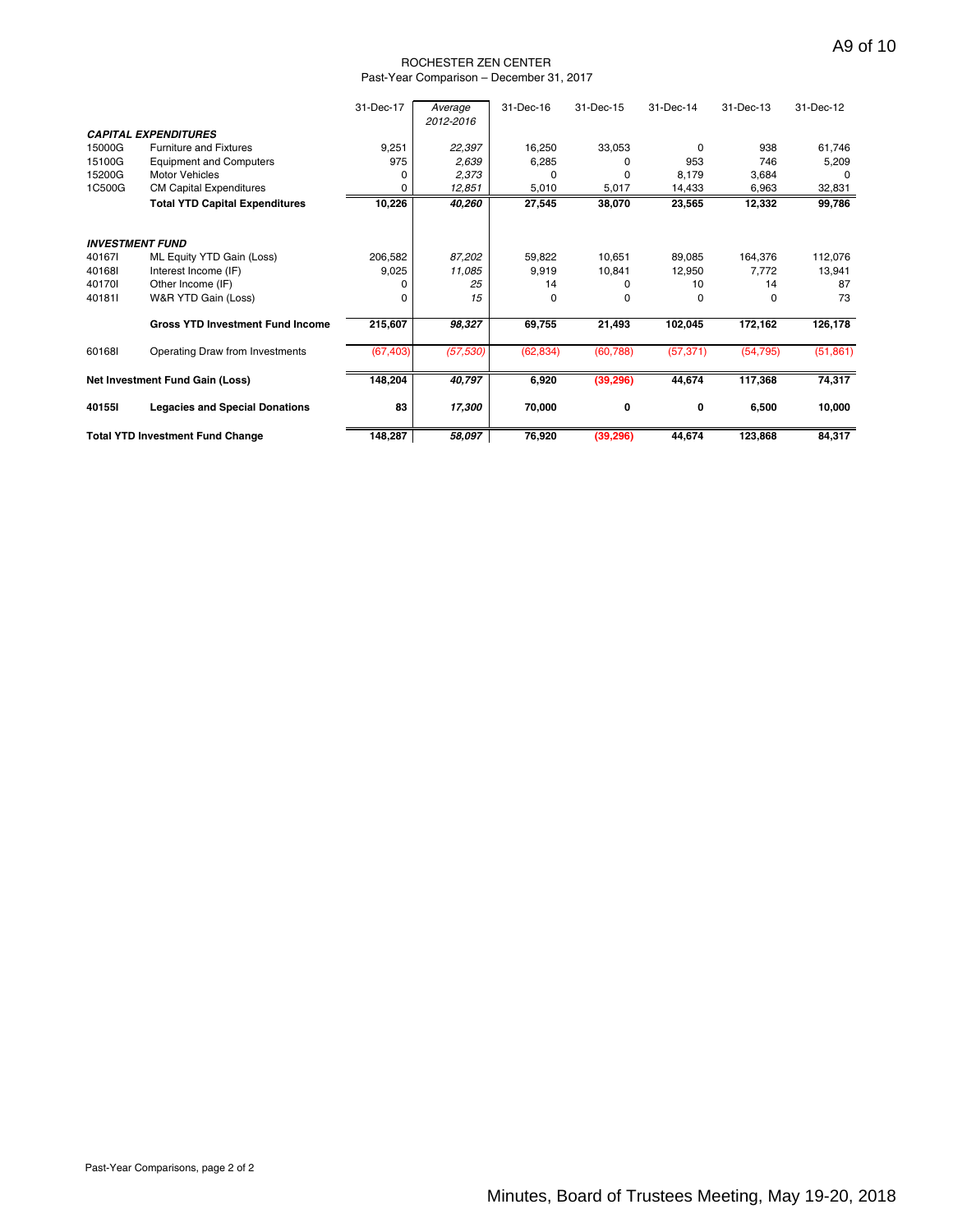$\frac{1}{4}$  these

-Peter (Bodhin) Kjolhede President, Rochester Zen Center

يدامونه State of New York (b)

 $\frac{1}{2}$ 

È

) ss. County of Monroe (b)

On the  $\mathcal{C}^{\mathcal{U}}$  day of  $\bigcup_{\alpha\in\mathbb{N}}$  the year 2018, before me personally came Peter (Bodhin) Kjolhede, to me known, who, being by me duly sworn, did depose and say that he resides at 308 San Gabriel Drive, Rochester, NY 14610; that he is the President of the Rochester Zen Center, the corporation described in and which executed the above instrument; that he knows the seal of said corporation; that the seal affixed to said instrument is such corporate seal; that it was so affixed by order of the Board of Trustees of said corporation, and that he signed his name thereto by like order.

In Witness Whereof, I have hereunto set my hand and affixed my official seal.

) SS.

Treasurer, Rochester Zen Center

·''State of-New York )

County of Monroe

--

 $(311)$ 

On the  $2^{\frac{d}{2}}$  day of un the year 2018, before me personally came Jefferson Scott, to me known, who, being by me duly sworn, did depose and say that he resides at 393 Bonnie Brae Avenue, Rochester, NY 14618; that he is the Treasurer of the Rochester Zen Center, the corporation described in and which executed the above instrument; that he knows the seal of said corporation; that the seal affixed co said instrument is such corporate seal; that it was so affixed by order of the Board of Trustees of said corporation, and that he signed his name thereto by like order.

In Witness Whereof, I have hereunto set my hand and affixed my official seal.

10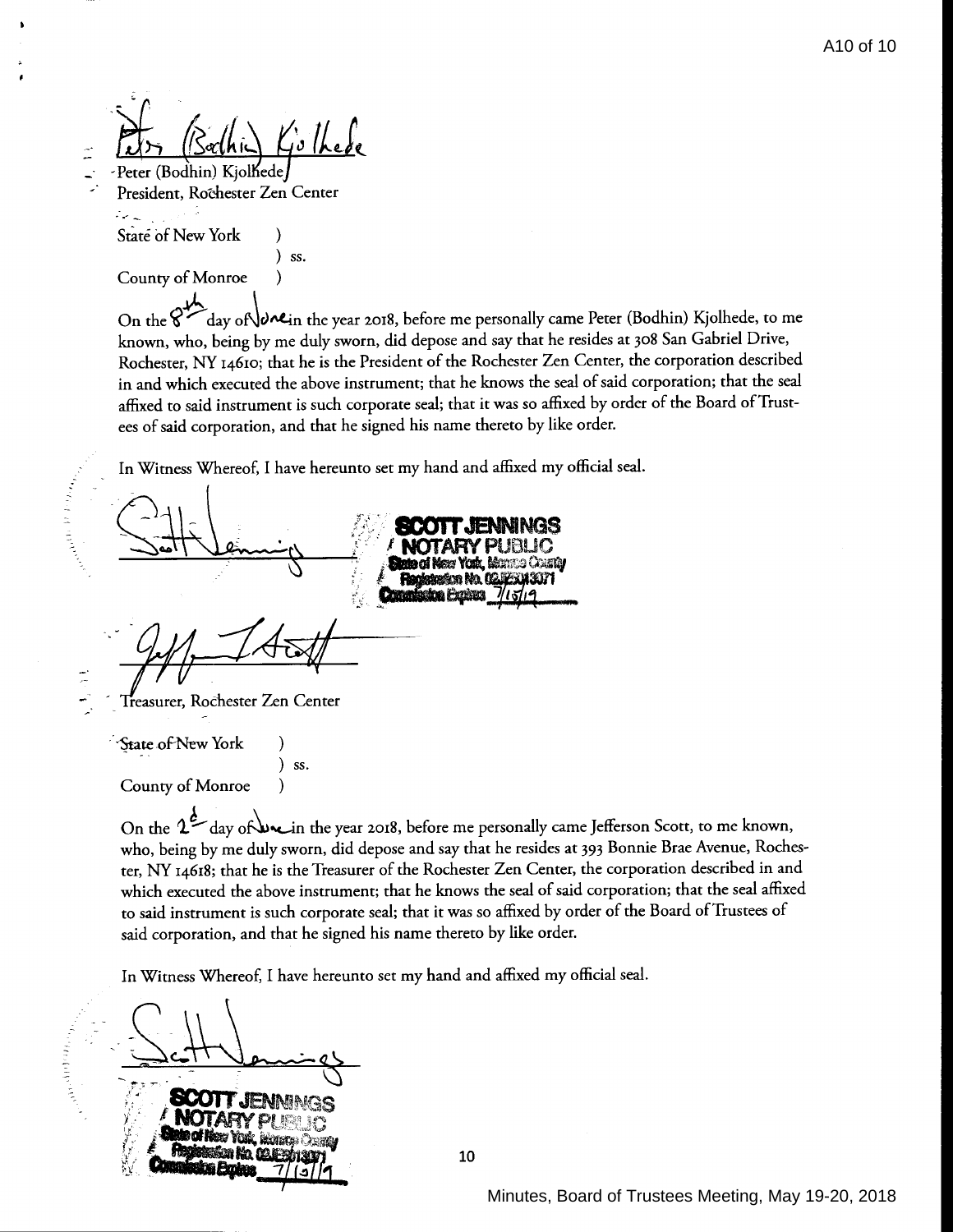Appendix B



Rochester Zen Center A Buddhist Community

# Financial Report First Quarter 2018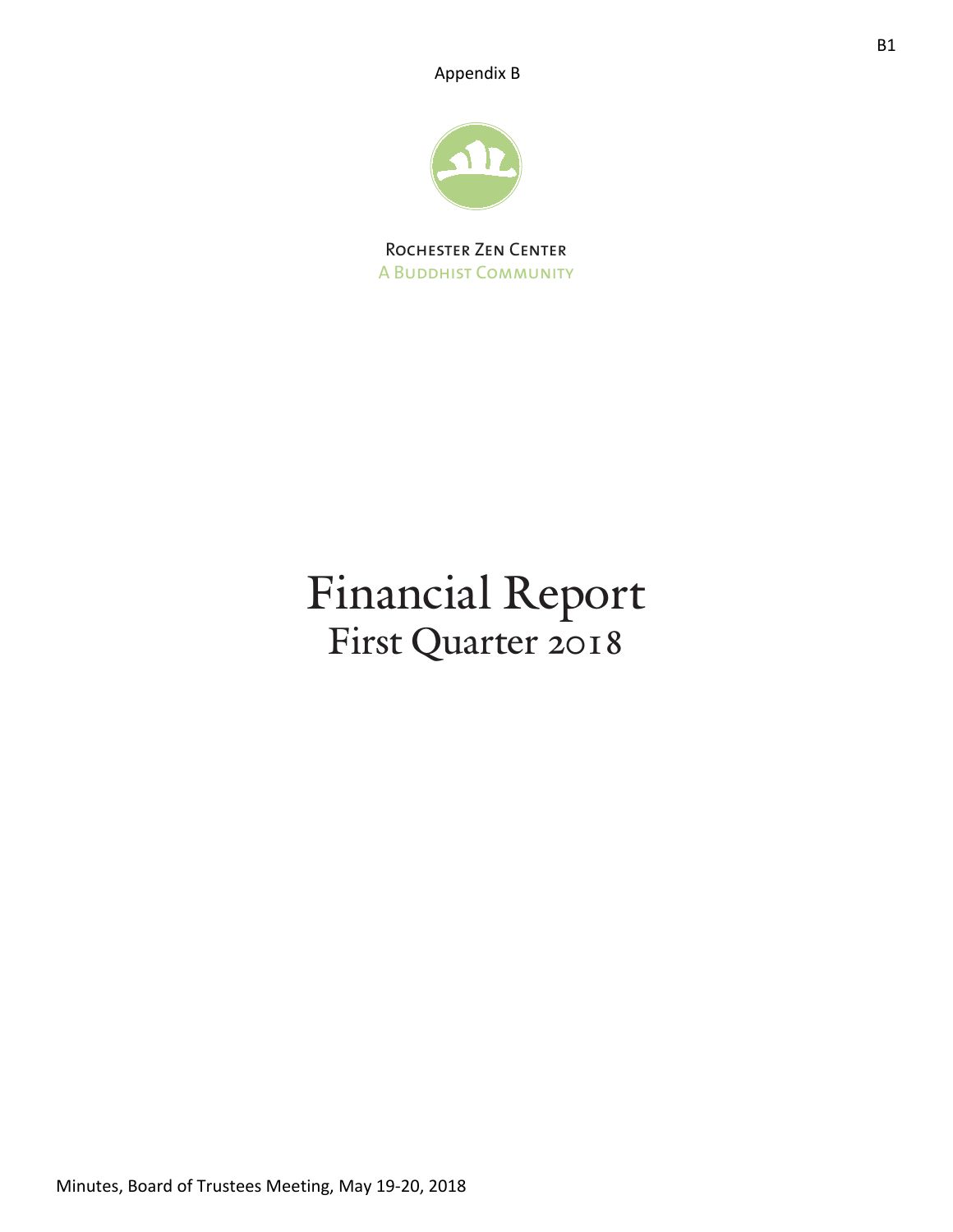### ROCHESTER ZEN CENTER SUMMARY OF 2018 FIRST QUARTER FINANCIAL RESULTS

|                                                                                             | First Quarter 2018       |                                | First Quarter 2017       |                                |
|---------------------------------------------------------------------------------------------|--------------------------|--------------------------------|--------------------------|--------------------------------|
|                                                                                             | As of<br>March 31, 2018  | 3/31/18 as % of<br>2018 Budget | As of<br>March 31, 2017  | 3/31/17 as % of<br>2017 Budget |
| Year-to-Date Operating Revenue<br>Year-to Date Operating Expenses                           | \$68,806<br>\$106,375    | 16%<br>24%                     | \$88,219<br>\$111,340    | 21%<br>25%                     |
| <b>YTD Revenue Less Expenses</b><br>YTD Operating Draw from Investments (5%)                | (\$37,569)<br>\$13,679   |                                | $(\$23,121)$<br>\$16,725 |                                |
| <b>YTD Net Operating Surplus (Loss)</b>                                                     | (\$23,891)               |                                | (\$6,396)                |                                |
| Membership Contributions (included in operating revenue)                                    | \$37,938                 | 19%                            | \$52,636                 | 28%                            |
| Extraordinary Income (not included in operating revenue)                                    | \$30,716                 |                                | \$10,000                 |                                |
| <b>YTD Investment Gain (Loss)</b><br>YTD Operating Draw from Investments (4%-2018; 5%-2017) | (\$14,684)<br>(\$13,679) |                                | \$79,548<br>(\$16,725)   |                                |
| <b>YTD Net Investment Gain (Loss)</b><br><b>YTD Legacies and Special Donations</b>          | (\$28,363)<br>\$0        |                                | \$62,823<br>\$0          |                                |
| <b>YTD Total Investment Fund Change</b>                                                     | (\$28,363)               |                                | \$62,823                 |                                |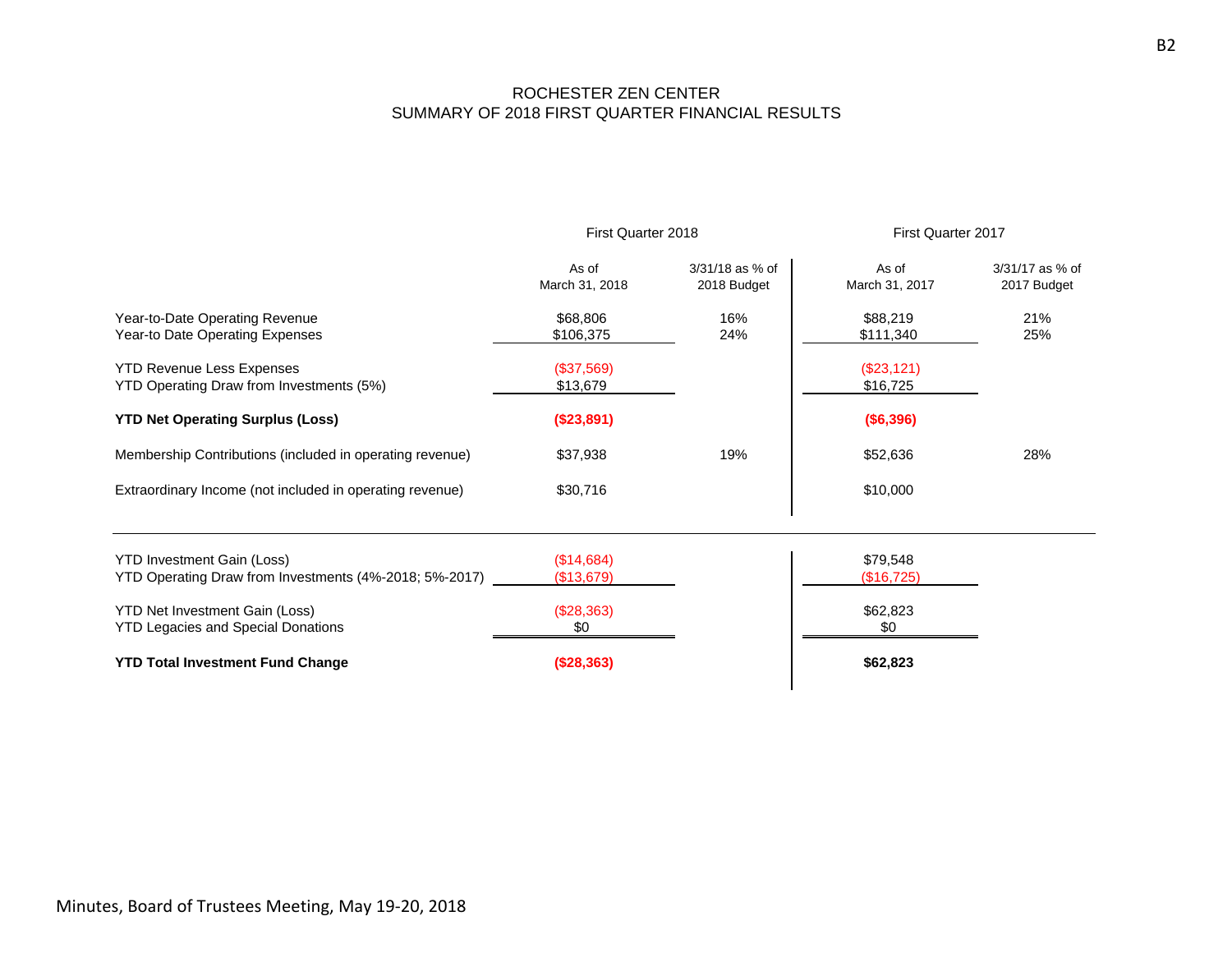### ROCHESTER ZEN CENTER BALANCE SHEET – March 31, 2018

|                                             | <b>Operating Fund</b>  | <b>Investment Fund</b> | <b>Held for Others</b> | Realty and Art<br>(Carried at Cost) | Total                   |
|---------------------------------------------|------------------------|------------------------|------------------------|-------------------------------------|-------------------------|
| <b>ASSETS</b>                               |                        |                        |                        |                                     |                         |
| <b>CURRENT ASSETS</b>                       |                        |                        |                        |                                     |                         |
| Cash & Money Market                         | 286,590.67             | 106.00                 | 101,194.00             | 0.00                                | 387,890.67              |
| <b>Certificates of Deposit</b>              | 4,000.00               | 324,000.00             | 168,000.00             | 0.00                                | 496,000.00<br>10,762.70 |
| Inventories<br><b>Accounts Receivable</b>   | 10,762.70<br>10,019.56 | 0.00<br>0.00           | 0.00<br>0.00           | 0.00<br>0.00                        | 10,019.56               |
| <b>Prepaid Expenses</b>                     | 11,141.86              | 0.00                   | 0.00                   | 0.00                                | 11,141.86               |
| Earmarked Donations (Contra)                | (61,980.56)            | 0.00                   | 0.00                   | 0.00                                | (61,980.56)             |
| <b>Total Current Assets</b>                 | 260,534.23             | 324,106.00             | 269,194.00             | 0.00                                | 853,834.23              |
| <b>NON-CURRENT ASSETS</b>                   |                        |                        |                        |                                     |                         |
| Non-Equity Investments (At Book)            | 0.00                   | 175,429.03             | 0.00                   | 0.00                                | 175,429.03              |
| Equity Investments (At Market)              | 0.00                   | 923,982.90             | 0.00                   | 0.00                                | 923,982.90              |
| Mortgage Loans Outstanding                  | 0.00                   | 22,910.17              | 0.00                   | 0.00                                | 22,910.17               |
| Depreciable Fixed Assets (Net)              | 225,605.01             | 0.00                   | 0.00                   | 0.00                                | 225,605.01              |
| Buildings & Land (At Cost)                  | 0.00                   | 0.00                   | 0.00                   | 5,366,162.27                        | 5,366,162.27            |
| Buddhist Art & Implements (At Cost)         | 0.00                   | 0.00                   | 0.00                   | 123,419.07                          | 123,419.07              |
| <b>Total Non-Current Assets</b>             | 225,605.01             | 1,122,322.10           | 0.00                   | 5,489,581.34                        | 6,837,508.45            |
| <b>TOTAL ASSETS</b>                         | 486, 139.24            | 1,446,428.10           | 269,194.00             | 5,489,581.34                        | 7,691,342.68            |
| <b>LIABILITIES &amp; EQUITY</b>             |                        |                        |                        |                                     |                         |
| <b>CURRENT LIABILITIES</b>                  |                        |                        |                        |                                     |                         |
| Taxes, Medicare, SS Payable                 | 1,935.26               | 0.00                   | 0.00                   | 0.00                                | 1,935.26                |
| Prepaid Income                              | 0.00                   | 0.00                   | 0.00                   | 0.00                                | 0.00                    |
| <b>Other Current Liabilities</b>            | 8,937.38               | 0.00                   | 0.00                   | 0.00                                | 8,937.38                |
| <b>Total Current Liabilities</b>            | 10,872.64              | 0.00                   | 0.00                   | 0.00                                | 10,872.64               |
| LONG-TERM LIABILITIES                       |                        |                        |                        |                                     |                         |
| Auckland Zen Centre Fund                    | 0.00                   | 0.00                   | 242.16                 | 0.00                                | 242.16                  |
| Louisville Zen Center Fund                  | 0.00                   | 0.00                   | 251,909.74             | 0.00                                | 251,909.74              |
| Abbot's Scholarship Fund                    | 0.00                   | 0.00                   | 17,042.10              | 0.00                                | 17,042.10               |
| <b>Total Long-Term Liabilities</b>          | 0.00                   | 0.00                   | 269,194.00             | 0.00                                | 269,194.00              |
| <b>EQUITY</b>                               |                        |                        |                        |                                     |                         |
| »»Year-to-Date Revenues                     | 68,805.70              | (14,684.32)            | 0.00                   | 0.00                                | 54,121.38               |
| »»(Less Year-to-Date Expenses)              | 106,374.88             | 0.00                   | 0.00                   | 0.00                                | 106,374.88              |
| » YTD Revenues Less Expenses                | (37,569.18)            | (14,684.32)            | 0.00                   | 0.00                                | (52, 253.50)            |
| »YTD Investment Draw (5% per annum)         | 13.678.55              | (13,678.55)            | 0.00                   | 0.00                                | 0.00                    |
| Year-to-Date Net Surplus (Loss)             | (23,890.63)            | (28, 362.87)           | 0.00                   | 0.00                                | (52, 253.50)            |
| Extraordinary Income & Expenses             | 30,715.53              | 0.00                   | 0.00                   | 0.00                                | 30,715.53               |
| Capitalized from Building Fund              | 0.00                   | 0.00                   | 0.00                   | 0.00                                | 0.00                    |
| Interfund Transfers In (Out)                | (5,000.00)             | 0.00                   | 0.00                   | 5,000.00                            | 0.00                    |
| Previous Year-End Fund Balances             | 473,441.70             | 1,474,790.97           | 0.00                   | 5,484,581.34                        | 7,432,814.01            |
| <b>Total Equity (Current Fund Balances)</b> | 475,266.60             | 1,446,428.10           | 0.00                   | 5,489,581.34                        | 7,411,276.04            |
| TOTAL LIABILITIES & EQUITY                  | 486, 139.24            | 1,446,428.10           | 269,194.00             | 5,489,581.34                        | 7,691,342.68            |

Minutes, Board of Trustees Meeting, May 19-20, 2018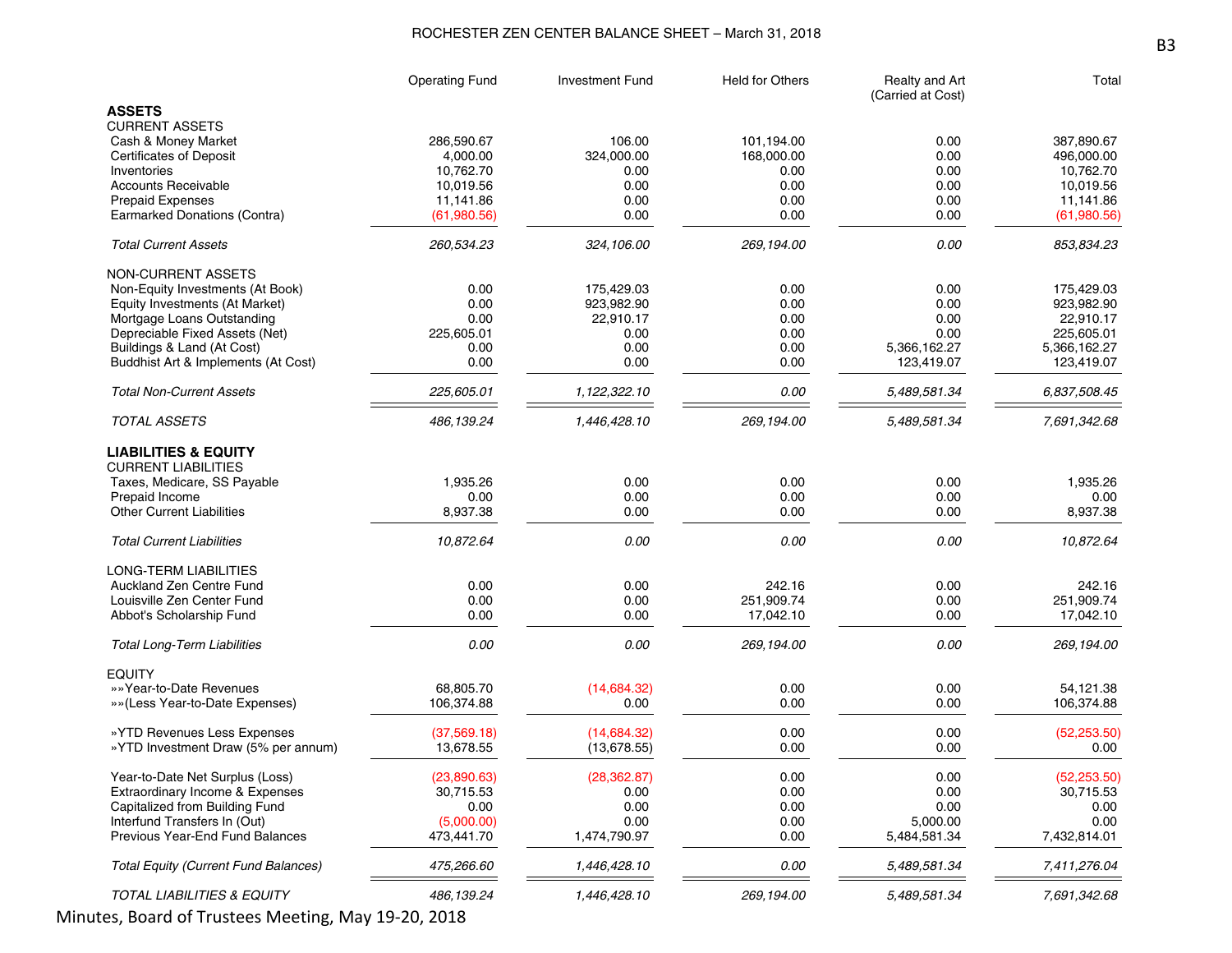#### ROCHESTER ZEN CENTER

Income and Expense Statement for the Quarter Ended March 31, 2018

| Account  |                                                  | 1Q2018 Actual | 2018 Budget | % of Budget | 1Q2017 Actual |
|----------|--------------------------------------------------|---------------|-------------|-------------|---------------|
|          |                                                  |               |             |             |               |
|          | <b>GENERAL OPERATING FUND - INCOME ACCOUNTS</b>  |               |             |             |               |
|          | Net Item Sales Income                            | \$68          | \$800       | 9%          | \$139         |
|          | Net Special Events Income                        | \$0           | \$0         |             | \$0           |
| 40143G   | Royalty Income                                   | \$0           | \$7,000     | 0%          | \$0           |
| 40150G   | Zen Bow Income                                   | \$0           | \$500       | 0%          | \$140         |
| 40151G   | <b>Membership Contributions</b>                  | \$37,938      | \$198,000   | 19%         | \$52,636      |
| 4C151G   | <b>CM Operating Donations</b>                    | \$175         | \$38,600    | 0%          | \$252         |
| 40152G   | Workshop Income                                  | \$2,980       | \$12,000    | 25%         | \$3,990       |
| 40153G   | <b>Training Program Income</b>                   | \$1,435       | \$4,000     | 36%         | \$220         |
| 4C153G   | <b>CM Training Program Income</b>                | \$0           | \$100       | $0\%$       | \$0           |
| 40159G   | Buddha Hall Rental Income                        | \$3,567       | \$14,000    | 25%         | \$3,471       |
| 4C159G   | Net CM Rental Income                             | \$7,527       | \$69,000    | 11%         | \$13,740      |
| 40160/2G | Misc. Income & Contributions                     | \$2,397       | \$12,500    | 19%         | \$2,042       |
| 4C160G   | <b>CM Miscellaneous Income</b>                   | \$0           | \$200       | $0\%$       | \$0           |
| 40161G   | Sesshin Income                                   | \$12,719      | \$63,000    | 20%         | \$11,591      |
|          | <b>Total Operating Revenue</b>                   | \$68,806      | \$419,700   | 16%         | \$88,219      |
|          | <b>GENERAL OPERATING FUND - EXPENSE ACCOUNTS</b> |               |             |             |               |
| 60170G   | <b>Charity Expenses</b>                          | \$0           | \$500       | 0%          | \$0           |
| 60171G   | Zen Bow Expenses                                 | \$2,556       | \$6,500     | 39%         | \$1,901       |
| 60172G   | <b>Teaching Expenses</b>                         | \$3,968       | \$3,100     | 128%        | (\$288)       |
| 6C172G   | <b>CM Teaching Expenses</b>                      | \$0           | \$200       | $0\%$       | \$0           |
| 60175G   | Medical & Health Insurance                       | \$10,623      | \$43,800    | 24%         | \$15,085      |
| 6C175G   | <b>CM Medical &amp; Health Insurance</b>         | \$2,319       | \$21,800    | 11%         | \$3,892       |
| 60176G   | <b>Staff Salary Expense</b>                      | \$14,462      | \$56,700    | 26%         | \$13,857      |
| 6C176G   | <b>CM Staff Salary Expense</b>                   | \$2,466       | \$12,500    | 20%         | \$2,513       |
| 60177G   | Kitchen Expenses                                 | \$9,283       | \$37,000    | 25%         | \$7,423       |
| 6C177G   | <b>CM Kitchen Expenses</b>                       | \$2,765       | \$9,500     | 29%         | \$2,032       |
| 60178G   | <b>Housekeeping Expenses</b>                     | \$1,417       | \$5,000     | 28%         | \$2,006       |
| 6C178G   | <b>CM Housekeeping Expenses</b>                  | \$408         | \$2,300     | 18%         | \$191         |
| 60179G   | To Staff Departure Fund                          | \$5,269       | \$24,800    | 21%         | \$4,853       |
| 6C179G   | <b>CM Staff Departure Fund</b>                   | \$1,664       | \$6,700     | 25%         | \$1,331       |
| 60180G   | Misc Administrative Expenses                     | \$168         | \$1,500     | 11%         | \$288         |
| 6C180G   | <b>CM Misc Administrative Expense</b>            | \$0           | \$100       | $0\%$       | \$0           |
| 60181G   | <b>Office Expenses</b>                           | \$2,598       | \$4,400     | 59%         | \$1,250       |
| 6C181G   | <b>CM Office Expenses</b>                        | \$100         | \$500       | 20%         | \$17          |
| 60182G   | <b>Telecommunications Expenses</b>               | \$1,618       | \$6,100     | 27%         | \$988         |
| 6C182G   | <b>CM Telecommunications Expenses</b>            | \$448         | \$4,500     | 10%         | \$1,056       |
| 60183G   | Gas & Electricity Expenses                       | \$3,203       | \$8,200     | 39%         | \$2,935       |
| 6C183G   | <b>CM Utility Expenses</b>                       | \$4,466       | \$13,700    | 33%         | \$4,253       |
| 60184G   | Repair & Maintenance Expenses                    | \$2,969       | \$18,000    | 16%         | \$6,690       |
| 6C184G   | CM Rep & Maintenance Expenses                    | \$1,312       | \$22,000    | 6%          | \$3,799       |
| 60186G   | <b>Insurance Expenses</b>                        | \$9,703       | \$38,800    | 25%         | \$9,618       |
| 6C186G   | <b>CM Insurance Expenses</b>                     | \$5,532       | \$22,200    | 25%         | \$5,476       |
| 60187G   | Fundraising & Advertising Exp.                   | \$300         | \$1,500     | 20%         | \$300         |
| 60188G   | Garden & Grounds Expenses                        | \$0           | \$2,700     | $0\%$       | \$0           |
| 6C188G   | CM Garden & Grounds Expenses                     | \$206         | \$3,500     | 6%          | \$138         |
| 60189G   | <b>Library Expenses</b>                          | \$136         | \$300       | 45%         | \$0           |
| 60190G   | Automobile Expenses                              | \$2,586       | \$9,400     | 28%         | \$2,435       |
| 6C190G   | <b>CM Automobile Expenses</b>                    | \$568         | \$3,000     | 19%         | \$3,944       |
| 60191G   | Taxes & Municipal Fees                           | \$2,648       | \$6,600     | 40%         | \$2,591       |
| 6C191G   | CM Tax & User Fee Expenses                       | \$2,283       | \$5,300     | 43%         | \$1,749       |
| 60192G   | <b>Computer Expenses</b>                         | \$1,241       | \$3,500     | 35%         | \$1,510       |
| 60193G   | Banking, PayPal & Crdt Crd Fees                  | \$199         | \$1,000     | 20%         | \$170         |
|          |                                                  |               |             |             |               |

Income and Expense Statement, page 1 of 2

Minutes, Board of Trustees Meeting, May 19-20, 2018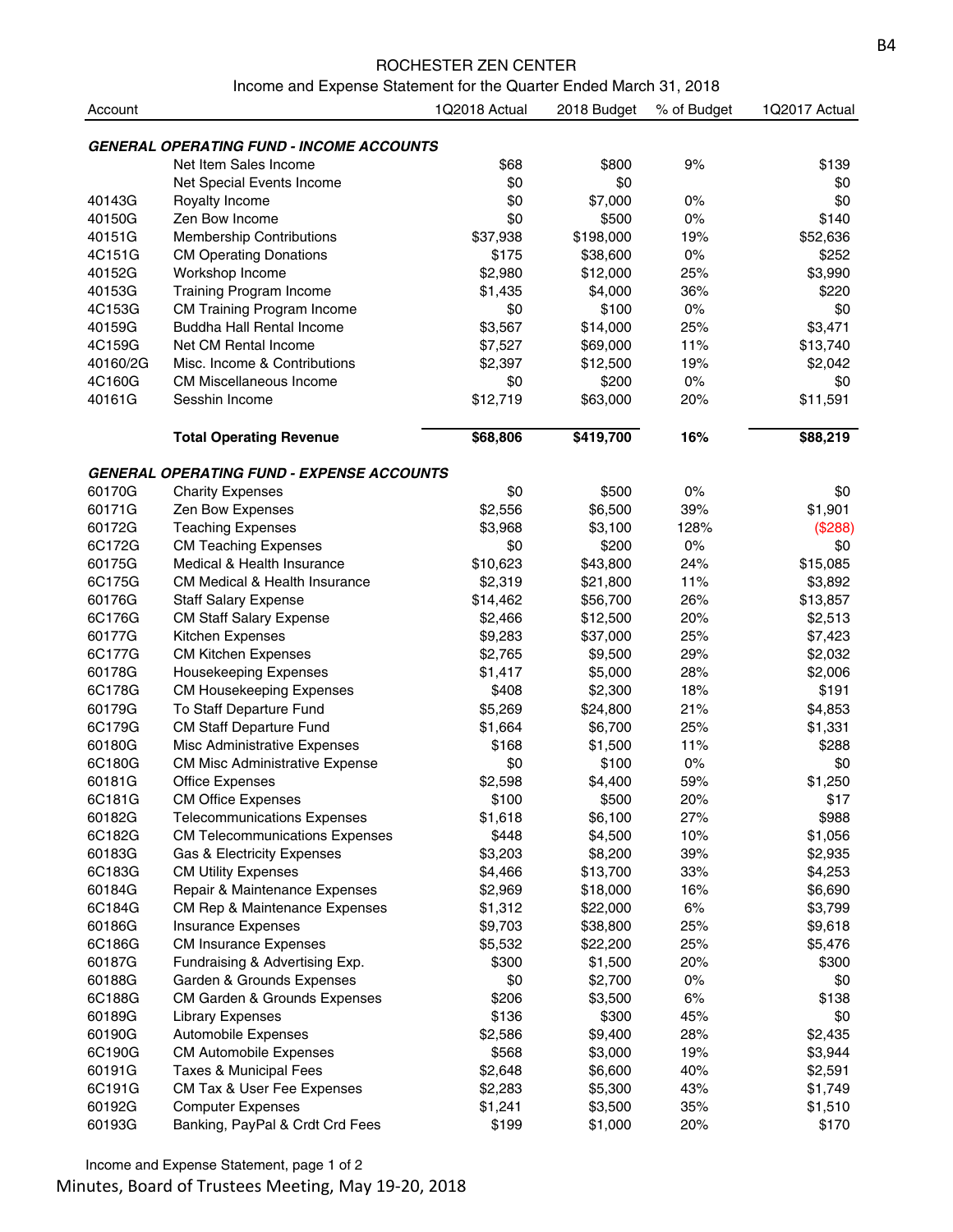### ROCHESTER ZEN CENTER

Income and Expense Statement for the Quarter Ended March 31, 2018

| Account                |                                              | 1Q2018 Actual | 2018 Budget | % of Budget | 1Q2017 Actual |
|------------------------|----------------------------------------------|---------------|-------------|-------------|---------------|
| 6C192G                 | <b>CM Computer Expenses</b>                  | \$320         | \$1,000     | 32%         | \$0           |
| 60300G                 | <b>Bad Debt Expense</b>                      | \$0           | \$0         |             | (\$53)        |
| 60389G                 | <b>Depreciation Expense</b>                  | \$5,201       | \$21,200    | 25%         | \$5,598       |
| 6C389G                 | <b>CM Depreciation Expense</b>               | \$1,371       | \$6,100     | 22%         | \$1,795       |
| 60500G                 | Contingency (Budget Use Only)                |               | \$5,000     |             |               |
|                        | <b>Total Operating Expenses</b>              | \$106,375     | \$440,500   | 24%         | \$111,340     |
|                        | <b>Operating Revenue Less Expenses</b>       | (\$37,569)    | (\$20,800)  |             | $($ \$23,121) |
| 40168G                 | Operating Draw from Investments              | \$13,679      | \$54,800    | 25%         | \$16,725      |
|                        | <b>Total Net Operating Surplus (Loss)</b>    | (\$23,891)    | \$34,000    |             | (\$6,396)     |
|                        | <b>Extraordinary Income &amp; Expenses</b>   | \$10,000      |             |             | \$20,000      |
|                        | <b>CAPITAL EXPENDITURES</b>                  |               |             |             |               |
| 15000G                 | <b>Furniture and Fixtures</b>                | \$0           |             |             | \$16,250      |
| 15100G                 | <b>Equipment and Computers</b>               | \$2,800       |             |             | \$6,285       |
| 15200G                 | <b>Motor Vehicles</b>                        | \$0           |             |             | \$0           |
|                        | Non-CM Capital Expenditures                  | \$2,800       | \$10,000    | 28%         | \$22,535      |
| 1C500G                 | <b>CM Capital Expenditures</b>               | \$0           | \$6,800     | $0\%$       | \$5,010       |
|                        | <b>Total Capital Expenditures</b>            | \$2,800       | \$16,800    | 17%         | \$27,545      |
| <b>INVESTMENT FUND</b> |                                              |               |             |             |               |
| 401671                 | ML Equity YTD Gain (Loss)                    | (\$15,562)    |             |             | \$79,765      |
| 401681                 | Interest Income (IF)                         | \$878         |             |             | (\$217)       |
| 401701                 | Other Income (IF)                            | \$0           |             |             | \$0           |
|                        | Gross Investment Income                      | (\$14,684)    |             |             | \$79,548      |
| 601681                 | Operating Draw from Investments              | (\$13,679)    |             |             | (\$16,725)    |
|                        | Investment Income Less Draw                  | (\$28,363)    |             |             | \$62,823      |
| 401551                 | Legacies & Special Donations                 | \$0           |             |             | \$0           |
|                        | <b>Total Net Investment Fund Gain (Loss)</b> | (S28, 363)    |             |             | \$62,823      |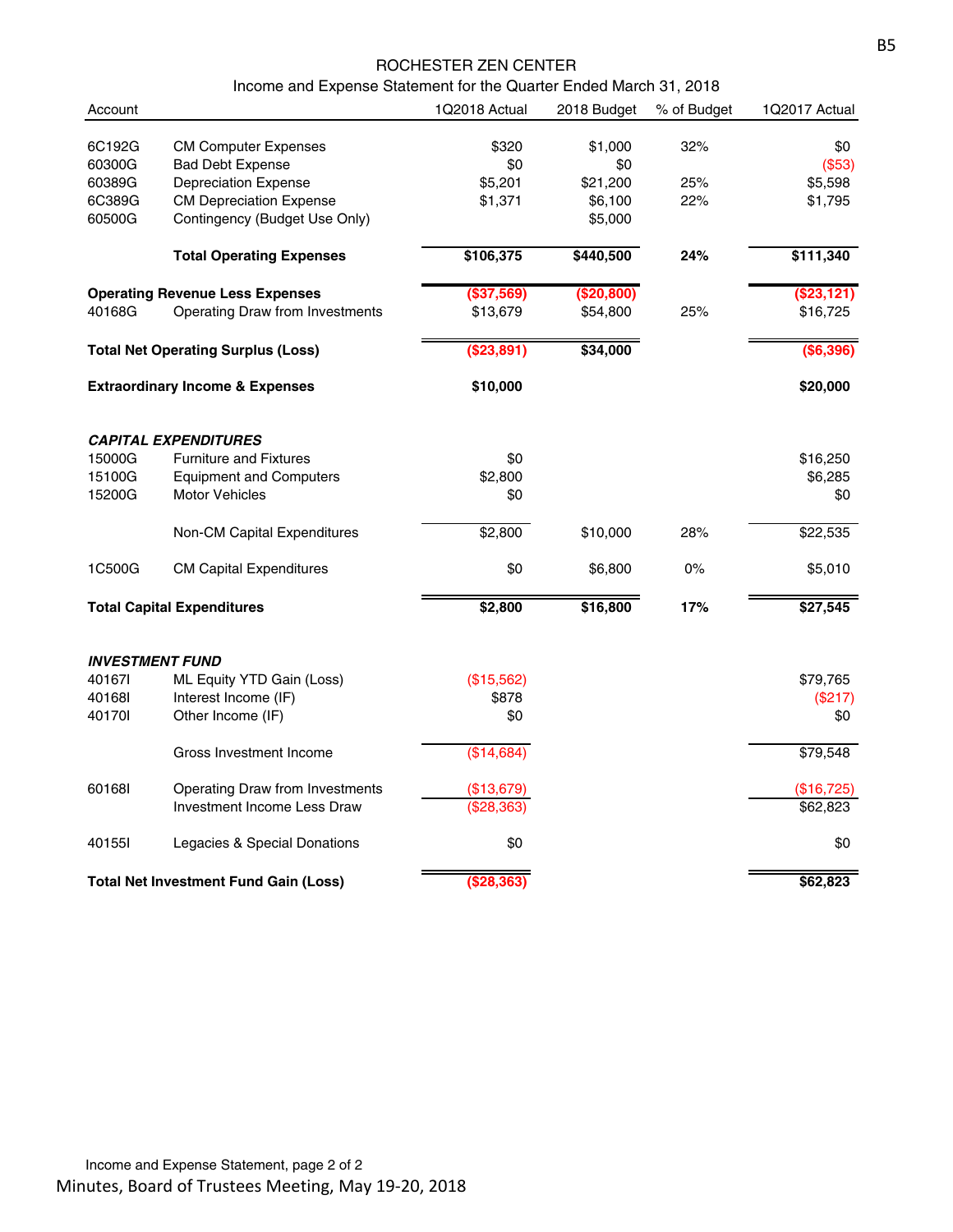#### ROCHESTER ZEN CENTER Past-Year Comparison – March 31, 2018

|                                            |                                                      | 31-Mar-18    | Average<br>2013-2017 | 31-Mar-17      | 31-Mar-16    | 31-Mar-15    | 31-Mar-14      | 31-Mar-13    |
|--------------------------------------------|------------------------------------------------------|--------------|----------------------|----------------|--------------|--------------|----------------|--------------|
|                                            | <b>GENERAL OPERATING FUND - INCOME</b>               |              |                      |                |              |              |                |              |
|                                            | Net Item Sales Income                                | 68           | 190                  | 139            | 97           | 336          | 221            | 159          |
|                                            | Net Special Events Income                            | 0            | (1, 110)             | 0              | (5, 548)     | $\mathbf 0$  | 0              | $\mathbf 0$  |
| 40143G                                     | Royalty Income                                       | $\mathbf 0$  | 0                    | $\mathbf 0$    | 0            | $\mathbf 0$  | 0              | $\mathbf 0$  |
| 40150G                                     | Zen Bow Income                                       | 0            | 101                  | 140            | 40           | 110          | 40             | 177          |
| 40151G                                     | <b>Membership Contributions</b>                      | 37,938       | 46,054               | 52,636         | 45,141       | 43,483       | 46,445         | 42,565       |
| 4C151G                                     | <b>CM Operating Donations</b>                        | 175          | 136                  | 252            | 171          | 140          | 65             | 50           |
| 40152G                                     | Workshop Income                                      | 2,980        | 4,098                | 3,990          | 3,973        | 4,490        | 3,640          | 4,395        |
| 40153G                                     | <b>Training Program Income</b>                       | 1,435        | 934                  | 220            | 553          | 883          | 1,713          | 1,304        |
| 4C153G                                     | CM Training Program Income                           | 0            | 9                    | 0              | 0            | 45           | 0              | 0            |
| 40159G                                     | Buddha Hall Rental Income                            | 3,567        | 3,424                | 3,471          | 3,471        | 3,447        | 3,396          | 3,336        |
|                                            | Net CM Rental Income                                 | 7,527        | 11,835               | 13,740         | 8,443        | 16,386       | 12,273         | 8,332        |
| 40160/2G                                   | Misc. Income & Contributions                         | 2,397        | 2,621                | 2,042          | 2,757        | 2,620        | 2,674          | 3,011        |
| 4C160G                                     | <b>CM Miscellaneous Income</b>                       | 0            | 0                    | 0              | 0            | $\mathbf 0$  | 0              | 0            |
| 40161G                                     | Sesshin Income                                       | 12,719       | 14,434               | 11,591         | 19,882       | 12,766       | 12,530         | 15,404       |
|                                            | <b>Total YTD Operating Income</b>                    | 68,806       | 82,726               | 88,219         | 78,979       | 84,705       | 82,996         | 78,733       |
|                                            | <b>GENERAL OPERATING FUND - EXPENSES</b>             |              |                      |                |              |              |                |              |
| 60170G                                     | <b>Charity Expenses</b>                              | 0            | 0                    | $\mathbf 0$    | $\mathbf 0$  | $\mathbf 0$  | 0              | 0            |
| 60171G                                     | Zen Bow Expenses                                     | 2,556        | 1,636                | 1,901          | 2,221        | $\mathbf 0$  | 2,231          | 1,825        |
| 60172G                                     | <b>Teaching Expenses</b>                             | 3,968        | 313                  | (288)          | 343          | 117          | 956            | 435          |
| 6C172G                                     | <b>CM Teaching Expenses</b>                          | 0            | 4                    | $\mathbf 0$    | 0            | 18           | 0              | $\mathbf 0$  |
| 60175G                                     | Medical & Health Insurance                           | 10,623       | 18,495               | 15,085         | 14,160       | 21,052       | 17,280         | 24,896       |
| 6C175G                                     | <b>CM Medical &amp; Health Insurance</b>             | 2,319        | 4,233                | 3,892          | 3,778        | 6,192        | 4,741          | 2,562        |
| 60176G                                     | <b>Staff Salary Expense</b>                          | 14,462       | 15,399               | 13,857         | 17,203       | 16,152       | 14,425         | 15,357       |
| 6C176G                                     | <b>CM Staff Salary Expense</b>                       | 2,466        | 2,751                | 2,513          | 2,541        | 2,965        | 3,379          | 2,360        |
| 60177G                                     | <b>Kitchen Expenses</b>                              | 9,283        | 10,632               | 7,423          | 10,361       | 10,847       | 11,806         | 12,721       |
| 6C177G                                     | <b>CM Kitchen Expenses</b>                           | 2,765        | 2,252                | 2,071          | 2,253        | 2,749        | 1,830          | 2,355        |
| 60178G                                     | <b>Housekeeping Expenses</b>                         | 1,417        | 1,230                | 2,006          | 1,126        | 1,042        | 840            | 1,135        |
| 6C178G                                     | CM Housekeeping Expenses                             | 408          | 466                  | 202            | 487          | 642          | 492            | 510          |
| 60179G                                     | To Staff Departure Fund                              | 5,269        | 5,452                | 4,853          | 5,990        | 4,880        | 4,880          | 6,655        |
| 6C179G                                     | <b>CM Staff Departure Fund</b>                       | 1,664        | 1,065                | 1,331          | 1,331        | 1,331        | 1,331          | $\mathbf 0$  |
| 60180G                                     | Misc Administrative Expenses                         | 168          | 267                  | 288            | 422          | 388          | 179            | 55           |
| 6C180G                                     | <b>CM Misc Administrative Expense</b>                | 0            | 11                   | 0              | 0            | $\mathbf 0$  | 0              | 55           |
| 60181G                                     | <b>Office Expenses</b>                               | 2,598        | 1,430                | 1,250          | 1,558        | 1,247        | 1,924          | 1,169        |
| 6C181G                                     | <b>CM Office Expenses</b>                            | 100          | 217                  | 17             | 1,023        | $\mathbf 0$  | 30             | 14           |
| 60182G                                     | <b>Telecommunications Expenses</b>                   | 1,618        | 1,440                | 988            | 1,543        | 1,382        | 1,220          | 2,068        |
| 6C182G                                     | <b>CM Telecommunications Expenses</b>                | 448          | 1,057                | 1,056          | 1,061        | 1,004        | 1,411          | 755          |
| 60183G                                     | Gas & Electricity Expenses                           | 3,203        | 3,690                | 2,935          | 2,457        | 3,944        | 5,167          | 3,947        |
| 6C183G                                     | <b>CM Utility Expenses</b>                           | 4,466        | 4,480                | 4,253          | 3,637        | 4,354        | 5,811          | 4,346        |
| 60184G                                     | Repair & Maintenance Expenses                        | 2,969        | 3,653                | 5,681          | 2,564        | 4,469        | 2,135          | 3,418        |
| 6C184G                                     | CM Rep & Maintenance Expenses                        | 1,312        | 4,182                | 3,799          | 4,825        | 5,832        | 1,641          | 4,813        |
| 60186G                                     | <b>Insurance Expenses</b>                            | 9,703        | 8,975                | 9,618          | 9,599        | 9,892        | 8,039          | 7,725        |
| 6C186G                                     | <b>CM Insurance Expenses</b>                         | 5,532        | 5,264                | 5,476          | 5,767        | 5,822        | 4,727          | 4,527        |
| 60187G                                     | Fundraising & Advertising Exp.                       | 300          | 273                  | 300            | 200          | 200          | 230            | 434          |
| 60188G                                     | Garden & Grounds Expenses                            | 0            | 180                  | 0              | 0            | 46           | 852            | 0            |
| 6C188G                                     | CM Garden & Grounds Expenses                         | 206          | 292                  | 138            | 632          | 284          | 0              | 406          |
| 60189G                                     | <b>Library Expenses</b>                              | 136          | 16                   | $\mathbf 0$    | 19           | 22           | $\mathbf 0$    | 40           |
| 60190G                                     | <b>Automobile Expenses</b>                           | 2,586        | 2,185                | 2.435          | 2,036        | 1,276        | 937            | 4,243        |
| 6C190G                                     | <b>CM Automobile Expenses</b>                        | 568          | 1,529                | 3,944          | 867          | 1,566        | 901            | 367          |
| 60191G                                     | Taxes & Municipal Fees<br>CM Tax & User Fee Expenses | 2,648        | 2,655                | 2,591          | 2,651        | 2,732        | 2,659          | 2,640        |
| 6C191G<br>60192G                           | <b>Computer Expenses</b>                             | 2,283        | 1,792<br>1,135       | 1,749          | 1,933<br>905 | 1,827        | 1,756<br>1,003 | 1,696        |
| 6C192G                                     | <b>CM Computer Expenses</b>                          | 1,241<br>320 | 132                  | 1,510<br>0     |              | 1,133<br>282 | 0              | 1,125<br>396 |
| 60193G                                     | Banking, PayPal & Crdt Crd Fees                      | 199          | 145                  | 170            | (20)<br>153  | 113          |                |              |
| 60300G                                     | <b>Bad Debt Expense</b>                              | 0            | 9                    |                | 0            | 100          | 0              | 0            |
| 60389G                                     | <b>Depreciation Expense</b>                          | 5,201        | 5,228                | (53)           | 5,505        | 5,259        | 4,891          | 4,889        |
| 6C389G                                     | <b>CM Depreciation Expense</b>                       | 1,371        | 2,068                | 5,598<br>1,795 | 2,345        | 2,268        | 1,931          | 2,000        |
|                                            | <b>Total YTD Operating Expenses</b>                  | 106,375      | 116,173              | 110,381        | 113,477      | 123,432      | 111,636        | 121,941      |
|                                            |                                                      |              |                      |                |              |              |                |              |
|                                            | <b>YTD Operating Income Less Expenses</b>            | (37, 569)    | (33, 447)            | (22, 162)      | (34, 498)    | (38, 727)    | (28, 640)      | (43, 208)    |
| 40168G                                     | Operating Draw from Investments                      | 13,679       | 14,944               | 16,725         | 15,597       | 14,885       | 14,096         | 13,416       |
|                                            | <b>Total Net Operating Surplus (Loss)</b>            | (23, 891)    | (18, 503)            | (5, 437)       | (18,901)     | (23, 842)    | (14, 544)      | (29, 792)    |
| <b>Extraordinary Income &amp; Expenses</b> |                                                      | 10,000       | 4,000                | 10,000         | 10,000       | 0            | 0              | 0            |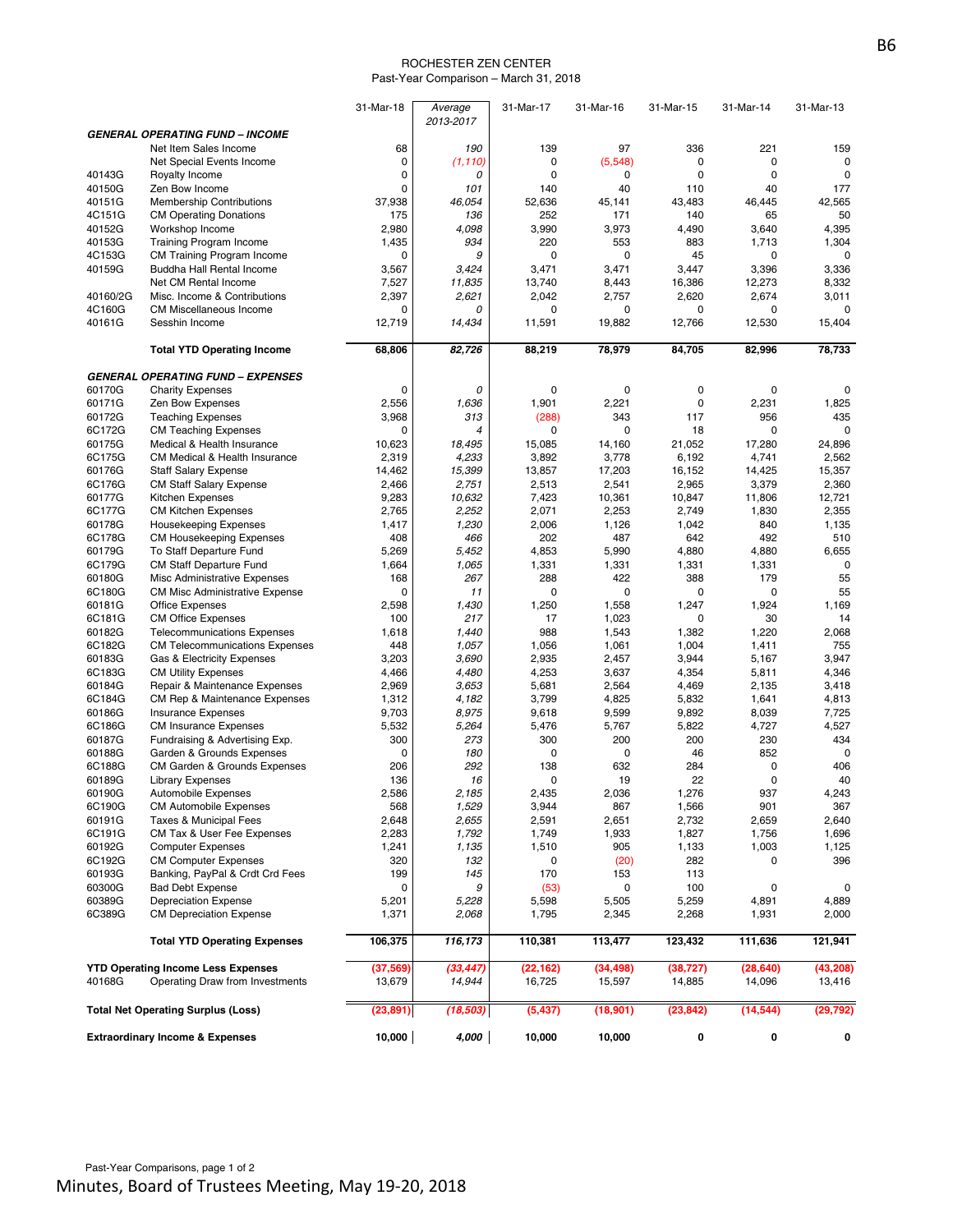#### ROCHESTER ZEN CENTER Past-Year Comparison – March 31, 2018

|                                         |                                         | 31-Mar-18 | Average<br>2013-2017 | 31-Mar-17   | 31-Mar-16 | 31-Mar-15    | 31-Mar-14 | 31-Mar-13 |
|-----------------------------------------|-----------------------------------------|-----------|----------------------|-------------|-----------|--------------|-----------|-----------|
|                                         | <b>CAPITAL EXPENDITURES</b>             |           |                      |             |           |              |           |           |
| 15000G                                  | <b>Furniture and Fixtures</b>           | $\Omega$  | 1,850                | 9,251       | O         | $\Omega$     | O         | 0         |
| 15100G                                  | <b>Equipment and Computers</b>          | 2,800     | 733                  | n           | 2,710     | o            | 953       | 0         |
| 15200G                                  | <b>Motor Vehicles</b>                   |           | 0                    |             | C         | O            |           | 0         |
| 1C500G                                  | <b>CM Capital Expenditures</b>          |           | 603                  | ი           | 1,787     | 0            | 1,229     | 0         |
|                                         | <b>Total YTD Capital Expenditures</b>   | 2,800     | 3,186                | 9,251       | 4,497     | 0            | 2,182     | 0         |
| <b>INVESTMENT FUND</b>                  |                                         |           |                      |             |           |              |           |           |
| 401671                                  | ML Equity YTD Gain (Loss)               | (15, 562) | 33,059               | 79.765      | 9,702     | 34,777       | 4,817     | 36,233    |
| 401681                                  | Interest Income (IF)                    | 878       | 1,252                | (217)       | 1,604     | 1,546        | 1,668     | 1,659     |
| 401701                                  | Other Income (IF)                       |           |                      |             |           |              |           | 14        |
| 401811                                  | W&R YTD Gain (Loss)                     | o         | 0                    | O           | 0         | <sup>0</sup> |           | 0         |
|                                         | <b>Gross YTD Investment Fund Income</b> | (14, 684) | 34,314               | 79,548      | 11,306    | 36,324       | 6,486     | 37,906    |
| 601681                                  | Operating Draw from Investments         | (13, 679) | (14, 944)            | (16, 725)   | (15, 597) | (14, 885)    | (14,096)  | (13, 416) |
| Net Investment Fund Gain (Loss)         |                                         | (28, 363) | 19,370               | 62,823      | (4,291)   | 21,439       | (7,610)   | 24,490    |
| 40155I                                  | Legacies and Special Donations          | 0         | 0                    | $\mathbf 0$ | 0         | $\Omega$     | $\Omega$  | $\Omega$  |
| <b>Total YTD Investment Fund Change</b> |                                         | (28, 363) | 19,370               | 62,823      | (4,291)   | 21,439       | (7,610)   | 24,490    |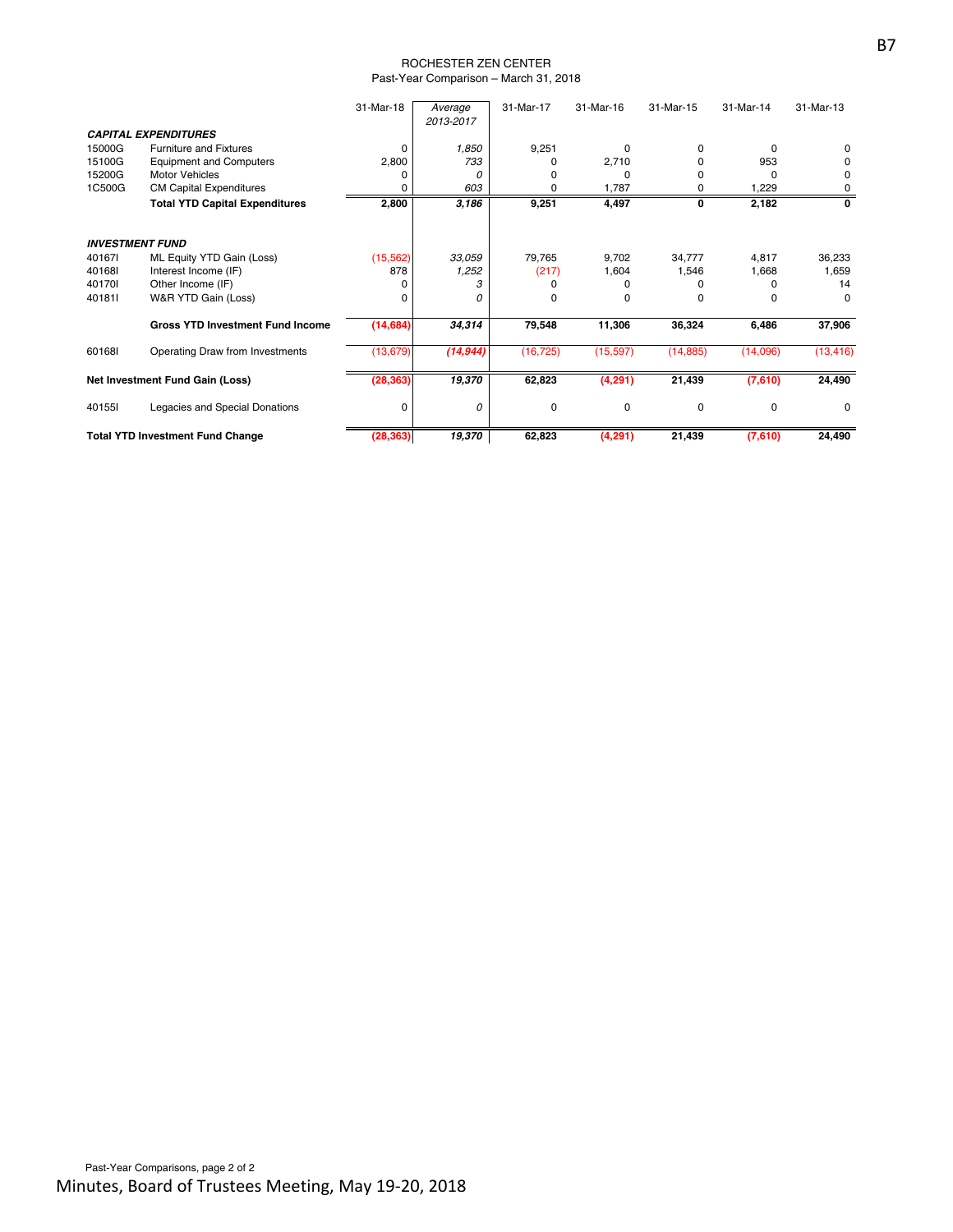## ROCHESTER ZEN CENTER INVESTMENT FUND – March 31, 2018

| Account | <i><b>Instrument</b></i>              | As Carried on Balance Sheet |      | Market<br>Value | Cost Basis | Gain (Loss) | <b>Annual Return</b><br>on Basis | Est. Annual<br><b>Fixed Income</b> |  |
|---------|---------------------------------------|-----------------------------|------|-----------------|------------|-------------|----------------------------------|------------------------------------|--|
|         | Equity Investments*                   | At Market                   |      |                 |            |             |                                  |                                    |  |
| 140521  | Merrill Lynch Equities Account        | \$923,983                   |      | \$923,983       | \$50,022   | \$873,961   |                                  |                                    |  |
|         | IF Equities                           | \$923,983                   | 64%  | \$923,983       | \$50,022   | \$873,961   |                                  |                                    |  |
|         | Cash, Money Market & CD's             |                             |      |                 |            |             | <b>Current Int Rate</b>          |                                    |  |
| 100061  | IF Share of Money Market Funds & Cash | \$106                       |      | \$106           | \$106      |             | 0.85%                            | \$1                                |  |
| 117101  | IF Share of Certificates of Deposit   | \$324,000                   |      | \$323,942       | \$324,000  | (\$58)      | .30%                             | \$4,212                            |  |
|         | IF Cash & Money Market                | \$324,106                   | 22%  | \$324,048       | \$324,106  |             | $1.30\%$                         | \$4,213                            |  |
|         | Fixed-Income Investments              | Cost Basis                  |      |                 |            |             | Crrnt Rtrn on Basis              |                                    |  |
| 132001  | Merrill Lynch Fixed-Income Account    | \$175,429                   |      | \$170,337       | \$175,429  | (\$5,092)   | 3.74%                            | \$6,560                            |  |
|         | <b>Total Fixed-Income Investments</b> | \$175,429                   | 12%  | \$170,337       | \$175,429  | (\$5,092)   | 3.74%                            | \$6,560                            |  |
|         | Loans                                 | Outstanding                 |      |                 | Original   |             | Loan Rate                        |                                    |  |
| 141081  | Mdsn ZC Mtg Loan 3.34% 2/29/32        | \$22,910                    |      |                 | \$24,287   |             | 3.34%                            | \$745                              |  |
|         | <b>Total Loans</b>                    | \$22,910                    | 2%   |                 | \$24,287   |             |                                  | \$745                              |  |
|         | <b>Investment Fund Total</b>          | \$1,446,428                 | 100% |                 |            |             |                                  | \$11,518                           |  |

\* Donated equities that do not meet the Center's ethical investment criteria must be sold by the Center's Finance Committee within one year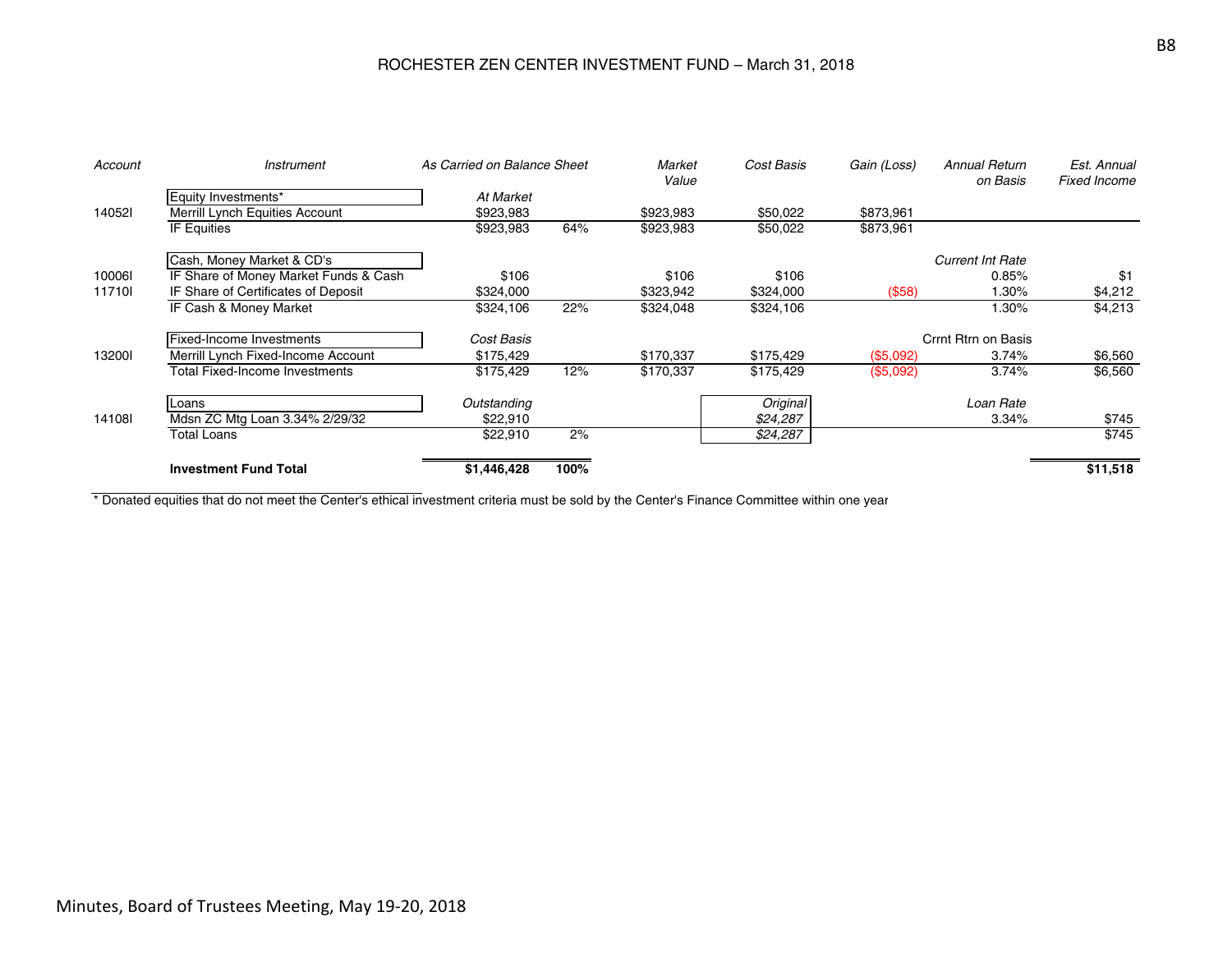## **Merrill Lynch Equity Account**

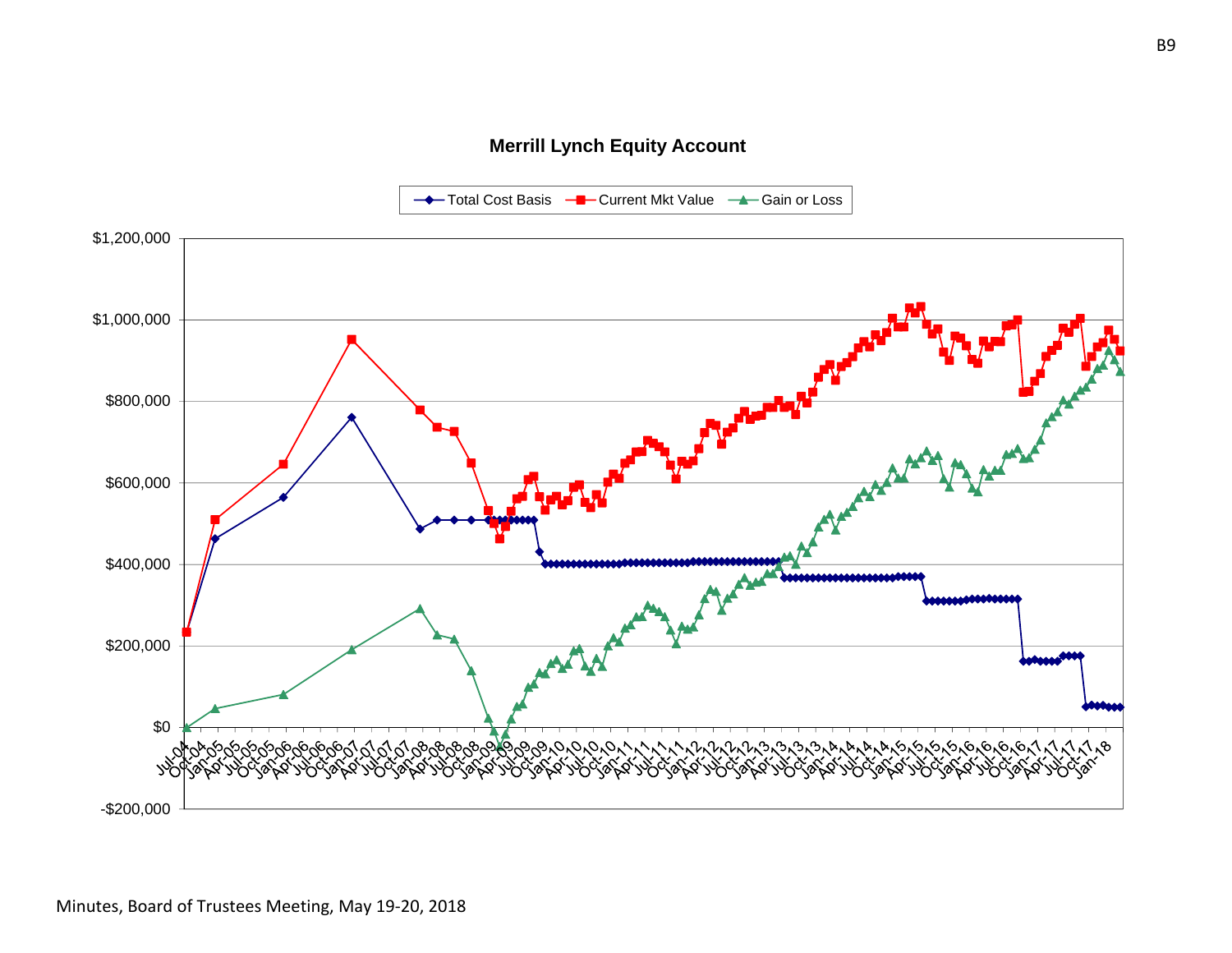## Abbot's Scholarship Fund Summary for Fourth Quarter 2017 and First Quarter 2018

| <b>Beginning balance 9/30/17</b> |          |          | 15,308.39  |
|----------------------------------|----------|----------|------------|
| Contributions to Fund            | 3,519.00 |          |            |
| Interest income                  | 86.71    |          |            |
| <b>Total fund income</b>         | 3,605.71 |          | 3,605.71   |
| Trainee travel expense           |          | 319.00   |            |
| Sesshin fees                     |          | 1,553.00 |            |
| <b>Total fund disbursements</b>  |          | 1,872.00 | (1,872.00) |
| Ending balance 3/31/18           |          |          | 17,042.10  |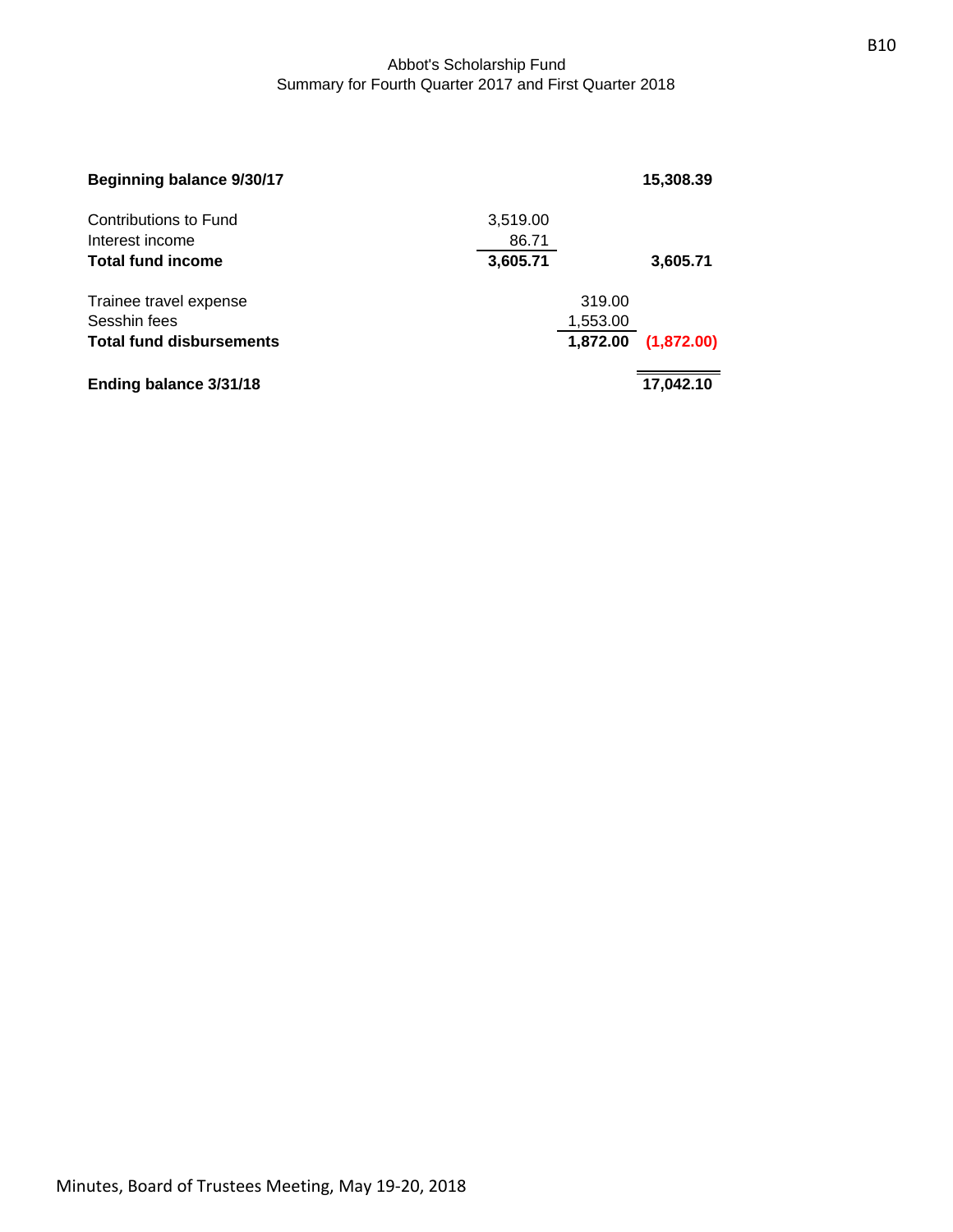## Auckland Zen Centre Fund Summary for Fourth Quarter 2017 and First Quarter 2018

| Beginning balance 9/30/17                                   |          |          | 5,184.21            |
|-------------------------------------------------------------|----------|----------|---------------------|
| Contributions to Fund                                       | 3,700.00 |          |                     |
| Interest income                                             | 17.16    |          |                     |
| <b>Total fund income</b>                                    | 3,717.16 |          | 3,717.16            |
| Books purchased from Rochester Zen Center                   |          | 120.00   |                     |
| For upkeep and maintenance of Auckland Zen Centre buildings |          | 5,239.21 |                     |
| For purchase of Vietnamese Buddha figure                    |          | 3,300.00 |                     |
| <b>Total fund disbursements</b>                             |          |          | 8,659.21 (8,659.21) |
| Ending balance 3/31/18                                      |          |          | 242.16              |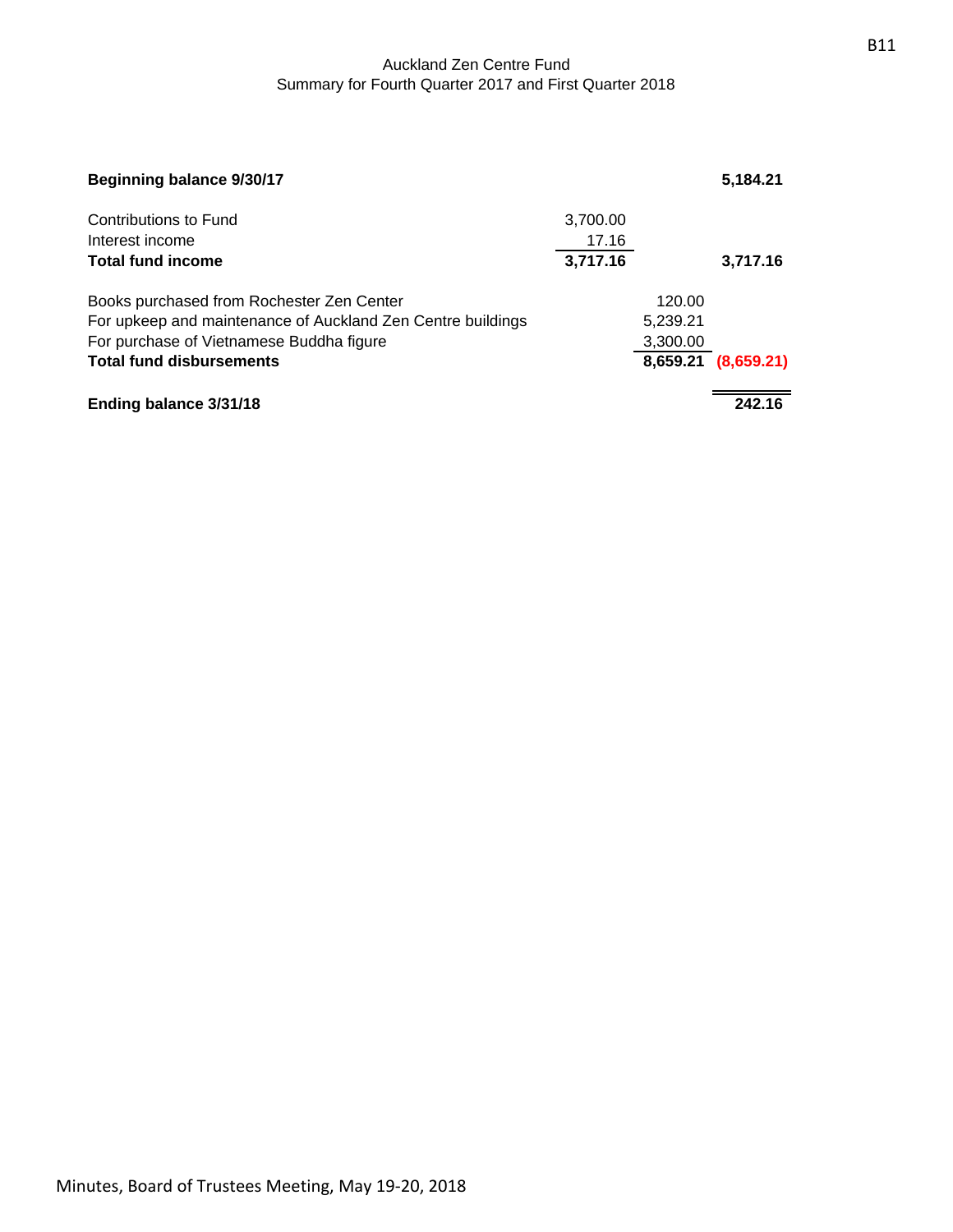## Louisville Zen Center Fund Summary for Fourth Quarter 2017 and First Quarter 2018

| Beginning balance 9/30/17                |                |      | 251,104.30 |
|------------------------------------------|----------------|------|------------|
| Contributions to Fund<br>Interest income | 0.00<br>805.44 |      |            |
| <b>Total fund income</b>                 | 805.44         |      | 805.44     |
| <b>Total fund disbursements</b>          |                | 0.00 | 0.00       |
| Ending balance 3/31/18                   |                |      | 251,909.74 |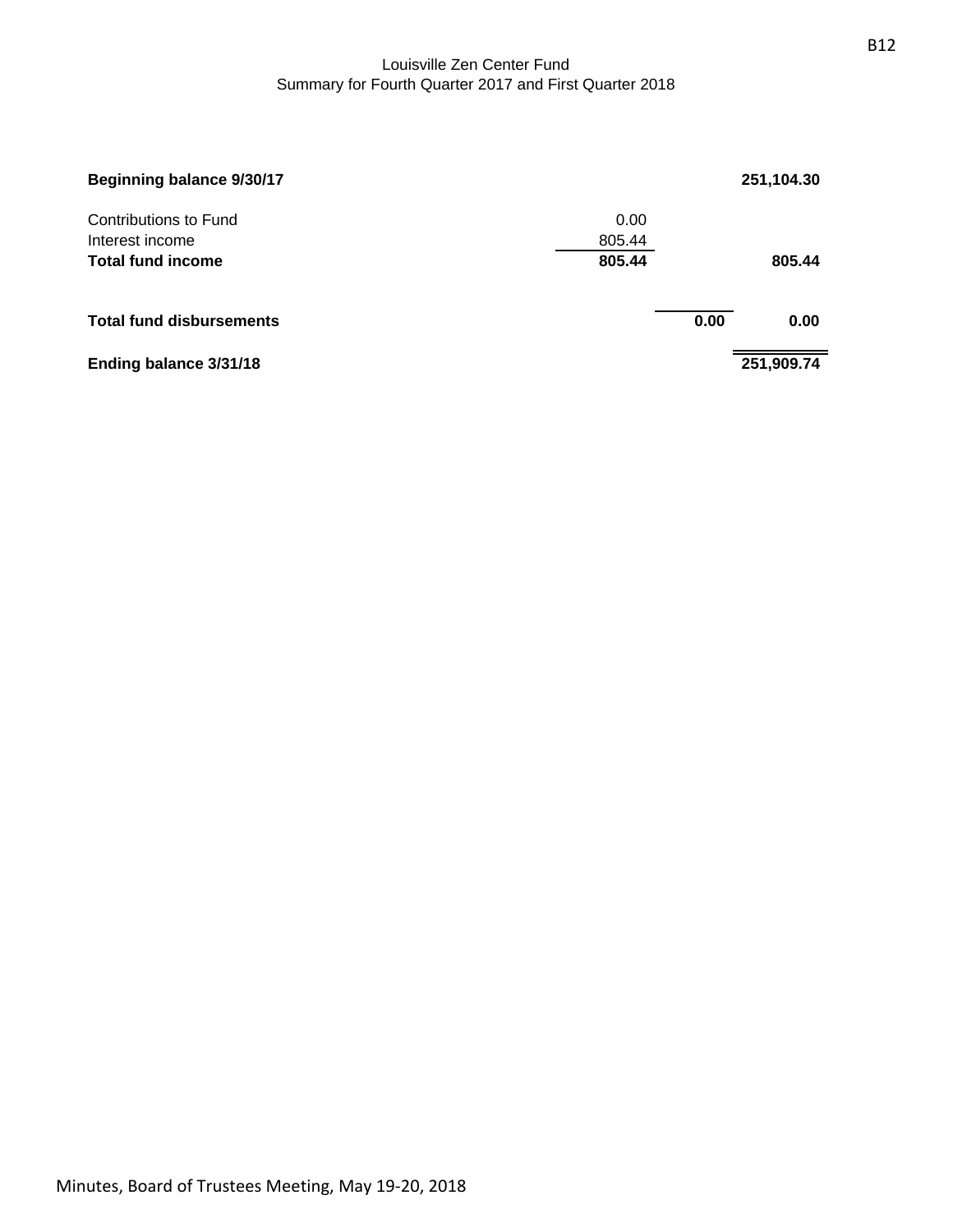# Report of Sangha Engagement Committee – May 2018

## **Background**

In the summer of 2011, a survey was taken to gauge the interest of Sangha members in participating in and leading various group activities. The response to the survey was very strong: 136 responses were received. The results of this and subsequent surveys informed the mandate of the Sangha Engagement Committee.

The mission of the Sangha Engagement Committee is to enhance the membership experience of the Sangha. The Committee does this through programs that enrich, and add dimension to, practice "off the mat." We believe that practice "off the mat" supports and strengthens formal practice, particularly for beginning practitioners. Programming ideas fall under three broad categories, all of which are practice‐ related and practice‐enhancing:

- 1. *Learning about Buddhism*: lecture series, classes, and field trips
- 2. *Community service*: volunteering at food banks and homeless shelters; activities designed to strengthen our sense of compassion and develop the crucial link between the zendo and the world
- 3. *Strengthening the Sangha*: social activities (such as hiking or potluck dinners) that are designed to strengthen the sense of Sangha and to help people feel more connected to each other. We believe that if people feel connected to other Center members, they will feel more connected to the Center itself, thus enhancing the membership experience and contributing to the retention of members.

## Committee Membership

Devin Wiesner (Proposed Chair), Angela Hakkila, Jack O'Shaughnessy, Liza Savage‐Katz, Elizabeth Machmer, Susanna Guarino, and Kathy Collina

## Sangha Engagement Committee Activities:

The Sangha Engagement Committee is involved in a number of one‐time and continuing Sangha activities. The members of the Committee do not directly lead all of these activities; some are led by other Sangha members. Past and current activities and events include the following:

- *Finding Your Seat* In the spring of 2017, we held the first of four monthly group sessions to discuss getting started at the Center and establishing a daily zazen practice. Towards the end of January 2018, Angela and Devin began talking about ways to jump‐start this dormant initiative. Through collaboration with John Pulleyn, weekly "Finding Your Seat" meetings began on Saturday, March 17, 2018. John Pulleyn and other staff (Cecily and Trueman) usually facilitate/lead the group along with participation from Angela and Devin.
- *Sangha Book Club* The Book Club has read and held a discussion of Stephen Batchelor's *The Faith to Doubt;* Robert Aitken's *A Zen Wave: Basho's Haiku and Zen;* Toni Packer's *The Wonder*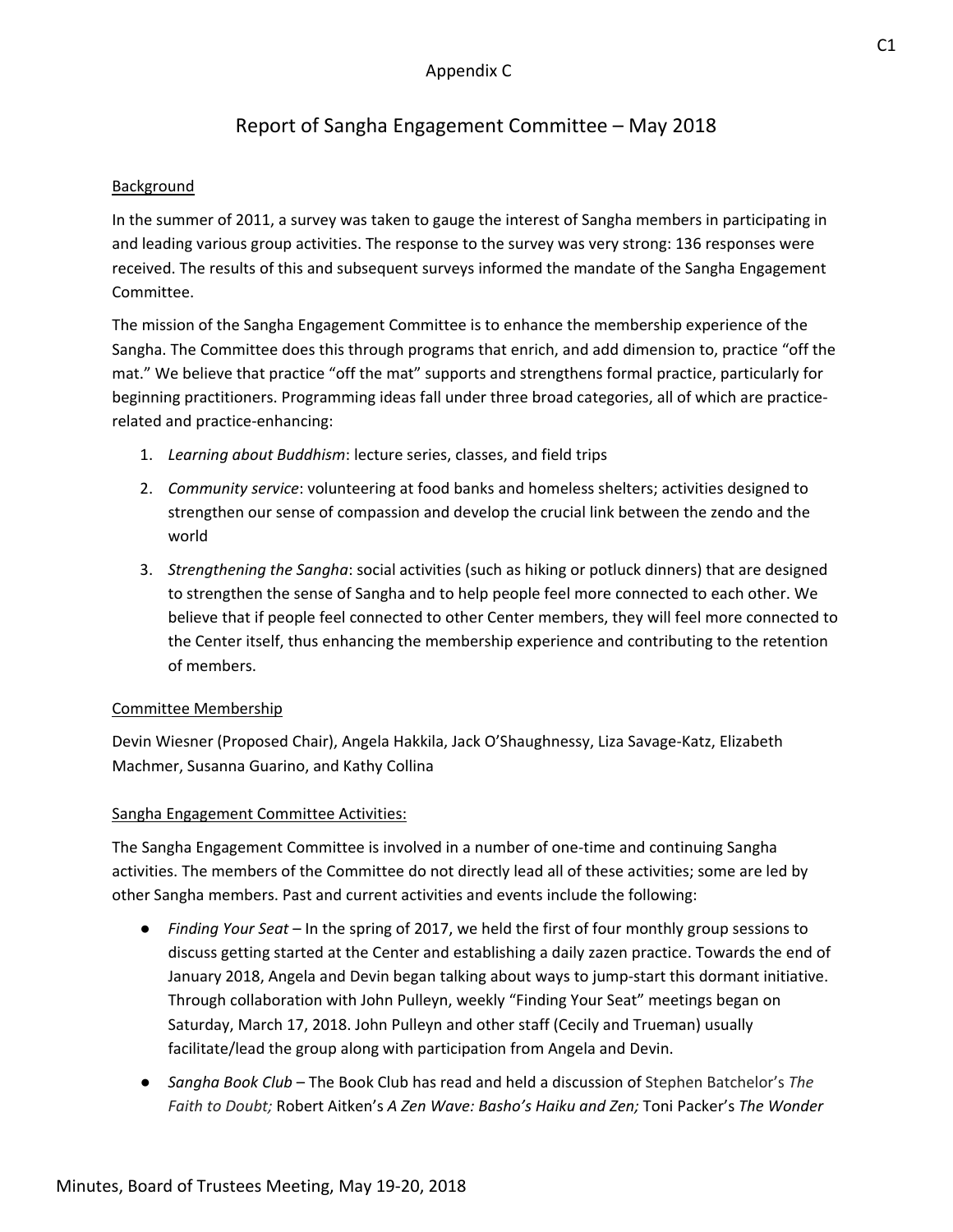*of Presence*; *The Zen Teaching of Huang Po, On the Transmission of Mind*; and Angel Kyodo Williams' *Being Black*. The Book Club, led by Susanna Guarino, meets in the Community Space and is currently reading *Radical Acceptance* by Tara Brach.

- Sangha Dinners *–* On May 5th, 2018, we held a "lentils and rice" Sangha dinner. Sangha members cook and eat together. Attendance was about 18 people at the most recent dinner. The next dinner is scheduled for July 14th.
- *The Zen of Living and Dying* a discussion and support group that meets periodically and at member request. The group has regular attendance. The group's primary focus is on supporting members and their families who are dealing with illness or death. The group is currently facilitated by Wayman Kubicka.
- *Seeing Through Racism* a discussion group led by James Thompson that meets regularly with the goal of minimizing our separation from others. Since racism is one of the most insidious sources of *dukkha* in our culture, we strive to gain personal insight into it. We seek to abandon it on an individual level, to dismantle it on an institutional level, and to uproot it in our Sangha. The group sponsors discussions, chanting, videos, and other activities.
- *Scholar‐in‐Residence Lecture Series* This series was suspended in 2016 in order to focus efforts on supporting activities associated with the Center's 50th anniversary celebrations. We have not had a lecture series in 2017 or so far in 2018.
- The *Dharma Arts Group* was formed this past April and has met three times since to attend concerts at Eastman School of Music.
- Sangha Hiking Scheduling periodic Sangha hikes will be a priority this year. Devin has reached out to several Sangha members to ask if they would be interested in leading hikes in nearby parks.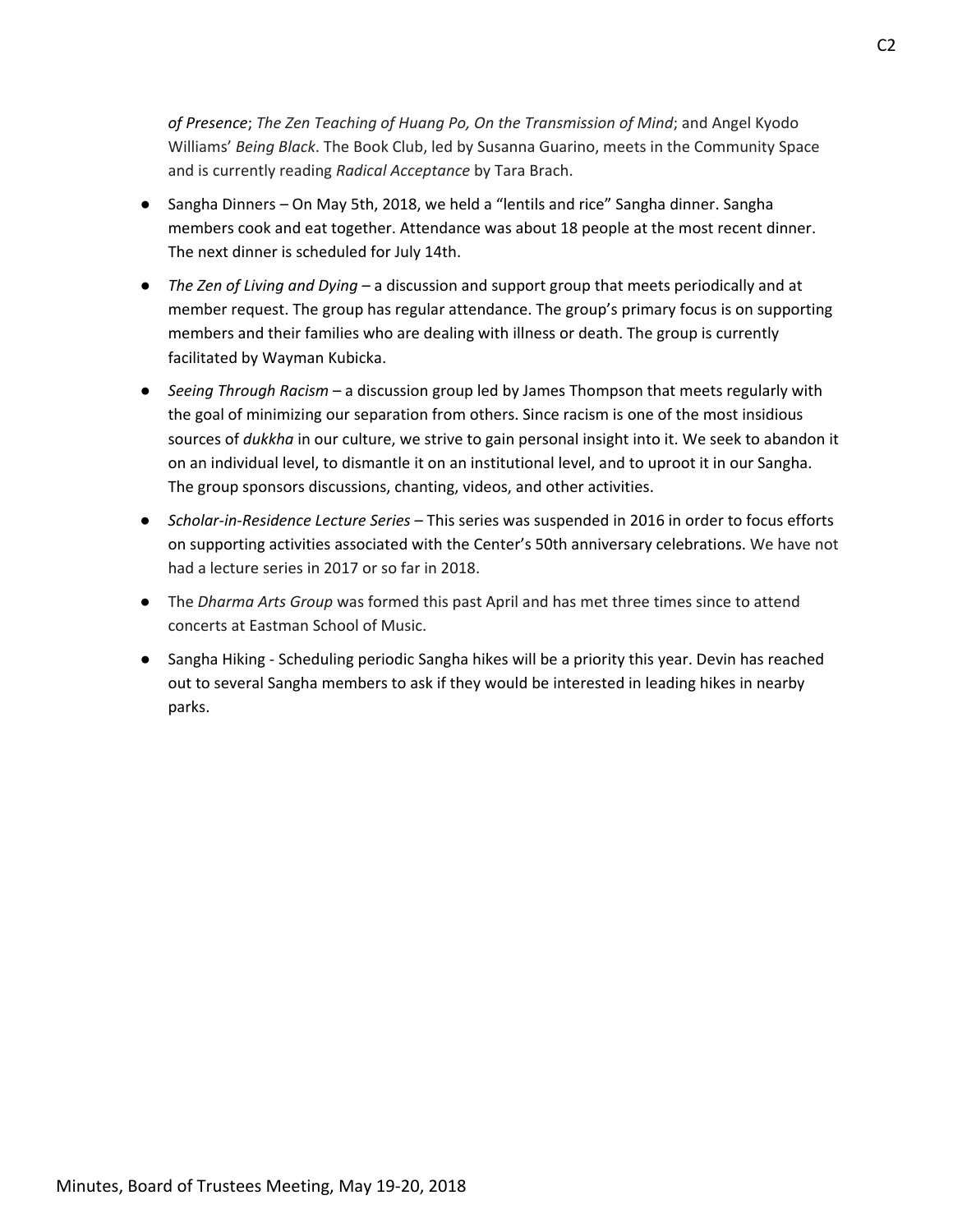## Appendix D

## Report of Abbot and Head of Zendo on Addictions Policy – May 2018

Our present addictions policy has evolved out of our experience with a number of trainees with histories of substance abuse. Most have done very well at the Center, but a few have relapsed, and in one case, we had a trainee who overdosed and died at the Center.

The training application now asks: "Have you had problems with addictive behavior (this includes problems with drugs, alcohol, gambling, or food), whether treated or not?" When we're made aware of a history of abuse, we look for completion of treatment and a period of sobriety, and make a judgment call on whether that potential trainee is ready to start with us. In some cases, we'll postpone acceptance until there's a longer period of staying clean.

If we do accept our applicant, we state explicitly that even in training, their sobriety comes first, even before Zen practice. If they need an accommodation in their training schedule in order to get to Alcoholics Anonymous or other meetings, we will usually consent.

Finally, we ask for their agreement to announcing to the rest of staff their history and to ask staff to report behavior that might indicate a relapse.

Membership and sesshin applications ask for information about any condition that requires regular care or medication, and we are comfortable leaving it at that.

Roshi Bodhin Kjolhede, Abbot John Pulleyn, Head of Zendo May 17, 2018